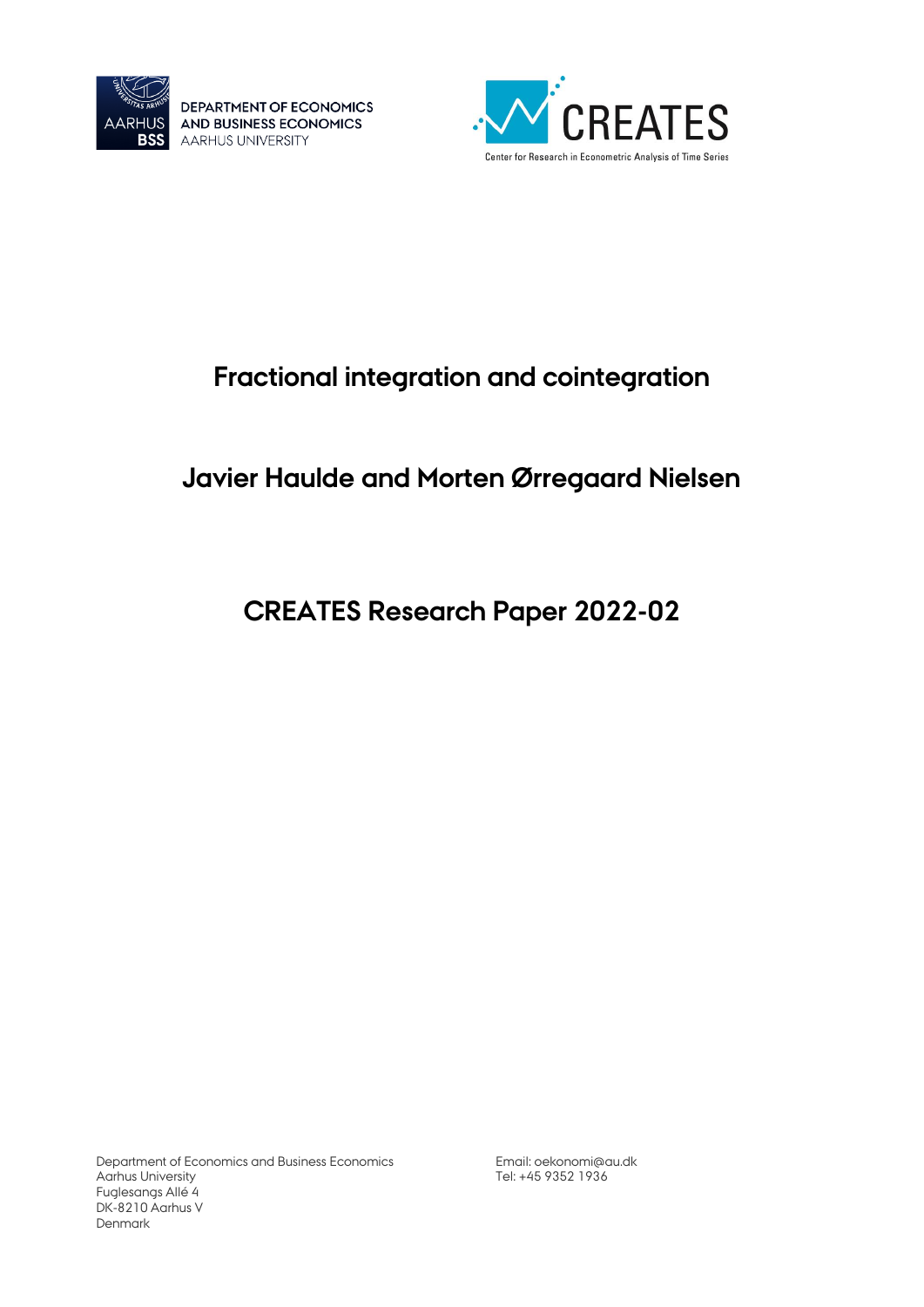# Fractional integration and cointegration\*

Javier Hualde Universidad Pública de Navarra javier.hualde@unavarra.es

Morten Ørregaard Nielsen Aarhus University mon@econ.au.dk

October 29, 2021

#### Abstract

In this chapter we present an overview of the main ideas and methods in the fractional integration and cointegration literature. We do not attempt to give a complete survey of this enormous literature, but rather a more introductory treatment suitable for a researcher or graduate student wishing to learn about this exciting field of research. With this aim, we have surely overlooked many relevant references for which we apologize in advance. Knowledge of standard time series methods, and in particular methods related to nonstationary time series, at the level of a standard graduate course or advanced undergraduate course is assumed.

JEL classifications: C22, C32.

Key words and phrases: Arfima model, cofractional, cointegration, fractional Brownian motion, fractional integration, long memory, long-range dependence, nonstationary, strong dependence.

# 1 Introduction

Fractional time series constitute a general class of models which are able to capture a wide range of stationary and nonstationary behaviours and can display the so-called long memory property, where a single parameter (known as memory) characterizes a fundamental part of the persistence of the time series. In the classical sense, a purely stochastic scalar time series  $\zeta_t, t \in \mathbb{Z} = \{t : t = 0, \pm 1, \ldots\},\$ is integrated of order d, denoted  $\zeta_t \in I(d)$ , if it can be represented as a stationary and invertible autoregressive-moving average (ARMA) process after differencing it d times. Usually, the parameter d has been assumed to be either  $0, 1$ , or 2, but the class of fractional time series models is characterized by a non-integer value of d. Earlier surveys of this phenomenon include Ballie (1996), Robinson (2003), and Gil-Alana and Hualde (2009), and a recent monograph treatment is given by Hassler (2018).

Undoubtedly, the key aspect of the definition of (fractional) integration is the concept of an  $I(0)$  process, which in popular terms has been referred to as a "short memory", "weakly

<sup>\*</sup>We thank Giuseppe Cavaliere for helpful discussions. Javier Hualde's research is supported by the Spanish Ministerio de Ciencia e Innovación through project PGC2018-093542-B-I00.

Corresponding author.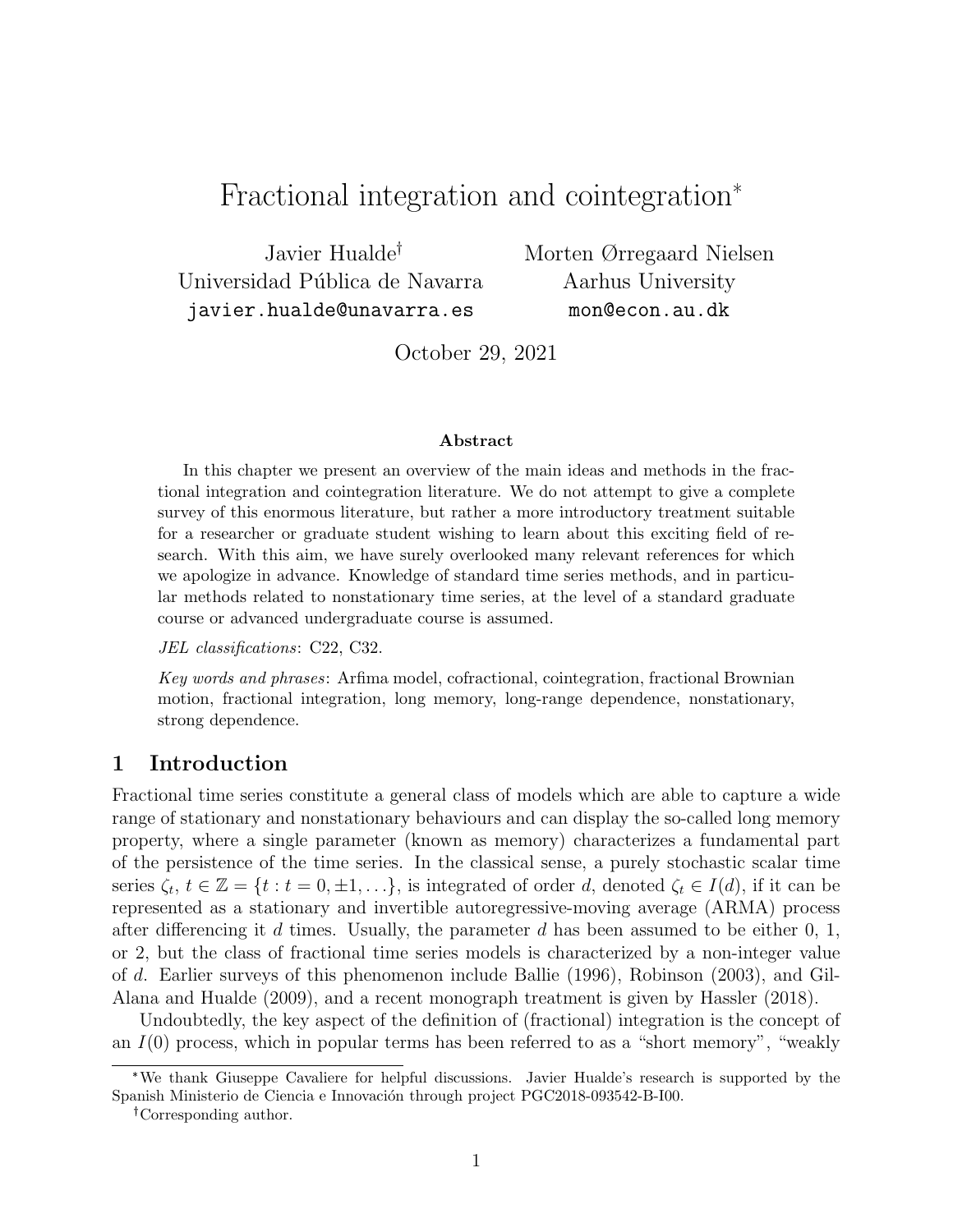dependent", "short-range dependent", or "weakly autocorrelated" process. The  $I(0)$  concept has been given different, although relatively closely related, meanings in the literature. Define the spectral density of  $\zeta_t$  as

$$
f_{\zeta}(\lambda) = \frac{1}{2\pi} \sum_{j=-\infty}^{\infty} \gamma_{\zeta}(j) e^{ij\lambda},
$$

where  $\gamma_{\zeta}(j)$  represents the lag j autocovariance of the process  $\zeta_t$ . Given the spectral density  $f_{\zeta}(\lambda)$ , one definition of  $I(0)$  is the following. A zero-mean scalar covariance stationary process  $\zeta_t, t \in \mathbb{Z}$ , with spectral density  $f_{\zeta}(\lambda)$  is integrated of order zero, denoted  $\zeta_t \in I(0)$ , if

$$
0 < f_{\zeta}(\lambda) < \infty \text{ for all } \lambda \in (-\pi, \pi]. \tag{1}
$$

This definition strengthens the original idea of an  $I(0)$  process (which was based on stationarity and invertibility and related only to frequency zero behaviour), and avoids complications due to poles or zeros of the spectral density outside frequency zero which may have important consequences.

An alternative definition of  $I(0)$  is to include all processes  $\zeta_t$  that satisfy a functional central limit theorem (FCLT) with a Brownian motion limit process; that is, with  $|\cdot|$  denoting integer part and T the sample size, for  $r \in [0, 1]$ ,

$$
T^{-1/2} \sum_{t=1}^{\lfloor Tr \rfloor} \zeta_t \Rightarrow W(r) \text{ as } T \to \infty,
$$

where " $\Rightarrow$ " denotes weak convergence of the associated probability measures and  $W(r)$ denotes a Brownian motion with variance  $\sigma^2 = \lim_{T \to \infty} T^{-1} E((\sum_{t=1}^T \zeta_t)^2) > 0$ . In any case, the distinction between these different definitions of  $I(0)$  is not that relevant because proper additional conditions are usually imposed so that an invariance principle holds.

Letting  $u_t \in I(0)$ , we can define an  $I(1)$  process  $X_t$  as

$$
\Delta X_t = u_t, \quad t \in \mathbb{Z},\tag{2}
$$

where  $\Delta = 1 - L$  and L are the difference and the lag operators, respectively. Inverting the ∆ operator, it is immediate to show that

$$
X_t = X_0 + \sum_{j=1}^t u_j = X_0 + \sum_{j=0}^{t-1} u_{t-j}, \quad t \ge 1,
$$
\n(3)

where  $\sum_{j=0}^{t-1} L^j$  is an integration (or cumulation or partial summation) operator. Note that the integration operator in (3) ends at  $j = t - 1$  because the summation  $\sum_{j=0}^{\infty} u_{t-j}$  is not well-defined in the mean-square sense. The choice of starting point,  $t = 0$ , in (3) is arbitrary, and as such nothing is said about  $X_t$  for  $t < 0$ , which may be taken to be zero. It can be shown that the stochastic difference equation  $(2)$  does not have a stationary solution (e.g., Brockwell and Davis, 1991, p. 86), so, in this sense, we say that process  $X_t$  is nonstationary. Similar arguments and conclusions can be made for  $\Delta^2 X_t = u_t$ , etc.

In a multivariate context, the concepts of nonstationarity and integration lead naturally to that of cointegration. An early definition of cointegration from Engle and Granger (1987), see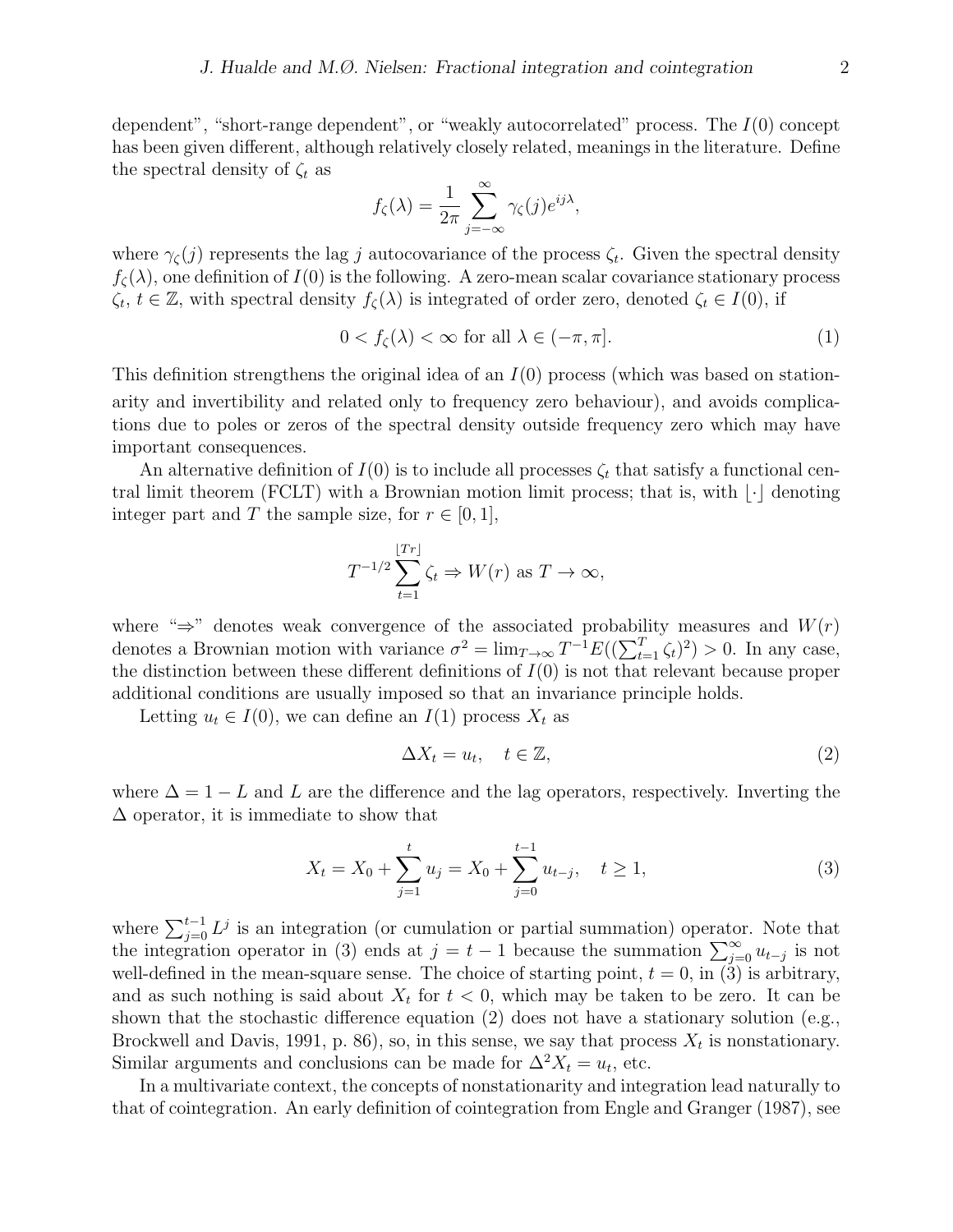also Granger (1981), is that the *p*-dimensional vector  $X_t$  is cointegrated if all the components of  $X_t$  are  $I(d)$  and there exists a  $\beta \neq 0$  such that  $\beta' X_t \in I(d-b)$ . This definition has commonly been applied, especially in regression setups with  $d = b = 1$ , such that the components of  $X_t$  are  $I(1)$  but  $\beta' X_t \in I(0)$ . A problem with this simple definition is that it is not invariant to nonsingular linear transformations (for example a transformation involving  $\beta' X_t$  will no longer be  $I(1)$  by this definition). Thus, more general definitions have been provided, starting with a definition of  $I(0)$  for multivariate processes. We next give a general definition of  $I(0)$  and  $I(d)$  inspired by that of Johansen (1995).

**Definition 1 (Integration order)** Let  $X_t$  be a p-dimensional process such that

$$
X_t - E(X_t) = \sum_{j=0}^{\infty} C_j \varepsilon_{t-j},
$$

where  $\varepsilon_t$  is a p-dimensional zero mean independent and identically distributed (i.i.d.) sequence with  $\text{Var}(\varepsilon_t) = \Omega$ , and  $C(z) = \sum_{j=0}^{\infty} C_j z^j$  is convergent for  $|z| \leq 1+\delta$  for some  $\delta > 0$ . We say that  $X_t \in I(0)$  if  $C(1) \neq 0$ . Furthermore, we say that  $X_t \in I(d)$  if  $\Delta^d X_t \in I(0)$ .

For example, for  $d = 1$  the definition of a multivariate  $I(1)$  process in Definition 1 coincides with that in (3). Unlike the simple definition from Engle and Granger (1987), Definition 1 implies that the integration order of an  $I(d)$  vector  $(d = 0, 1)$  is invariant to nonsingular linear transformations; that is, if the p-dimensional vector  $X_t \in I(d)$ , then  $AX_t \in I(d)$  for any nonsingular  $p \times p$  matrix A.

**Definition 2 (Cointegration)** The p-dimensional process  $X_t$  is cointegrated if  $X_t \in I(d)$ and there exists a  $\beta \neq 0$  such that  $\beta' X_t \in I(d-b)$  for  $b > 0$ .

The concept of cointegration captures the idea of long-run equilibrium among the observables. When  $d = b = 1$ , this is understood in the sense that these are themselves nonstationary, or  $I(1)$ , so that the variables have no natural "level". However, there exists an (economic) equilibrium relation given by  $\beta$ , such that the equilibrium relation  $\beta' X_t$  is stationary, or  $I(0)$ , possibly around a non-zero mean/level. In other words, while shocks to the variables  $X_t$  themselves have a permanent effect, any deviation from the equilibrium  $\beta' X_t$ has only a transitory effect. The success of nonstationary time series analysis and the concept of cointegration seems largely due to this interpretation of cointegration as a long-run equilibrium among the (economic) variables.

The definitions of integration and cointegration given above are valid not only for integer values of d and b, but also for real values. Non-integer values of d and/or b lead to the concepts of fractional integration and fractional cointegration. Importantly, the interpretation of cointegration as an (economic) equilibrium concept still applies in a more general form in the fractional setting.

In this chapter we present an overview of the concepts discussed above when d and/or b are not integers. In particular, we present and discuss the main ideas and methods in the fractional integration and cointegration literature, as related to definitions, estimation, and inference. We deliberately do not attempt to give a complete survey of this enormous literature, but rather a more introductory treatment. The aim is to provide a treatment that is useful for a researcher or graduate student wishing to learn about this exciting field of research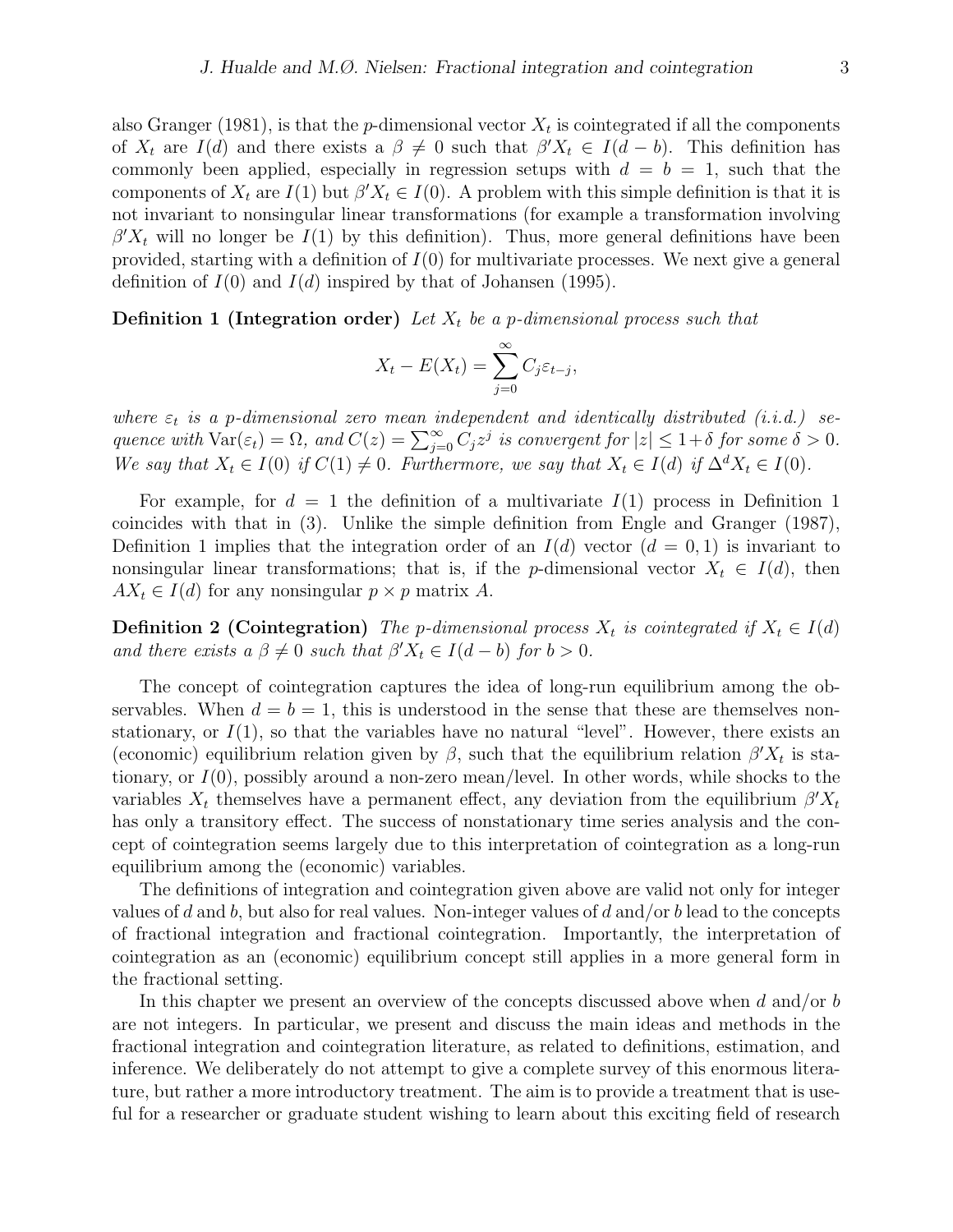or possibly to apply some of the methods in practice. For these reasons, we have surely overlooked many relevant references for which we apologize in advance. We will assume knowledge of standard time series methods, and in particular methods related to nonstationary time series, at the level of a standard graduate course or advanced undergraduate course.

The remainder of this chapter is laid out as follows. In the next section we present and discuss definitions and general issues related to fractional integration. In Section 3 we discuss inference in fractional models, and in Section 4 we discuss fractional cointegration. In both sections we present both semiparametric and parametric methods as well as hypothesis testing approaches. Section 5 discusses applications of fractional integration and cointegration. However, we keep this section relatively brief in view of the survey of applications by Henry and Zaffaroni (2003). Finally, in Section 6 we conclude the chapter by briefly mentioning some additional related topics with further references to relevant work.

### 2 Fractional integration

For a number of years, increased interest has developed in a wider framework which takes into account that  $I(0)$ , and also  $I(1), I(2), \ldots$ , are very specific types of stationary and nonstationary processes, respectively. Thus, as a direct consequence of the definition of integrated process given above, one could think about a process which is  $I(0)$  after d-differencing, where d is not necessarily an integer. Following early contributions by Granger and Joyeux (1980) and Hosking (1981), we can define this operation by means of the binomial expansion

$$
\Delta^{-d} = (1 - L)^{-d} = \sum_{j=0}^{\infty} \pi_j(d) L^j,
$$
\n(4)

where  $\pi_0(d) = 1$  for all d,

$$
\pi_j(d) = \frac{\Gamma(j+d)}{\Gamma(d)\Gamma(j+1)}, \quad j > 0,
$$

and  $\Gamma(\cdot)$  denotes the Gamma function with the convention  $\Gamma(d) = \infty$  for  $d = 0, -1, -2, \ldots$ .

Letting  $u_t \in I(0)$  with  $E(u_t) = 0$ , we can say that  $X_t \in I(d)$  or  $X_t \in F(d)$  (that is,  $X_t$  is a fractional process of order  $d$ ) if

$$
\Delta^d X_t = u_t, \quad t \in \mathbb{Z}.\tag{5}
$$

The summation on the left-hand side of (5) is well-defined in the mean-square sense if  $d > -1/2$ . This property is sometimes referred to as invertibility. Furthermore, if  $d < 1/2$ , it can be shown that (5) has a unique stationary solution given by

$$
X_t = \Delta^{-d} u_t = \sum_{j=0}^{\infty} \pi_j(d) u_{t-j},
$$
\n(6)

where the summation is well defined in this case. Thus, for  $(5)$  and  $(6)$  to make sense, it would usually be assumed that  $d \in (-1/2, 1/2)$ . Note that, by Stirling's approximation,

$$
\pi_j(d) \sim \frac{1}{\Gamma(d)} j^{d-1} \text{ as } j \to \infty,
$$
\n(7)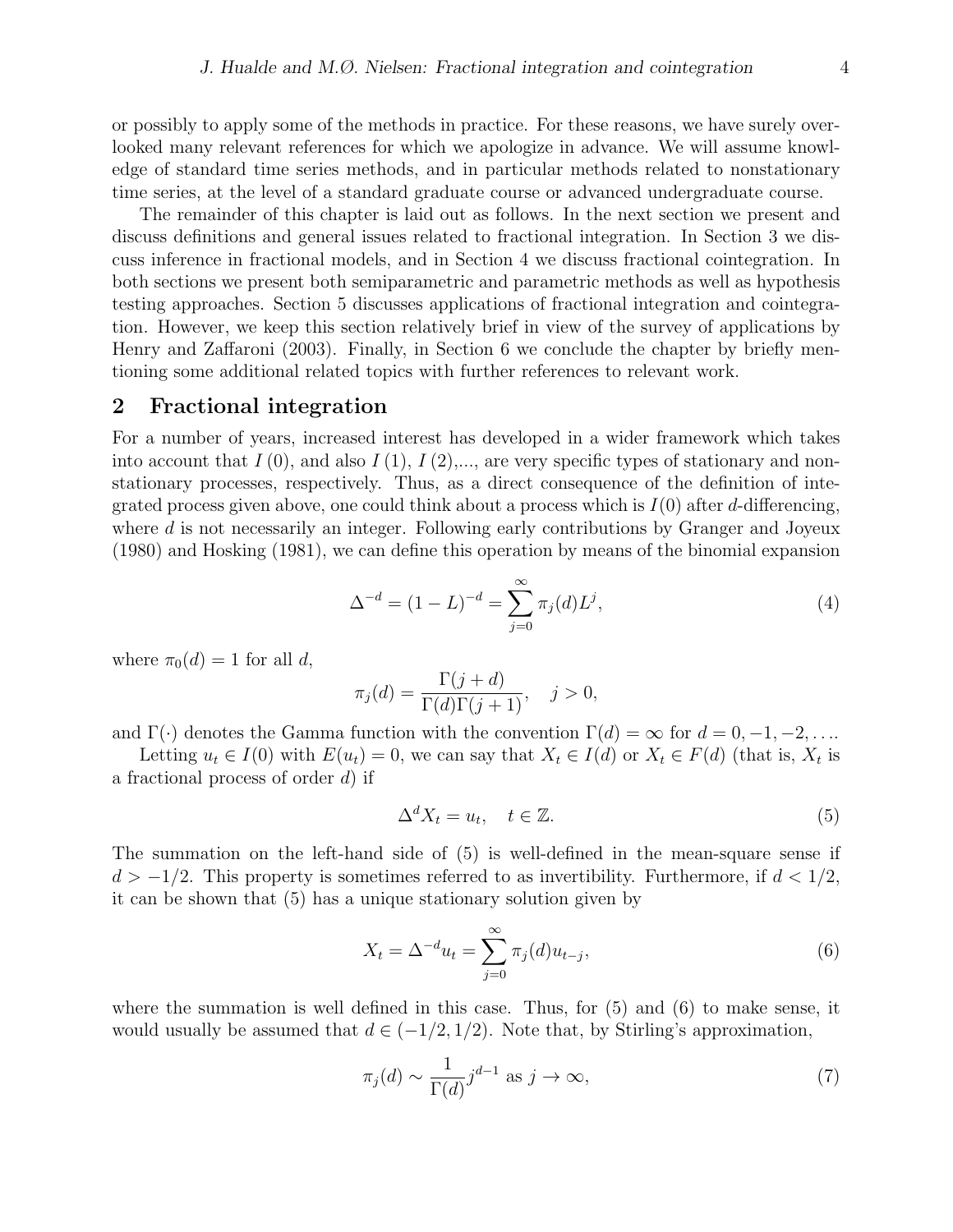where "∼" means that the ratio of the left- and right-hand sides tends to one. This shows how (5) and (6) are well-defined in the mean-square sense when  $d > -1/2$  and  $d < 1/2$ , respectively. For example, (6) is well-defined when  $d < 1/2$  because

$$
\sum_{j=0}^{\infty}\pi_{j}^{2}\left(d\right)\leq K\sum_{j=1}^{\infty}j^{2\left(d-1\right)}<\infty,
$$

where throughout  $K$  represents an arbitrarily large, finite constant.

In the particular case where  $u_t$  is a white noise process with  $Var(u_t) = \sigma^2$ , we say that  $X_t = \Delta^{-d} u_t$  is a fractionally integrated noise. The impulse response function then takes the simple form

$$
\frac{\partial X_t}{\partial u_{t-j}} = \pi_j(d), \quad j = 1, 2, \dots.
$$

In view of (7) and  $d \in (-1/2, 1/2)$ , it follows that shocks are transitory and their impact show a slow hyperbolic decay, which stands in contrast with the much faster exponential decay in stationary and invertible (finite-order) ARMA settings. Furthermore, it can be shown that the lag j autocovariance of the process  $X_t$  is given by

$$
\gamma_X(j) = \frac{\sigma^2 \Gamma(1 - 2d)\Gamma(j + d)}{\Gamma(d)\Gamma(1 - d)\Gamma(1 + j - d)}, \quad j \ge 0,
$$

where by Stirling's approximation,

$$
\gamma_X(j) \sim \frac{\sigma^2 \Gamma(1 - 2d)}{\Gamma(d)\Gamma(1 - d)} j^{2d - 1} \text{ as } j \to \infty.
$$
 (8)

Thus,  $\gamma_X(j)$  also shows slow hyperbolic decay and, in fact, is not summable when  $d > 0$ . The spectral density of  $X_t$  in this case is

$$
f_X(\lambda) = \frac{\sigma^2}{2\pi} \left| 1 - e^{i\lambda} \right|^{-2d} = \frac{\sigma^2}{2\pi} \left( 2\sin\left(\lambda/2\right) \right)^{-2d} \sim \frac{\sigma^2}{2\pi} \lambda^{-2d} \text{ as } \lambda \to 0,
$$
\n<sup>(9)</sup>

which is unbounded at the origin when  $d > 0$ .

The behavior of the impulse response, autocovariance, and spectral density functions have given rise to the (now standard) terminology that  $X_t$  has long memory, short memory, or negative memory depending on whether  $d > 0$ ,  $d = 0$ , or  $d < 0$ , respectively.

For a general  $I(0)$  process  $u_t$ , Granger and Joyeux (1980) and Hosking (1981) showed that, under certain additional regularity conditions,

$$
\gamma_X(j) \sim K j^{2d-1} \text{ as } j \to \infty,
$$
\n(10)

where  $K$  is a constant depending only on the parameters, and

$$
f_X(\lambda) = \left| 1 - e^{i\lambda} \right|^{-2d} f_u(\lambda) \sim f_u(0) \lambda^{-2d} \text{ as } \lambda \to 0.
$$
 (11)

Thus, essentially the same results given for the fractionally integrated noise apply. The behavior of the spectral density also relates directly to the concept of an  $I(0)$  process as implied by Robinson's (1993) definition of a covariance stationary  $I(d)$  process, which he defined as one with spectral density

$$
g(\lambda) = |1 - e^{i\lambda}|^{-2d} \overline{g}(\lambda),
$$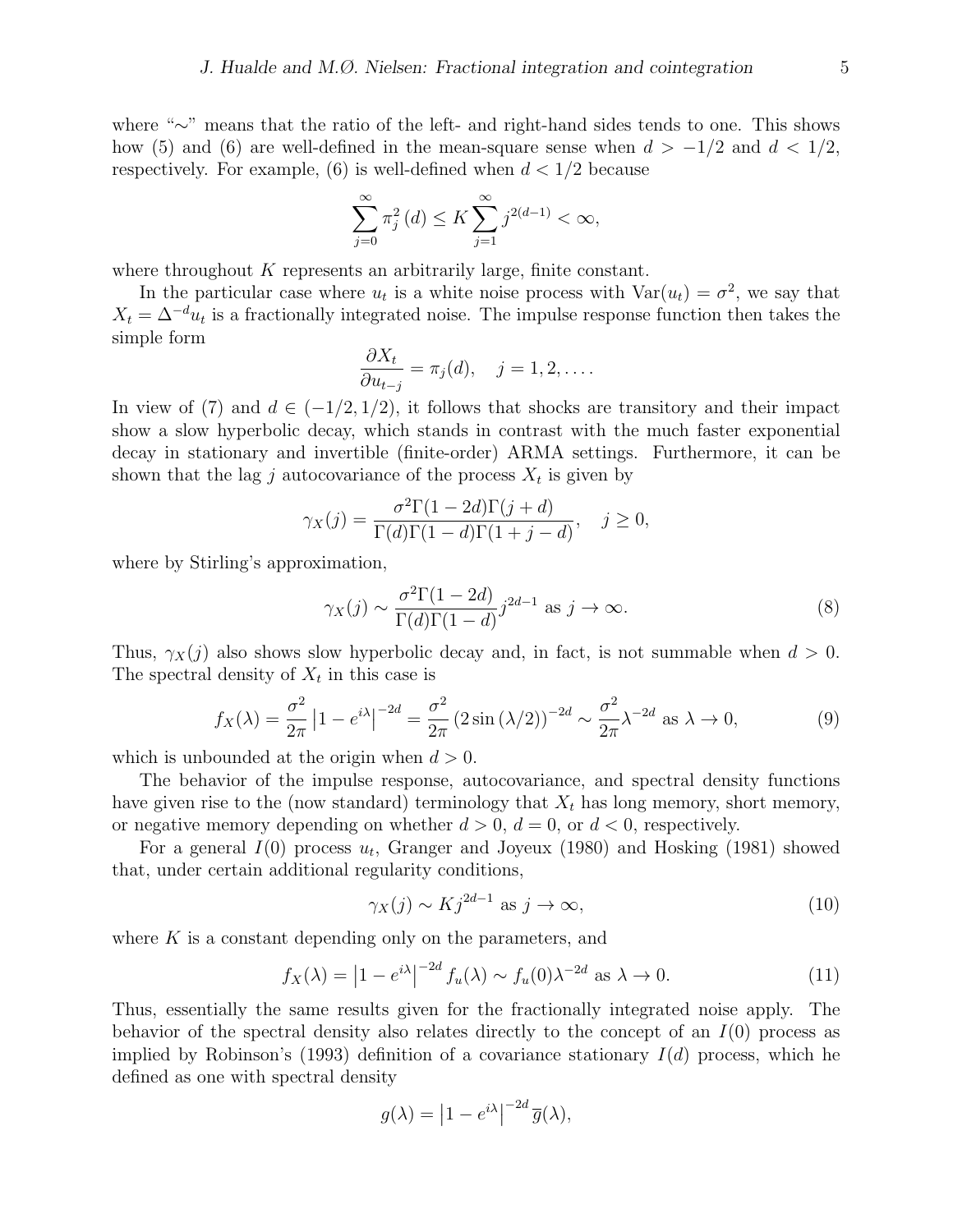where  $0 < \overline{g}(0) < \infty$ . This implied definition of an  $I(0)$  process also appears in Robinson (1994a), Marinucci and Robinson (2001), and Robinson and Yajima (2002).

When  $d > 0$  we note that

$$
\sum_{j=0}^{\infty} \pi_j(-d) = 0.
$$

This implies that the process  $X_t$  is covariance stationary, but with zero spectrum at the origin, see also (9). It also implies that, for any constant  $\mu$  and  $d > 0$ , the fractional difference  $\Delta^d \mu = \mu \sum_{j=0}^{\infty} \pi_j(-d) = 0$ , thus generalizing in a natural way the fact that  $\Delta \mu = 0$ .

#### 2.1 Nonstationary fractional integration

The above discussion focused on the stationary case. However, it is both empirically and theoretically relevant to consider nonstationary situations, preferably including the celebrated  $I(1)$  process as a special case. In such situations, the treatment of initial conditions (presample observations) may be critical and, in fact, affects not only the choice of a convention regarding initial observations from which to obtain parameter estimates, but also the underlying process under consideration.

Two different definitions have been applied in the literature. The first of these (Type I) uses the idea in (3), while the second (Type II) uses truncation. These definitions mirror different definitions of fractional Brownian motions (also denoted Type I and Type II) to which the suitably normalized fractionally integrated processes converge; see Marinucci and Robinson (1999) for a very detailed analysis of the different types of convergence and Section 2.3 below for an overview.

**Definition 3 (Type I fractionally integrated process)** Let k be an integer and d a real number such that  $-1/2 < d - k < 1/2$ . Given a scalar I(0) process  $u_t$  with mean zero, the process  $X_t$  is Type I fractionally integrated of order d, denoted  $X_t \in F_1(d)$ , if

$$
\Delta^k X_t = \Delta^{-(d-k)} u_t.
$$

We note that the differencing operators in Definition 3 cannot be combined. Specifically, the integer-order difference  $\Delta^k$  involves only a finite summation, and hence always exists, whereas the fractional difference  $\Delta^{-(d-k)}$  exists because it is assumed that  $-1/2 < d-k$ 1/2. Thus, the integer-differenced series can be defined as a fractional process, which is then cumulated back. This interpretation has given rise to the notion of 'difference-and-cumulateback'.

As an example, when  $1/2 < d < 3/2$ , the process  $\Delta X_t$  is an  $I(d-1)$  covariance stationary process, but  $X_t$  itself is nonstationary. Inverting the  $\Delta$ -operator we find the following generalization of (3),

$$
X_t = X_0 + \sum_{j=1}^t \Delta^{-(d-k)} u_j, \quad t \ge 1,
$$
\n(12)

so that when  $d = 1$  Definition 3 implies the standard definition of an  $I(1)$  process known from the integer-integration framework. The same considerations apply for larger integer orders.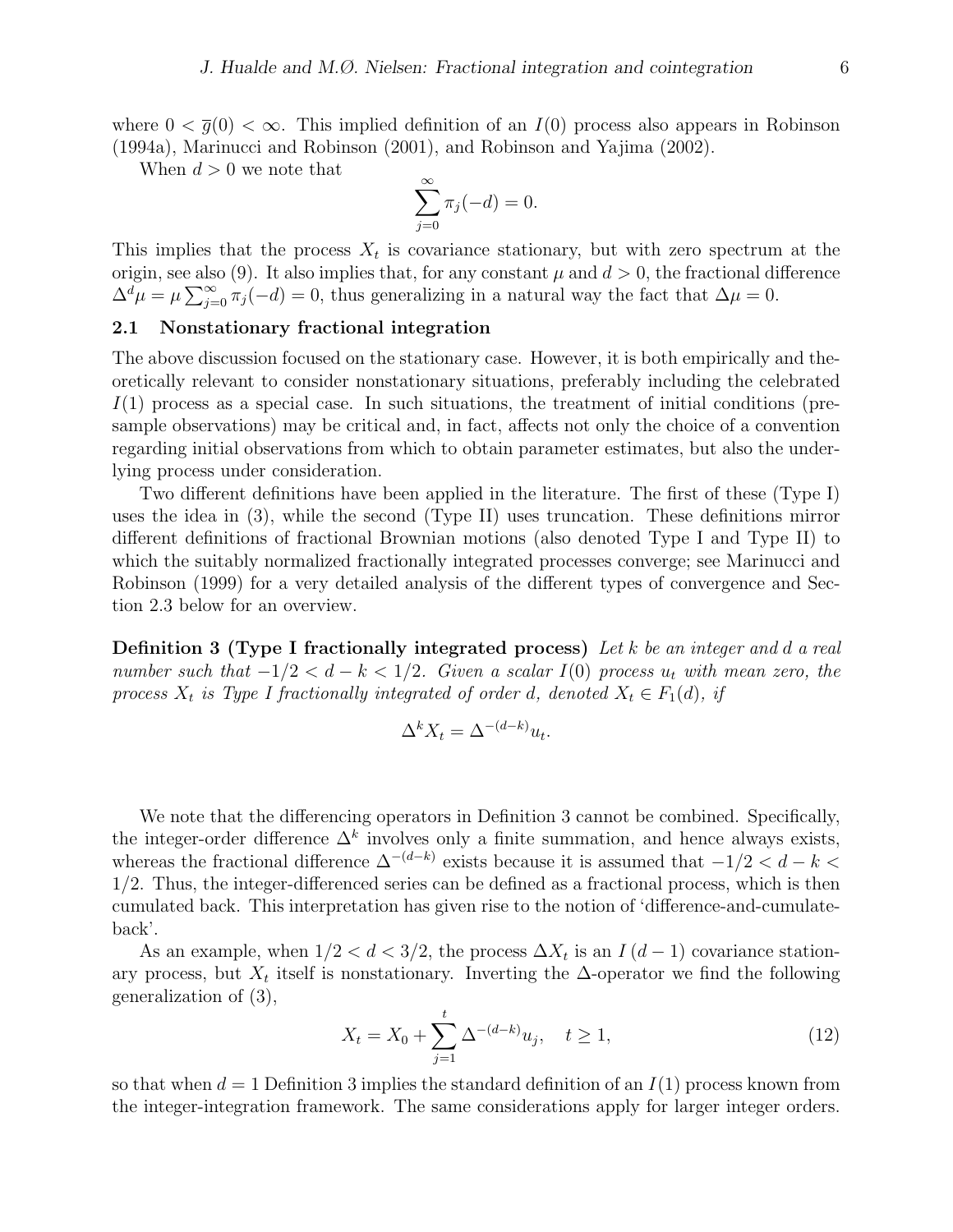In particular, the choice of starting point  $t = 0$  in (12) is arbitrary, as in (3), and for larger values of k the choice  $t = 1 - k$  would result in a very similar equation and interpretation. As in (3), the values of  $X_t$  for  $t < 1 - k$  may then be taken to be zero.

Some early works using Type I fractionally integrated processes include Sowell (1990), Hurvich and Ray (1995), Chan and Terrin (1995), Jeganathan (1999), Velasco (1999a,b), among others.

An important limitation of the Type I process in Definition 3 is the (necessary) requirement that  $-1/2 < d-k < 1/2$ . This implies that, in principle, a different definition is given for each value of the integer k. Perhaps more importantly, the definition does not cover the values  $d = \pm 1/2, \pm 3/2$ , etc. To make the parameter space for d compact in an estimation setting, it would then be necessary to remove open neighborhoods of these values from the parameter space. This is not only mathematically displeasing, but has important implications for hypothesis testing. The value  $d = 1/2$ , for example, is exactly the boundary between stationarity and nonstationarity and is therefore an obvious value to impose under the null hypothesis so it is unfortunate if it is not in the parameter space.

**Definition 4 (Type II fractionally integrated process)** Let d be any real number. Given a scalar  $I(0)$  process  $u_t$  with mean zero, the process  $X_t$  is Type II fractionally integrated of order d, denoted  $X_t \in F_2(d)$ , if

$$
X_t = \sum_{j=0}^{t-1} \pi_j(d) u_{t-j} = \Delta_+^{-d} u_t
$$
\n(13)

with the obvious definition of the truncated operator  $\Delta_+^{-d}$ .

This definition has different implications from those of Definition 3. For example, in the case  $d < 1/2$  and  $d \neq 0$ , the Type II process is nonstationary while the Type I process is stationary. However, as shown in Lemma 3.4 of Robinson and Marinucci (2001), under relatively mild conditions,

$$
\lim_{t \to \infty} \left| \text{Cov}(\Delta^{-k} \Delta^{-(d-k)} u_t, \Delta^{-k} \Delta^{-(d-k)} u_{t+k}) - \text{Cov}(\Delta_+^{-d} u_t, \Delta_+^{-d} u_{t+k}) \right| = 0 \text{ for all } k \ge 0. \tag{14}
$$

Thus, in this case, the Type II process  $\Delta_+^{-d} u_t$  could be considered "asymptotically stationary" because the nonstationarity is due only to the truncation on the right-hand side of (13). For  $d \geq 1/2$ ,  $\Delta_+^{-d}u_t$  is purely nonstationary and the truncation in (13) ensures that the Type II process is well-defined in the mean-square sense. Robinson (2005a) provides additional bounds for differences between the two fractionally integrated processes. Finally, we note that the linear convolution in (13) can be computed very efficiently by the use of the fast Fourier transform; see Jensen and Nielsen (2014).

The Type II definition has been applied by Marinucci and Robinson (2000, 2001), Robinson and Marinucci (2001), Robinson and Hualde (2003), Shimotsu and Phillips (2005), Johansen and Nielsen (2010, 2012a), among others.

Note that both Definitions 3 and 4 imply that  $E(X_t) = 0$ . However, it is straighforward to extend the definitions to cover processes with a nonzero deterministic component by defining  $Y_t = \mu_t + X_t$ , where  $X_t$  is defined in either of Definitions 3 or 4 and  $\mu_t$  is an arbitrary deterministic term.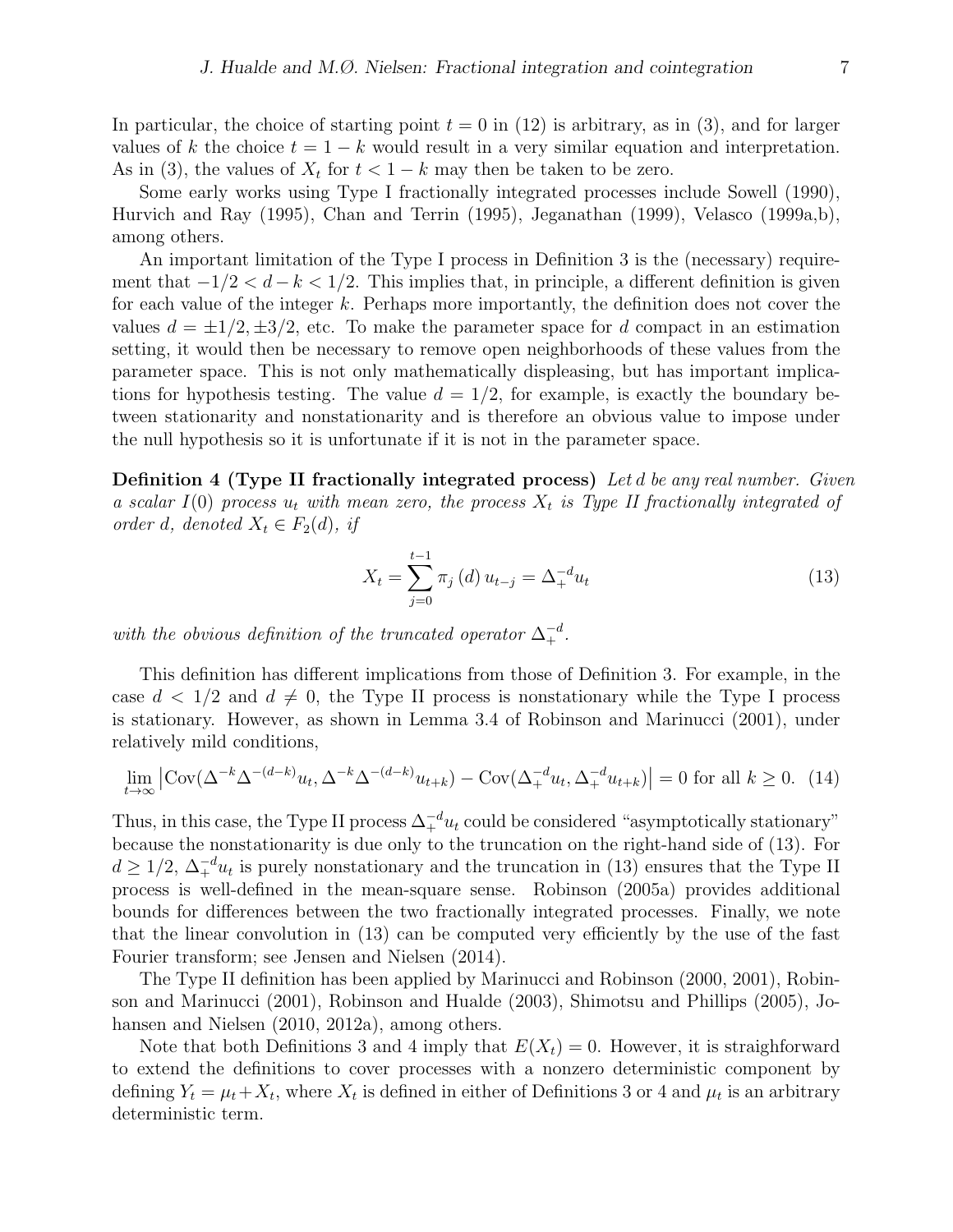Note that Definitions 3 and 4 are identical for  $d = 0$  and for positive integers. Also note that they both impose zero initial conditions for the nonstationary range of the memory parameter d. However, this can easily be relaxed because, focusing on (5),

$$
\Delta^d X_t = \sum_{j=0}^{\infty} \pi_j(-d) X_{t-j} = \sum_{j=0}^{t-1} \pi_j(-d) X_{t-j} + \sum_{j=t}^{\infty} \pi_j(-d) X_{t-j} = \Delta^d_+ X_t + \Delta^d_- X_t, \tag{15}
$$

using the obvious definitions for the operators  $\Delta^d_+$  and  $\Delta^d_-$ . Re-arranging and using (5),

$$
\Delta_+^d X_t = u_t - \Delta_-^d X_t.
$$

As justified by Johansen (2008) and Johansen and Nielsen (2010, 2012a),  $\Delta^d_+$  is an invertible operator for any d (because it involves only a finite summation). Consequently,

$$
X_t = \Delta_+^{-d} u_t - \Delta_+^{-d} \Delta_-^d X_t = \sum_{j=0}^{t-1} \pi_j(d) u_{t-j} + \mu_t,
$$
\n(16)

where  $\mu_t$  is an initial condition term which depends only on  $X_{-j}$ ,  $j \geq 0$ .

Clearly, (16) generalizes (3), (12), and (13) to allow for a more general initial condition if conditions are imposed such that  $\mu_t$  exists. In the special case where  $d=1$  it holds that  $\mu_t =$  $X_0$  which results in (3). The most common assumption in the literature (either implicitly or explicitly) is that  $X_t = 0$  for  $t \leq 0$ , which results in  $\mu_t = 0$  and hence the Type II definition with zero initial condition. More generally, Johansen and Nielsen (2010, 2012a, 2016) give several different conditions on  $X_{-j}$ ,  $j \geq 0$ , that ensure existence of  $\mu_t$ . For example, setting  $X_{-j} = 0$  but only for all  $j \geq N_0$ , where  $N_0$  could be an arbitrarily large but finite integer.

## 2.2 ARFIMA processes

The autoregressive fractionally integrated moving-average (ARFIMA, or sometimes FARIMA) class is the most popular family of parametric models displaying fractional integration.

**Definition 5 (ARFIMA process)** Let d be such that  $-1/2 < d < 1/2$  and let  $\varepsilon_t$  be a zero mean white noise process with  $\text{Var}(\varepsilon_t) = \sigma^2$ . Then  $X_t$ ,  $t \in \mathbb{Z}$ , is an ARFIMA(p, d, q) process if

$$
\phi(L)\Delta^d X_t = \theta(L)\varepsilon_t,\tag{17}
$$

where

$$
\phi(L) = 1 - \phi_1 L - \phi_2 L^2 - \dots - \phi_p L^p,
$$
  

$$
\theta(L) = 1 + \theta_1 L + \theta_2 L^2 + \dots + \theta_q L^q,
$$

and  $\phi(z)$ ,  $\theta(z)$  have no common zeroes and satisfy  $\phi(z)\theta(z) \neq 0$  for  $|z| \leq 1$ .

Under these conditions, the AR and MA polynomials,  $\phi(z)$  and  $\theta(z)$ , imply both stationarity and invertibility. Hence, (17) has the unique stationary solution

$$
X_t = \phi^{-1}(L)\theta(L)\Delta^{-d}\varepsilon_t,\tag{18}
$$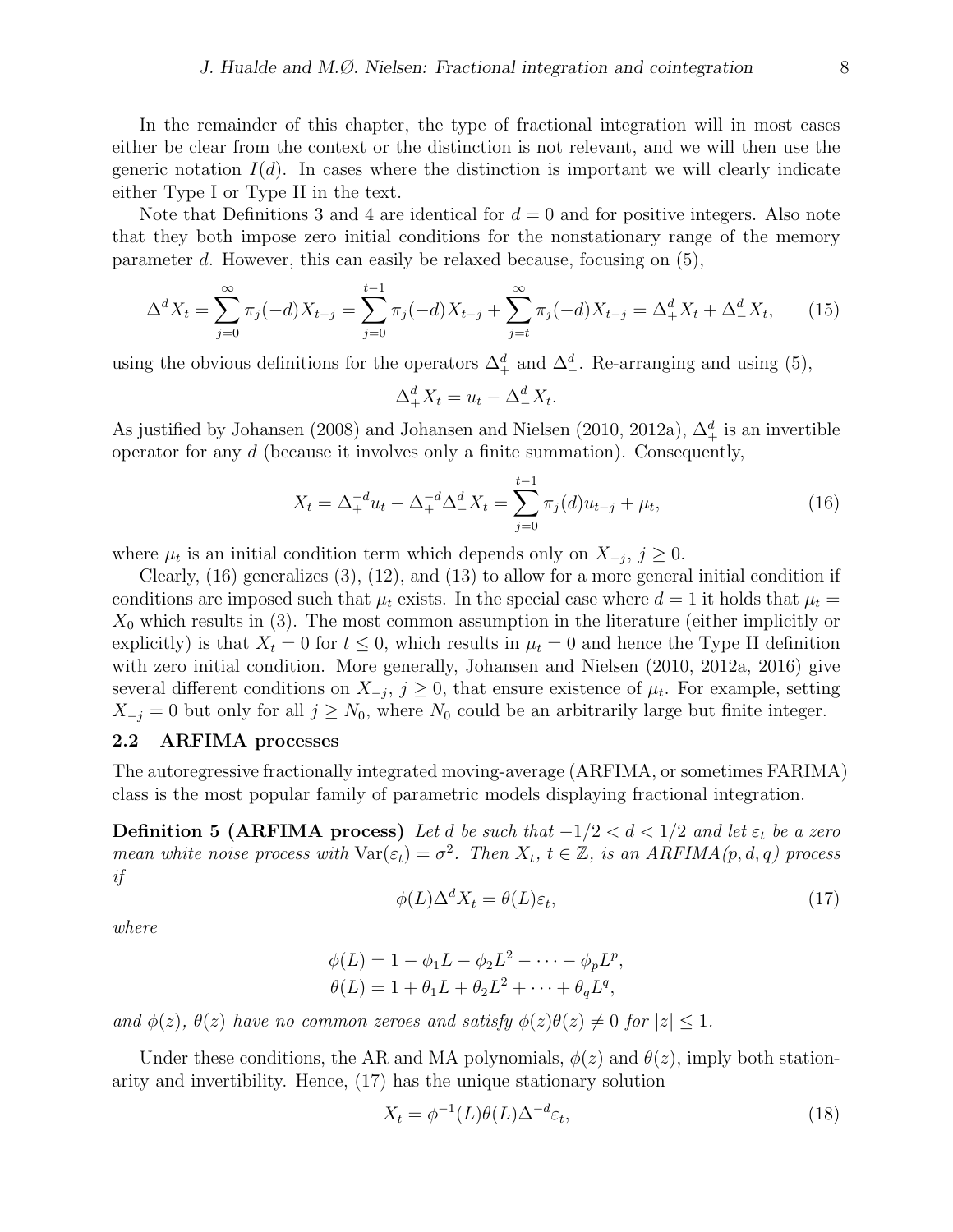and  $X_t$  is a stationary and invertible process. Furthermore,  $X_t$  has mean zero, spectral density

$$
f_X(\lambda) = \frac{\sigma^2}{2\pi} \left| \phi(e^{i\lambda}) \right|^{-2} \left| \theta(e^{i\lambda}) \right|^2 \left| 1 - e^{i\lambda} \right|^{-2d} \sim \frac{\sigma^2 \theta^2(1)}{2\pi \phi^2(1)} \lambda^{-2d} \text{ as } \lambda \to 0,
$$

and autocovariances that satisfy (10). Interestingly, for this process the memory parameter d drives the long-run behavior, whereas the ARMA parameters in  $\phi(z)$  and  $\theta(z)$  control the short-run dynamics.

For  $d \le -1/2$ , the ARFIMA $(p, d, q)$  process  $X_t, t \in \mathbb{Z}$ , can be defined as

$$
\phi(L)X_t = \theta(L)\Delta^{-d}\varepsilon_t,\tag{19}
$$

imposing that  $\phi(z)$ ,  $\theta(z)$  have no common zeroes and that  $\phi(z)\theta(z) \neq 0$  for  $|z| \leq 1$ . In this case, the unique stationary solution to (19) is given by (18), although this solution is not invertible.

Nonstationarity can be accommodated within the ARFIMA framework using two different strategies. One possibility in the spirit of the Type I process is to keep (17), but relax the conditions on  $\phi(z)$  so as to allow for unit roots in the AR polynomial. This alternative was pursued by, e.g., Jeganathan (1999), and it implies that, depending on the number of unit roots,  $X_t$  could be  $I(d+1)$ ,  $I(d+2)$ , etc. Another possibility is to define the observable process as a Type II fractionally integrated process and maintain the conditions on  $\phi(z)$ . That is, instead of (17), defining

$$
\phi(L)\Delta_+^d X_t = \theta(L)\varepsilon_t,
$$

using the truncated filter in (13).

#### 2.3 Fractional Brownian motion and FCLT

Marinucci and Robinson (1999) describe the two alternative forms of fractional Brownian motion that have been employed in the literature. These two forms are linked to the different types of fractionally integrated processes described before, in the sense that the two types of fractional Brownian motions are the limits of such processes in corresponding functional limit theorems. First, the Type I fractional Brownian motion was introduced by Mandelbrot and Van Ness (1968). Letting  $B(r)$  be a standard Brownian motion, for  $-1/2 < d < 1/2$ , one version of this process is

$$
B_d(r) = \begin{cases} \frac{1}{A(d)} \left( \int_{-\infty}^0 \left( (r-s)^d - (-s)^d \right) \mathrm{d}B(s) + \int_0^r (r-s)^d \mathrm{d}B(s) \right) & \text{for } r \ge 0, \\ \frac{1}{A(d)} \left( \int_{-\infty}^r \left( (r-s)^d - (-s)^d \right) \mathrm{d}B(s) - \int_r^0 (-s)^d \mathrm{d}B(s) \right) & \text{for } r < 0, \end{cases}
$$

where

$$
A(d) = \left(\frac{1}{2d+1} + \int_0^{\infty} ((1+s)^d - s^d)^2 ds\right)^{1/2}
$$

It can be shown that  $E(B_d(r)) = 0$  for  $r \in \mathbb{R}$ ,

$$
E(B_d(r_1)B_d(r_2)) = \frac{1}{2} \left( |r_1|^{2d+1} + |r_2|^{2d+1} - |r_2 - r_1|^{2d+1} \right) \text{ for } r_1, r_2 \in \mathbb{R},\tag{20}
$$

.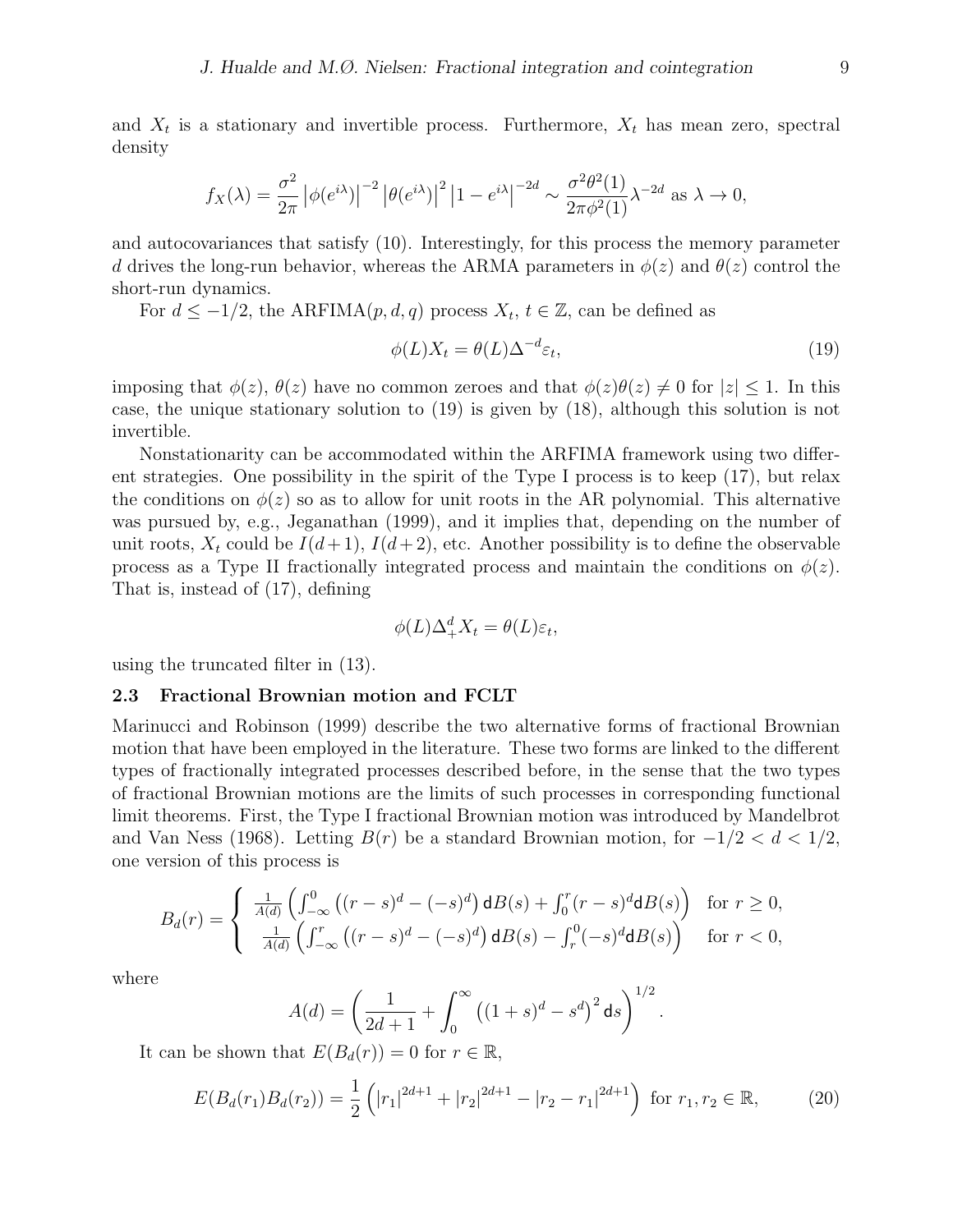and also that, for  $j \in \mathbb{Z}$ , the sequence of increments  $B_d(j+1) - B_d(j)$  is identically  $N(0, 1)$ distributed. However, unlike in the short memory case, where  $d = 0$  (and  $B_0(r) = B(r)$ ), this sequence is correlated if  $d \neq 0$  with autocovariances decaying at rate  $j^{2d-1}$ . It can be shown that if  $X_t$  is a mean zero Type I fractionally integrated process with  $-1/2 < d < 12$ , then

$$
\frac{1}{T^{d+1/2}} \sum_{t=1}^{\lfloor Tr \rfloor} X_t \Rightarrow c_d B_d(r) \text{ for } r \in [0, 1],
$$
\n(21)

where  $c_d$  is a constant that is proportional to the long-run variance of  $\Delta^d X_t$ .

Alternatively, for any  $d > -1/2$ , the Type II fractional Brownian motion  $W_d(r)$  can be defined as

$$
W_d(r) = \begin{cases} (2d+1)^{1/2} \int_0^r (r-s)^d \mathbf{d}B(s) & \text{for } r \ge 0, \\ -(2d+1)^{1/2} \int_r^0 (s-r)^d \mathbf{d}B(s) & \text{for } r < 0, \end{cases}
$$
(22)

,

where, as for  $B_d(r)$ ,  $W_0(r) = B(r)$ . It can be shown that  $E(W_d(r)) = 0$  for  $r \in \mathbb{R}$  and

$$
E(W_d^2(r)) = |r|^{2d+1}
$$

so that  $E(W_d^2(r)) = E(B_d^2(r))$ . However, as explained in Marinucci and Robinson (1999), the covariance structure of  $W_d(r)$  is substantially different from (20), noting that the increments  $W_d(r_2) - W_d(r_1)$  at equally-spaced intervals are nonstationary (although asymptotically stationary in a sense similar to (14)). Additionally, for  $j = 0, 1, \ldots$ , the increments  $W_d(j + 1) - W_d(j)$  are also nonstationary, having zero mean but a non-constant variance and time-dependent covariances. However,  $W_d(r)$  is self-similar of degree  $d + 1/2$ , meaning that the distribution of  $W_d(kr)$  is identical to that of  $k^{d+1/2}W_d(r)$ . This self-similarity property is also shared by  $B_d(r)$ . As in (21), it can be shown that if  $X_t$  is a mean zero Type II fractionally integrated process of order d with  $d > -1/2$ , then

$$
\frac{1}{T^{d+1/2}}\sum_{t=1}^{\lfloor Tr \rfloor} X_t \Rightarrow k_d W_d(r) \text{ for } r \in [0,1],\tag{23}
$$

where, again,  $k_d$  is a constant that is proportional to the long-run variance of  $\Delta^d_+ X_t$ .

The result (21) has been established under various conditions; see Davydov (1970), Taqqu (1975), and others. The result (23) has been established by Akonom and Gourieroux (1987) and Marinucci and Robinson (2000). Assuming that  $u_t$  in (13) is a linear processes generated by a zero-mean white noise process  $\varepsilon_t$ , the most stringent condition is the requirement  $E|\varepsilon_t|^q < \infty$  for some  $q > \max\{2, 1/(d+1/2)\}\)$ , so that a large number of moments might be required if d is close to  $-1/2$  (of course, Gaussianity suffices). Johansen and Nielsen (2012b) showed that this moment condition is necessary for the functional central limit theorem.

#### 2.4 Sources of long memory

Several (economic) mechanisms have been proposed that generate long memory in observed data. These include aggregation of heterogeneous units, the error duration model, models of learning with rational agents, and marginalization in large systems. The earliest and most well-known mechanism seems to be that the aggregation of heterogeneous units can produce processes which display long memory properties, so we will discuss this in more detail.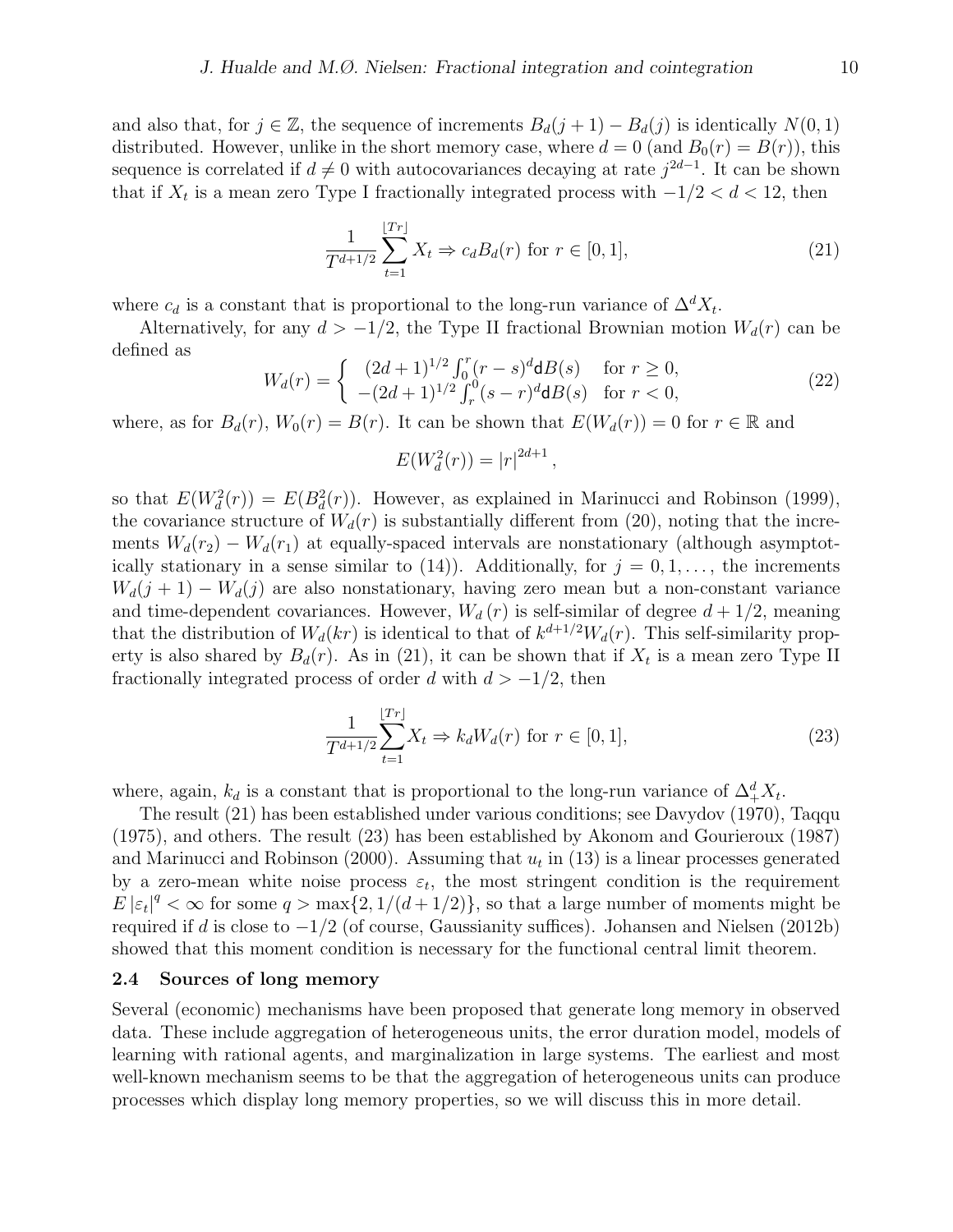The conceptual framework for the aggregation idea is the random coefficients  $AR(1)$ process,

$$
X_{i,t} = \alpha_i X_{i,t-1} + \varepsilon_{i,t}, \quad t \in \mathbb{Z}, \quad i = 1, \dots, N,
$$
\n
$$
(24)
$$

where  $\varepsilon_{i,t}$  is a zero mean white noise process independent of the random coefficients  $\alpha_i$ , which are i.i.d. Beta with shape parameters  $p > 1$  and  $q > 1$ . Robinson (1978) explored the properties of this process for a more general distribution function for  $\alpha_i$ , establishing necessary and sufficient conditions for the continuity of the spectral density of  $X_{i,t}$ , examplifying also his results to the Beta distribution case.

Granger (1980) aggregated  $X_{i,t}$  in (24) over units, defining  $X_t = \sum_{i=1}^{N} X_{i,t}$ , and then showed that, as  $N \to \infty$ , the aggregated series  $X_t$  has autocovariances that decay at a hyperbolic rate like a long memory process. More specifically, the autocovariances of  $X_t$ behave like (10) with memory parameter  $d = 1 - q/2$ . Hence, the parameter q, which determines the slope of the density function of  $\alpha_i$  near one, determines the amount of memory in  $X_t$ . Similar ideas have been explored by Zaffaroni (2004), Davidson and Sibbertsen (2005), and others, and aggregation as a source of long memory has been widely used in empirical works; e.g., Gadea and Mayoral (2006) for inflation series or Byers, Davidson, and Peel (2007) for series of political support.

Haldrup and Vera Valdés (2017) justified that the aggregated series, although displaying the usual long memory properties, does not satisfy an ARFIMA specification. In particular, they derived the properties of a fractionally differenced (with the adequate memory parameter) cross-sectional aggregated series and show that its autocovariances, while summable, do not correspond to those of an ARMA. This result introduces a word of caution when modelling aggregated series with a parametric model.

An alternative source of long memory is the error duration model proposed by Parke (1999). In this model, the i.i.d. shock  $\varepsilon_t$  has a stochastic duration  $n_s$ , after which it disappears from the observed process. Letting  $g_{s,t} = \mathbb{I}(t \leq s + n_s)$ , where  $\mathbb{I}(A)$  denotes the indicator function of the event A, the observed process is  $y_t = \sum_{s=-\infty}^{t} g_{s,t} \varepsilon_s$ . Parke (1999) showed that, depending on the values of the survival parameters  $p_k = P(g_{s,s+k} = 1)$ ,  $y_t$  can exhibit both long memory and fractional integration. For example, if  $p_k = \Gamma(k+d)\Gamma(2-d)/(\Gamma(k+d))$  $(2-d)\Gamma(d)$  for  $d \in [0,1]$  then  $y_t$  is fractionally integrated noise with memory parameter d.

More recently, Chevillon and Mavroeidis (2017) have proposed a model of learning that can generate long memory endogenously, without any persistence in the exogenous shocks. The learning mechanism is embedded in a prototypical representative-agent forward-looking model in which agents' beliefs are updated using linear learning algorithms. Depending on the weights that agents place on past observations when they update their beliefs, and on the magnitude of the feedback from expectations to the endogenous variable, this model and learning mechanism can generate long memory in the observed series. This is distinctly different from the case of rational expectations, where the memory of the endogenous variable is determined exogenously.

Also very recently, Chevillon, Hecq, and Laurent (2018) have shown how a high-dimensional vector autoregressive (VAR) model of finite order can generate fractional integration in the marginalized univariate series. That is, when an observed univariate series is in fact generated by a high-dimensional VAR with cross-section dependence, this leads to long memory behavior in the univariate series. An example is given where the final equation representa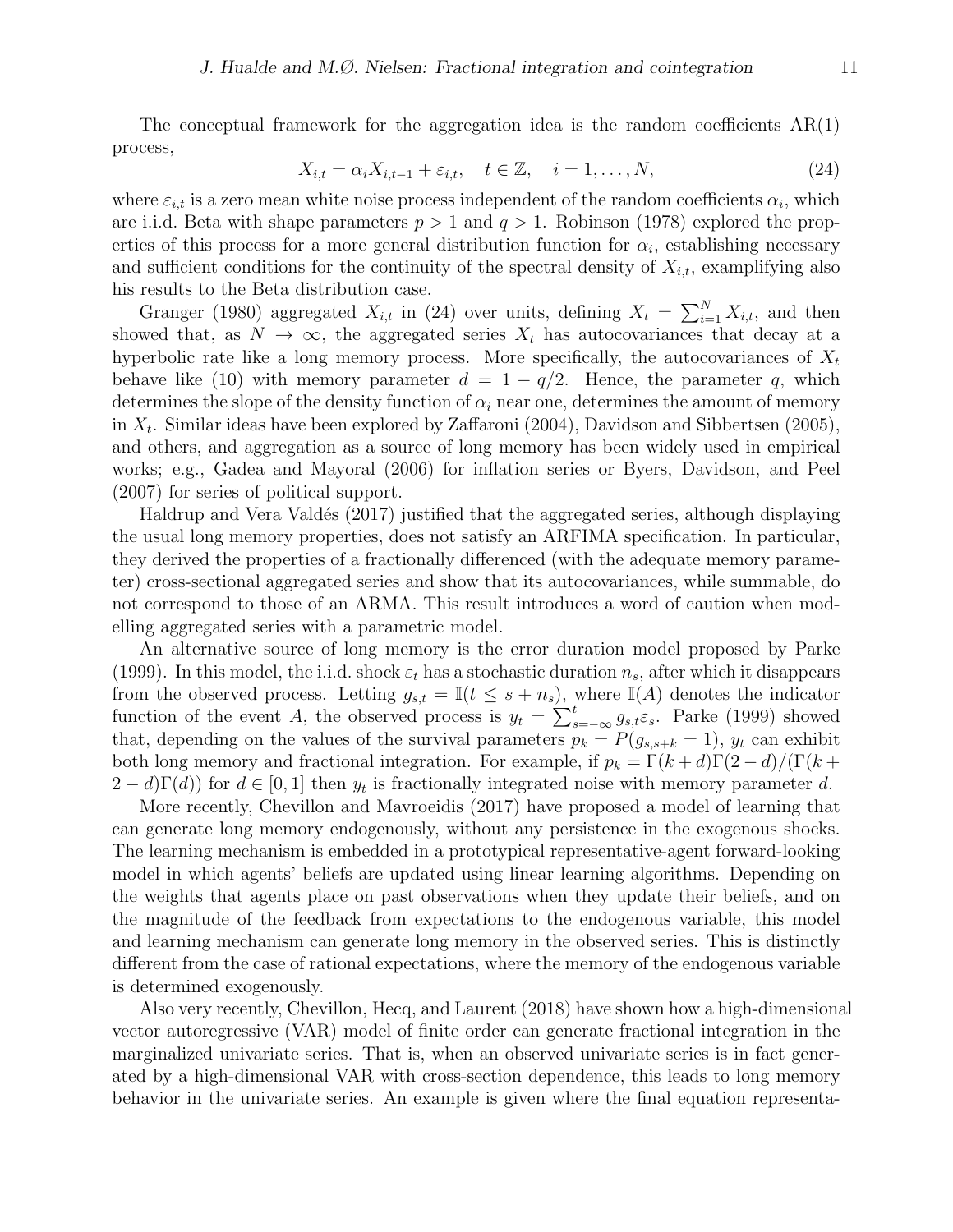tion of a VAR(1) leads to univariate fractional noises.

#### 2.5 Long memory and structural breaks

An important early literature showed that structural change and unit roots can be confused (e.g. Perron, 1989, and Stock, 1994). This phenomenon generalizes to long memory in the sense that processes like regime-switching can display typical long memory (or fractionally integrated) behaviour. This issue was anticipated in the pioneering work of Klemes (1974) who justified that the Hurst phenomenon could be caused by two features which arise in hydrologic process: nonstationarity in the mean and random walks with one absorbing barrier. In a similar vein, Lobato and Savin (1997) pointed out nonstationarity in mean as a reason for rejecting the weak dependence hypothesis in favor of the long memory alternative. Granger and Teräsvirta (1999) showed that a similar behaviour could occur within a stationary setting. Specifically, they analyzed the nonlinear autoregressive model

$$
y_t = \text{sign}(y_{t-1}) + \varepsilon_t,
$$

where  $sign(\cdot) = \pm 1$  with the same sign as the argument and  $\varepsilon_t$  is i.i.d.  $N(0, \sigma^2)$ . This process has zero mean and it is stationary with k'th order autocorrelation given by  $(1-2p)^k$ , where  $p = \Pr(\epsilon_t > 1)$ . Although the autocorrelation does not exhibit hyperbolic decay as in  $(8)$ , it is clear that, as p decreases, switches are more infrequent so the process has more memory. Looking at the linear properties of the data through estimated correlations or the periodogram, it can well be concluded that the behavior of  $y_t$  is closer to that of an  $I(d)$ process rather than short memory.

Diebold and Inoue (2001) justified how stochastic regime-switching models can display typical long memory behaviour. More specifically, they first studied the properties of a mixture model  $y_t$  given by

$$
y_t = \begin{cases} 0 \text{ with probability } 1 - p_T, \\ \varepsilon_t \text{ with probability } p_T, \end{cases}
$$

where  $\varepsilon_t$  is i.i.d.  $N(0, \sigma^2)$ . Here, it is easily shown that, letting the mixture probability  $p_T$  tend to zero at an appropriate rate, the variance of the partial sum of  $y_t$  behaves like that of an  $I(d)$ process. Extensions of this simple mixture model present very similar patterns. Additionally, they studied the behaviour of a particular stochastic permanent break model given by

$$
y_t = \mu_t + \varepsilon_t,
$$
  

$$
\mu_t = \mu_{t-1} + \frac{\varepsilon_{t-1}^2}{\gamma_T + \varepsilon_{t-1}^2} \varepsilon_{t-1},
$$

where  $\varepsilon_t$  is i.i.d.  $N(0, \sigma^2)$  and  $\gamma_T > 0$  is varying with T. This model is an approximation of a mean-plus-noise extension of the mixture model presented before, so it is expected that a similar long memory pattern appears, which is also the case when  $\gamma_T$  grows with the sample size appropriately. Finally, they discussed the properties of the Markov-switching model of Hamilton (1989). Again,the variance of the partial sum of this process matches the behaviour of an  $I(d)$  process when transition probabilities tend to one at an appropriate rate. In any case, Diebold and Inoue (2001) warn against the temptation to draw potentially naïve conclusions about the specific character of  $I(d)$  processes. In their view, at least in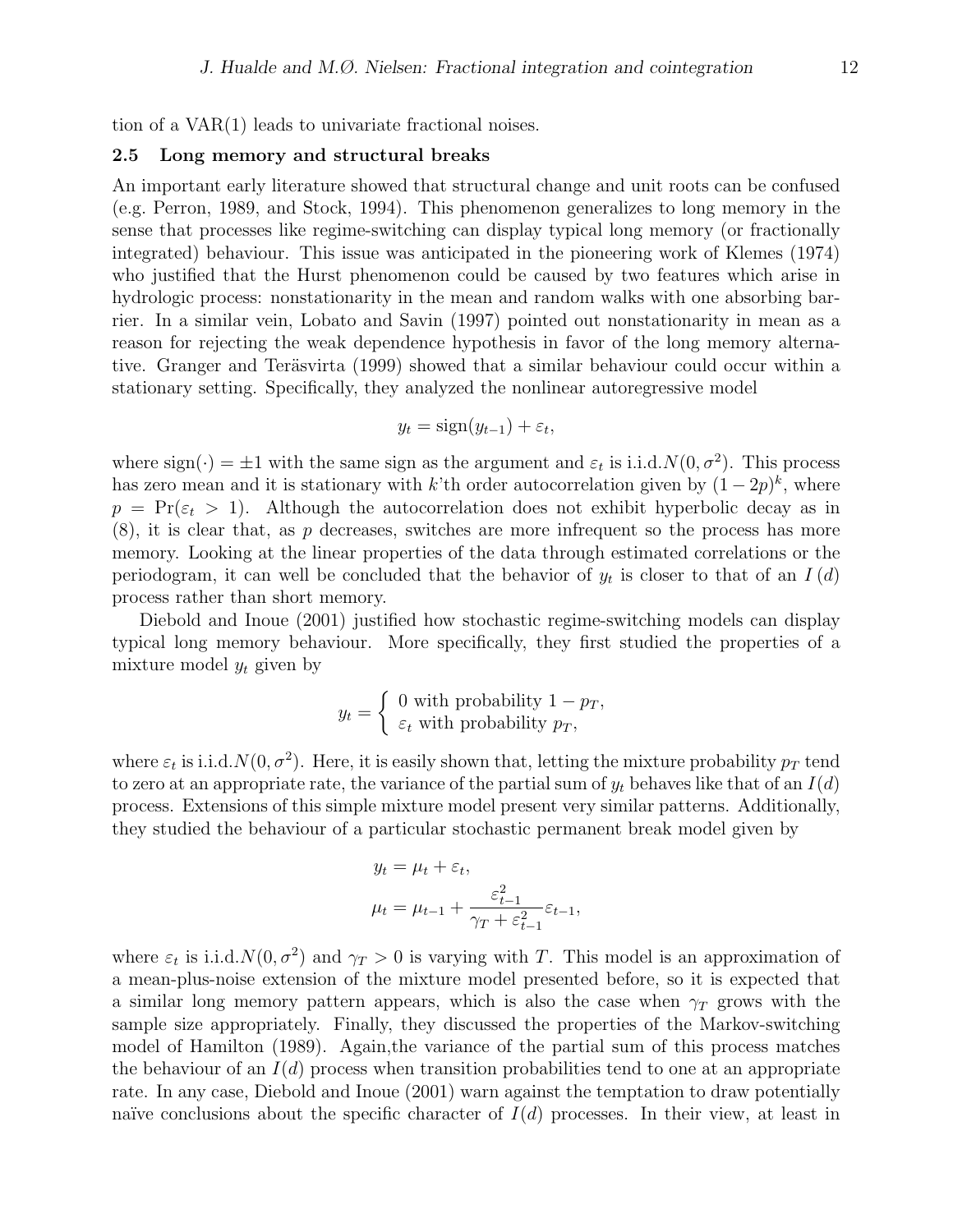the settings described in their paper, structural change and  $I(d)$  are two different labels for the same phenomenon, so there is little value in assigning labels like "true" or "spurious" to one or the other.

Similar works include Gourieroux and Jasiak (2001), who provided further evidence on the connection between infrequent breaks and long memory by analyzing the estimated correlogram of a regime-switching model, and Granger and Hyung (2004), who (in contemporaneous and independent work from Diebold and Inoue, 2001), studied a similar occasional break process. Specifically, they proposed

$$
y_t = m_t + \varepsilon_t,
$$
  

$$
m_t = m_{t-1} + q_t \eta_t,
$$

where  $\varepsilon_t$  and  $\eta_t$  are white noises,

$$
q_t = \begin{cases} 0 \text{ with probability } 1 - p_T, \\ 1 \text{ with probability } p_T, \end{cases}
$$

and  $p_T$  converges slowly to zero with T such that  $Tp_T$  tends to a non-zero finite constant. In this setting,  $y_t$  displays some of the properties of an  $I(d)$  process.

# 3 Inference in (univariate) fractionally integrated models

### 3.1 Semiparametric estimation of fractional integration

Semiparametric estimation of the memory parameter has a long tradition in the time series literature. These methods are based on the following local approximation of the spectral density of a stationary long memory process  $X_t$ ,

$$
f_X(\lambda) \sim G\lambda^{-2d} \text{ as } \lambda \to \infty,
$$
\n(25)

where G is a positive constant and  $-1/2 < d < 1/2$ ; see also (9). Here, two classes of frequency domain estimators have become very popular: the log-periodogram approach proposed by Geweke and Porter-Hudak  $(1983)^1$  whose theoretical properties were first analyzed by Robinson (1995a), and the local Whittle (also known as Gaussian semiparametric) estimator, proposed by Künsch (1987) and analyzed by Robinson (1995b). See Velasco (2006) for a very detailed review on these inference methods and their extensions.

The main reason why these methods have become so popular is that, unlike fully parametric approaches, semiparametric methods remain agnostic about the short-run structure of the model. The obvious advantage of this strategy is that it limits considerably the risk of misspecification. Additionally, given that these procedures rely on conditions of the spectral density  $f_X(\lambda)$  near zero frequency, the estimation methods are robust to a nonstandard behaviour of  $f_X(\lambda)$  at higher frequencies, like that implied by poles or zeros. Therefore, the methods are valid for a very wide range of processes. As will be seen, most of these methods are invariant to the presence of a non-zero mean. This is a very attractive feature of the semiparametric approach because in a stationary long memory context the mean is estimated potentially with a very slow rate (this is particularly the case if d is close to  $1/2$ ); see

<sup>&</sup>lt;sup>1</sup>On the occasion of its 35th anniversary, this famous article was celebrated with a special issue of the Journal of Time Series Analysis; see Nielsen and Hualde (2019).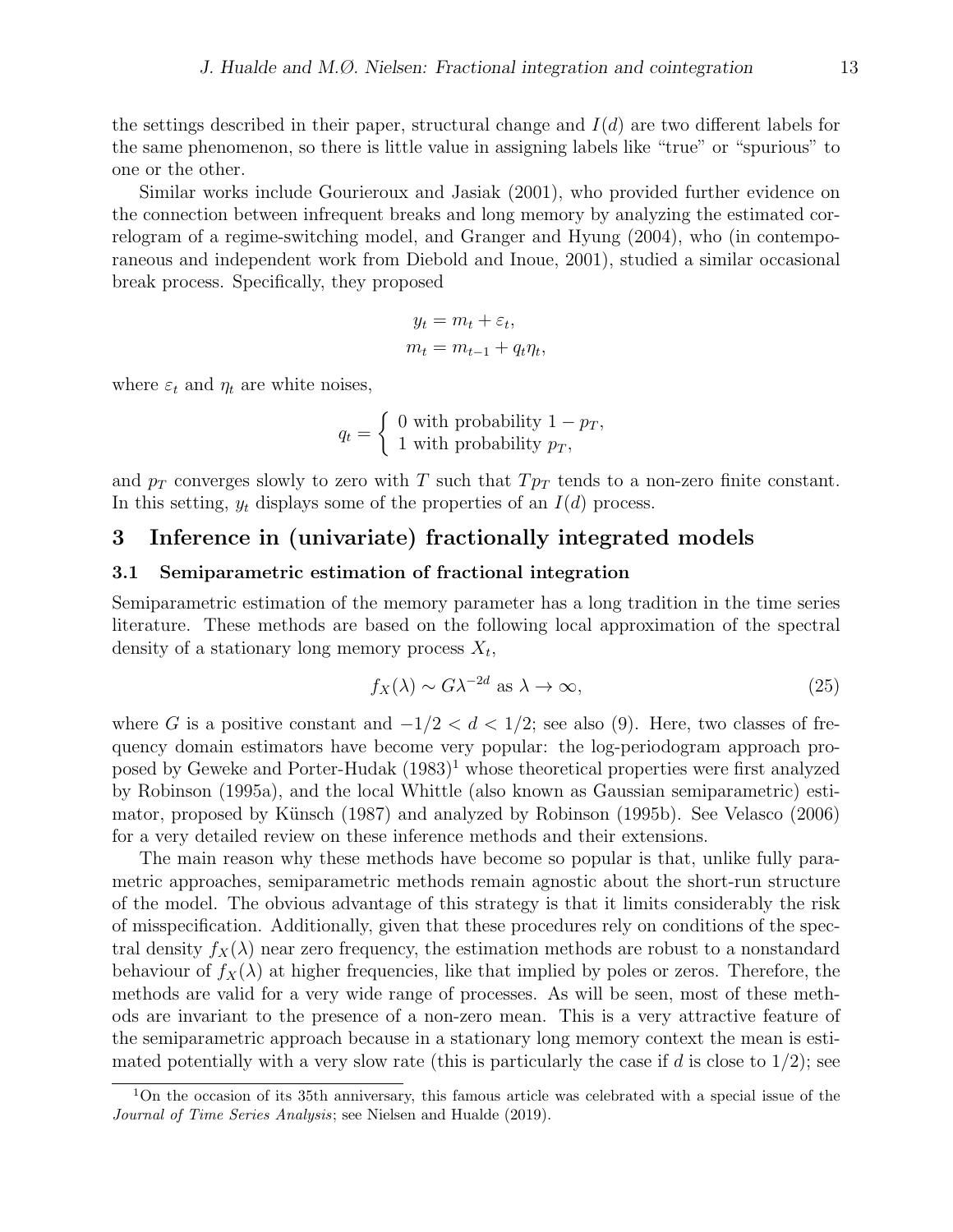(21). Of course, this advantage is not exclusive of semiparametric methods, but, given that these procedures are nearly always expressed in the frequency domain, dealing with deterministic components is typically easier in this context.

The main price to pay for the greater generality that semiparametric estimation allows is a slower rate of convergence compared with that achieved by parametric alternatives. In particular, given a user-chosen parameter m (known as bandwidth) such that  $m/T \to 0$  as particular, given a user-chosen parameter m (Khown as bandwidth) such that  $m/T \to 0$  as  $T \to \infty$ , the typical rate achieved by semiparametric methods is  $\sqrt{m}$  which is slower than  $t \to \infty$ , the typical rate achieved by semiparametric methods is  $\sqrt{n}$  which is slower than<br>the usual  $\sqrt{T}$  parametric rate. Methods to improve this rate in a semiparametric framework have been proposed, but these always rely on imposing stronger smoothness conditions on  $f_X(\lambda)$ , so there is a trade-off between generality and rate of convergence. This discussion prompts another important issue which always arises in semiparametric estimation, namely bandwidth choice.

The log-periodogram estimator is based on taking logs in (25) and approximating the log-spectral density by the log-periodogram. Define the Fourier frequencies as  $\lambda_j = 2\pi j/T$ for  $j = 0, 1, \ldots, T$ , the discrete Fourier transform of an arbitrary vector process  $\zeta_t$  as

$$
w_{\zeta}(\lambda) = \frac{1}{\sqrt{2\pi T}} \sum_{t=1}^{T} \zeta_t e^{it\lambda},
$$

and for another vector process  $\xi_t$  (possibly the same one), the (cross-)periodogram as

$$
I_{\zeta\xi}(\lambda) = w_{\zeta}(\lambda)w_{\xi}'(-\lambda), \quad I_{\zeta}(\lambda) = I_{\zeta\zeta}(\lambda), \tag{26}
$$

with prime denoting transposition. Then, for an observable scalar process  $X_t$  with spectral density satisfying (25), the following regression model is proposed

$$
\log I_X(\lambda_j) = \log G - 2d \log \lambda_j + v_j,\tag{27}
$$

where  $v_j$  is an error term. Because (25) holds for  $\lambda \to 0$ , the approximation (27) is expected to work well for low frequencies  $\lambda_j$ , and the log-periodogram estimator of d, denoted  $d_{LP}$ , is derived from estimating (27) by ordinary least squares (OLS) using observations corresponding to  $j = l, \ldots, m$ . Here, l is a trimming parameter, so the lowest Fourier frequencies  $\lambda_0, \ldots, \lambda_{l-1}$  are not considered in the estimation. By the properties of the complex exponential, removal of the components associated with  $\lambda_0$  makes the estimation procedure invariant to a non-zero mean.

The limiting properties of  $\widehat{d}_{LP}$  were justified by Robinson (1995a) (actually, his estimator was more general, including possible pooling of adjacent Fourier frequencies). The assumptions included  $X_t$  being Gaussian and a smoothness condition for  $f_X(\lambda)$ , namely

$$
f_X(\lambda) = G\lambda^{-2d}(1 + O(\lambda^{\beta})) \text{ as } \lambda \to \infty, \quad \beta \in (0, 2].
$$
 (28)

Thus, the larger  $\beta$ , the closer is  $f(\lambda)$  to  $G\lambda^{-2d}$  locally (for an ARFIMA process  $\beta = 2$ ). Imposing the bandwidth condition

$$
\frac{\sqrt{m}\log m}{l} + \frac{l\left(\log T\right)^2}{m} + \frac{m^{1+2\beta}}{T^{2\beta}} \to 0 \text{ as } T \to \infty,
$$
\n(29)

and using very technical arguments to deal with the nonlinearity in  $\log I_X(\lambda_i)$ , Robinson (1995a) justified that

$$
\sqrt{m}(\widehat{d}_{LP} - d) \to_d N(0, \pi^2/24) \text{ as } T \to \infty.
$$
 (30)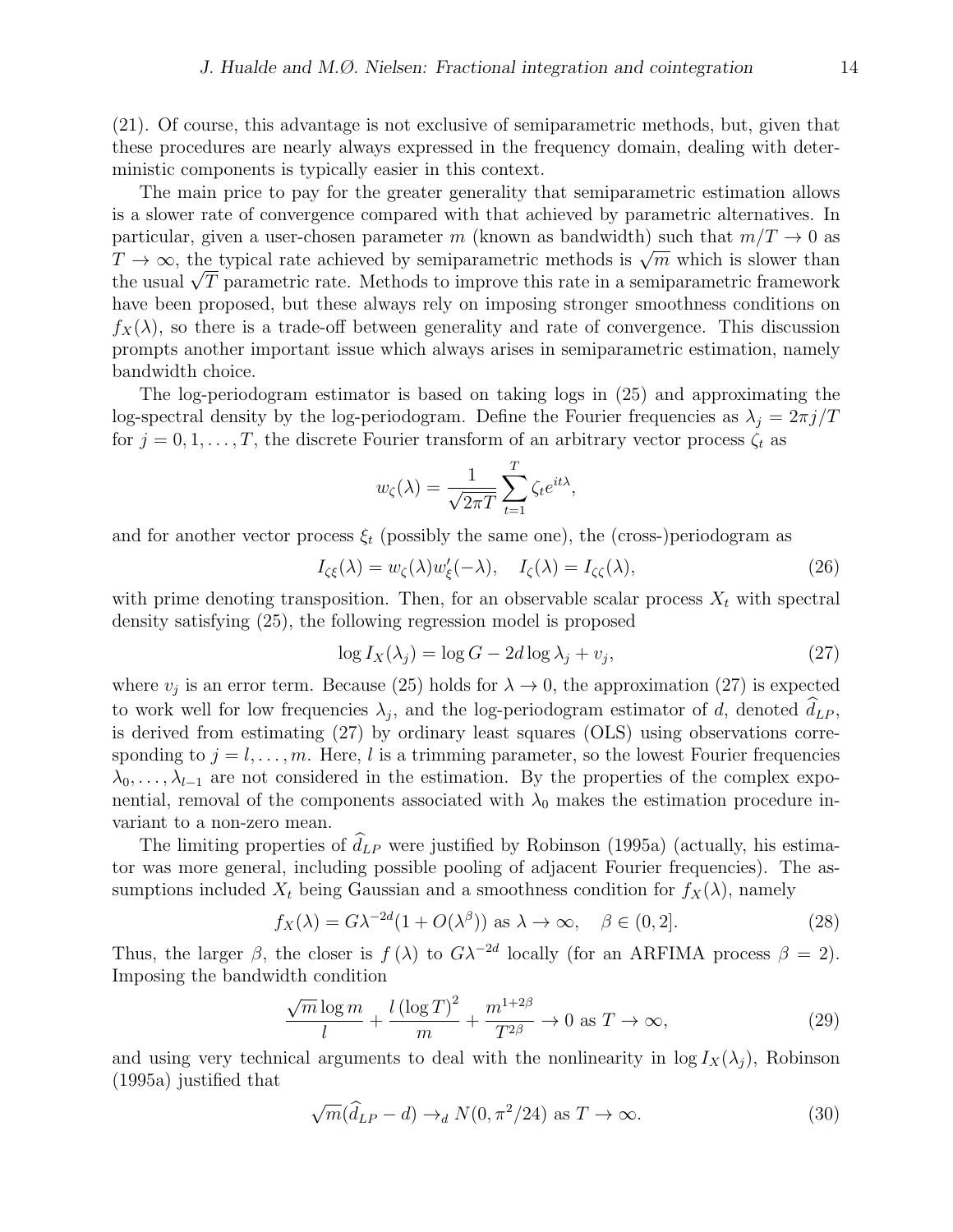Nicely, as long as  $(29)$  is satisfied,  $(30)$  does not depend on the trimming parameter l, which was introduced because removal of the frequencies closest to zero allowed for controlling adequately an inherent bias problem in the estimation. From the theoretical viewpoint, some important improvements over Robinson's (1995a) results have been introduced, like relaxing the Gaussian assumption (Velasco, 2000) and avoiding trimming and using frequencies  $\lambda_1, \ldots, \lambda_m$  in the estimation (Hurvich, Deo and Brodsky, 1998).

An alternative semiparametric approach is based on maximizing a local approximation to the frequency domain Whittle likelihood. The parametric Whittle log-likelihood is given by

$$
Q_T(\theta) = \frac{1}{T} \sum_{j=1}^T \left( \log f_X(\lambda_j; \theta) + \frac{I_X(\lambda_j)}{f_X(\lambda_j; \theta)} \right),
$$

where the spectral density of  $X_t$  is considered to be a known function,  $f_X(\lambda_j;\theta)$ , up to a vector of unknown parameters,  $\theta$ . Künsch (1987) suggested to use just m frequencies, with  $m/T \to 0$  as  $T \to \infty$ , replacing also  $f_X(\lambda_j; \theta)$  by the local approximation (25), to obtain the local Whittle log-likelihood

$$
Q_m(G,d) = \frac{1}{m} \sum_{j=1}^m \left( \log(G\lambda_j^{-2d}) + \frac{I_X(\lambda_j)}{G\lambda_j^{-2d}} \right). \tag{31}
$$

Concentrating  $Q_m(G, d)$  with respect to G, we define the local Whittle estimator of d as

$$
\hat{d}_{LW} = \arg\min_{d \in D} R_m(d),
$$

where

$$
R_m(d) = \log \widehat{G}(d) - \frac{2d}{m} \sum_{j=1}^m \log \lambda_j, \quad \widehat{G}(d) = \frac{1}{m} \sum_{j=1}^m \lambda_j^{2d} I_X(\lambda_j),
$$

and D is a compact subset of  $(-1/2, 1/2)$ . The local Whittle estimator is attractive because of the likelihood interpretation and because it is more efficient than  $d_{LP}$  under weaker conditions. On the other hand, while the log-periodogram estimator has an explicit form, the local Whittle is defined only implicitly and hence requires numerical optimization. Robinson (1995b) justified the limiting properties of  $d_{LW}$  under certain conditions, including the smoothness condition (28),

$$
X_t = \sum_{j=0}^{\infty} c_j \varepsilon_{t-j}, \quad \sum_{j=0}^{\infty} c_j^2 < \infty,\tag{32}
$$

the  $\varepsilon_t$  in (32) being stationary and ergodic with finite fourth moment,  $E(\varepsilon_t|\mathcal{F}_{t-1}) = 0$ ,  $E(\varepsilon_t^2 | \mathcal{F}_{t-1}) = 1$  a.s., where  $\mathcal{F}_t$  is the  $\sigma$ -field of events generated by  $\varepsilon_s$ ,  $s \le t$ , and conditional (on  $\mathcal{F}_{t-1}$ ) third and fourth moments of  $\varepsilon_t$  equal the corresponding unconditional moments. Under the bandwidth condition

$$
\frac{1}{m} + \frac{m^{1+2\beta} (\log m)^2}{T^{2\beta}} \to 0 \text{ as } T \to \infty,
$$

and following the usual strategy for dealing with implicitly defined estimators, Robinson (1995b) first proved that  $\hat{d}_{LW}$  is consistent (in fact, under weaker conditions than those above), and then √

$$
\sqrt{m}(\hat{d}_{LW} - d) \to_d N(0, 1/4) \text{ as } T \to \infty.
$$
 (33)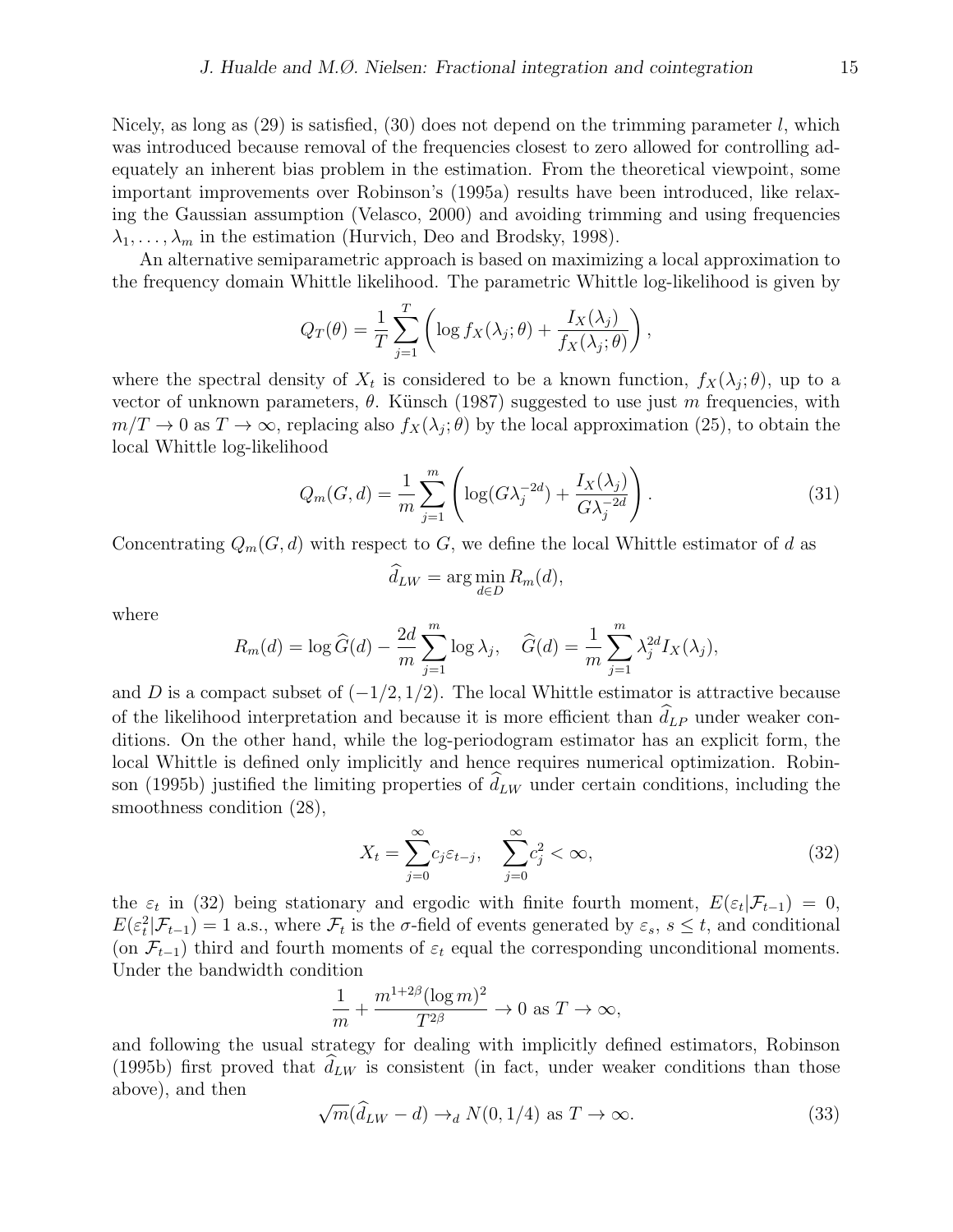Compared with (30), (33) implies that  $\hat{d}_{LW}$  is more efficient than  $\hat{d}_{LP}$ . Indeed, the asymptotic variance of  $\hat{d}_{LP}$  is approximately 1.6 times that of  $\hat{d}_{LW}$ .

The finite sample performance of both estimators have been thoroughly illustrated by means of many Monte Carlo experiments. A particular phenomenon worth mentioning is the large bias reported in finite samples; see, e.g., Agiakloglou, Newbold, and Wohar (1993) or Nielsen and Frederiksen (2005). The classical example of this problem is the behaviour of the semiparametric estimators when the data is generated by a stationary  $ARMA(1,0)$ process with autoregressive parameter  $\phi_1$  close to (but below) 1. In this case, the spectral density of the process is obviously bounded, but in finite samples it is difficult to discern from that of a long memory process (with a spectral pole at zero frequency). As a result, semiparametric estimators typically overestimate the true memory parameter,  $d = 0$  This finite-sample distortion can be very noticeable and, in fact, this is an illustration of a wellknown identification problem: the ARFIMA(1,0,0) model with  $\phi_1 = 1$  is identical to the  $ARFIMA(0,1,0) \text{ model.}$ 

As with most finite-sample issues, the problem is alleviated as T increases, although in some cases very slowly. For any given sample size, there is a trade-off between bias and variance in the choice of bandwidth,  $m$ , where a higher bandwidth tends to increase bias and reduce variance. Asymptotically, the mean-squared-error minimizing bandwidth choice is  $m = O(T^{4/5})$ , see Hurvich, Deo, and Brodsky (1998), but in practice this often results in very large bias rendering the estimator quite useless. One practical way to deal with the bias issue and choice of bandwidth is to perform the estimation with a range of bandwidth parameters and check sensitivity to bandwidth choice. Excessive sensitivity of the estimates to bandwidth choice is a clear signal that the bias problem is affecting estimation. At a theoretical level, Andrews and Guggenberger (2003) and Andrews and Sun (2004) have extended the log-periodogram and local Whittle approaches, respectively, by including local polynomial approximations to the short-memory component instead of the constant G. They have shown that this reduces the bias by an order of magnitude, while only increasing variance by a multiplicative constant.

The original work on semiparametric estimation has been extended in several directions. First, dealing with nonstationarity is a crucial issue in practice. In the spirit of the Type I fractionally integrated process, a simple possibility is to apply the "differencing and adding back" strategy, although this requires some a priori knowledge about the value of d. For example, if we know that  $d \in (1/2, 3/2)$ , we could estimate  $d-1$  from  $\Delta X_t$ , obtaining  $\widehat{d-1}$  and then define  $\widehat{d} = \widehat{d-1} + 1$ . Higher integration orders can be dealt with by taking further integer differences. An alternative solution was proposed by Velasco (1999a,b), who generalized the log-periodogram and local Whittle estimators to cover nonstationarity by means of tapering; that is, a type of periodogram smoothing. The two main drawbacks of this strategy are the following. First, the order of the needed taper depends on the memory of the process, hence, again, some a priori knowledge of  $d$  is needed. Second, tapering inflates the asymptotic variance of the estimators. On the positive side, tapering is a way of dealing with the possible presence of a polynomial deterministic structure, because an adequate taper periodogram is invariant to such deterministic components. In a similar vein, for a Type II fractionally integrated process, Shimotsu and Phillips (2005) proposed the exact local Whittle (ELW) estimator. This is a frequency domain estimator, but instead of "whitening"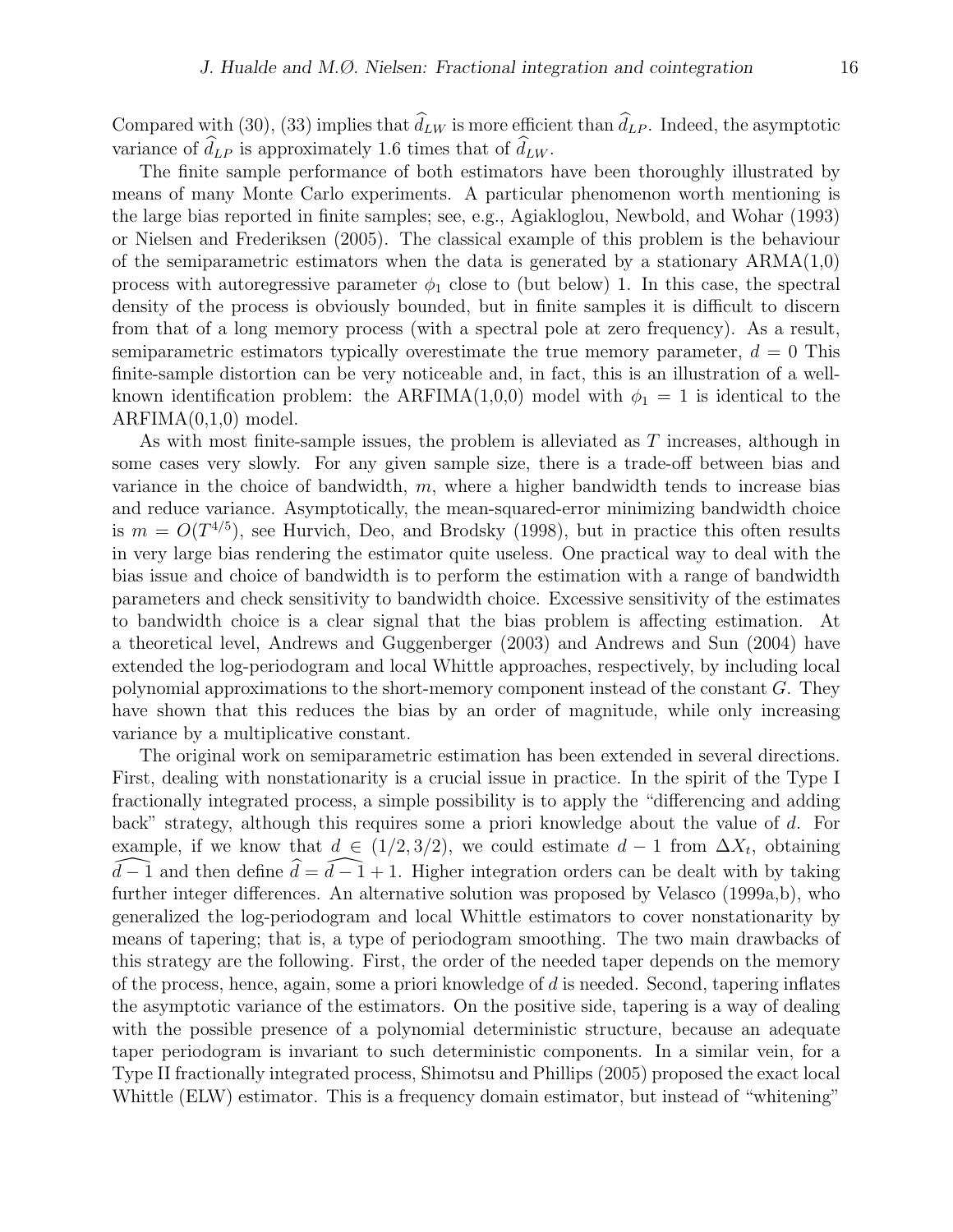the periodogram (like previous proposals), it applies fractional differences to the observable process. Nicely, this strategy permits consideration of any value of d as long as it is contained in a closed interval of width no larger than 9/2 (although this requirement could possibly be relaxed by an alternative proof method), and it retains the semiparametric efficiency result (33). However, an important drawback of this estimator is in dealing with deterministic components. Shimotsu (2010) studied the sense in which an unknown mean could have undesirable effects on ELW estimation, and proposed modified estimators to accommodate an unknown mean and a polynomial trend. Finally, for a Type I fractionally integrated process, Abadir, Distaso, and Giraitis (2007) proposed the extended local Whittle estimator, which relies on the fully extended discrete Fourier transform and periodogram as an alternative way to deal with the nonstationarity. This estimator does not require estimation of the mean

and achieves the result (33) for  $d \in (-3/2, \infty)$ , although excluding values  $d = 1/2, 3/2, \ldots$ . An important source of bias is structural breaks and other low-frequency contaminations. In fact, there is a broad research topic that analyzes several distinct issues which could fall under the general label of long memory and structural breaks; see Section 2.5. This literature has been developed in both parametric and semiparametric settings, but the latter appears to be more attractive in practice since any parametric choice for a short-memory component is complicated due to the possible presence of breaks. We will briefly comment on some of the most significative works. Hidalgo and Robinson (1996) proposed a test for a unique structural change at a known time point based on OLS estimation in a regression model with a long memory error whose autocorrelations are modeled semiparametrically. Relatedly, Ohanissian, Russell, and Tsay (2008) introduced a testing procedure for the null of stationary long memory against the alternative of spurious long memory (originating, e.g., from random level shift processes or other regime-switching-type processes). Their procedure takes advantage of the invariance of the long memory property under temporal aggregation, and it is based on the log-periodogram estimator. Focusing on the same problem, Qu (2011) proposed an alternative testing strategy based on the local Whittle likelihood.

Other works attempt to analyze the properties of long memory estimators when applied to processes with contaminations such as infrequent level shifts. Along the evidence presented in Section 2.5, it is well known that in this case the log-periodogram finds long memory. For example, Smith (2005) characterized the bias of the log-periodogram estimator and proposed a modified log-periodogram which alleviates the bias problem. Similar extensions and modifications are proposed and analyzed by McCloskey and Perron (2013) and Hou and Perron (2014). With a similar motivation, Iacone, Nielsen, and Taylor (2021) extended Lobato and Robinson's (1998) semiparametric test for the null hypothesis of  $I(0)$ against fractionally integrated alternatives to test the more general null hypothesis of  $I(d)$ for  $d \in (-1/2, 1/2)$  while being robust to multiple level shifts at unknown points in time. Their semiparametric approach extends the parametric one of Iacone, Leybourne, and Taylor (2019) who allowed for the possibility of a single break at an unknown date.

Another important research area is the extension of semiparametric methods to deal with perturbed fractional processes, where the observable series is composed of a long memory process contaminated by an additive noise term. These processes are clearly related to the structural breaks contaminations, but the perturbed fractional processes are directly motivated by long memory stochastic volatility models, which have important applications in finance. Works here include Breidt, Crato, and de Lima (1998), Deo and Hurvich (2001),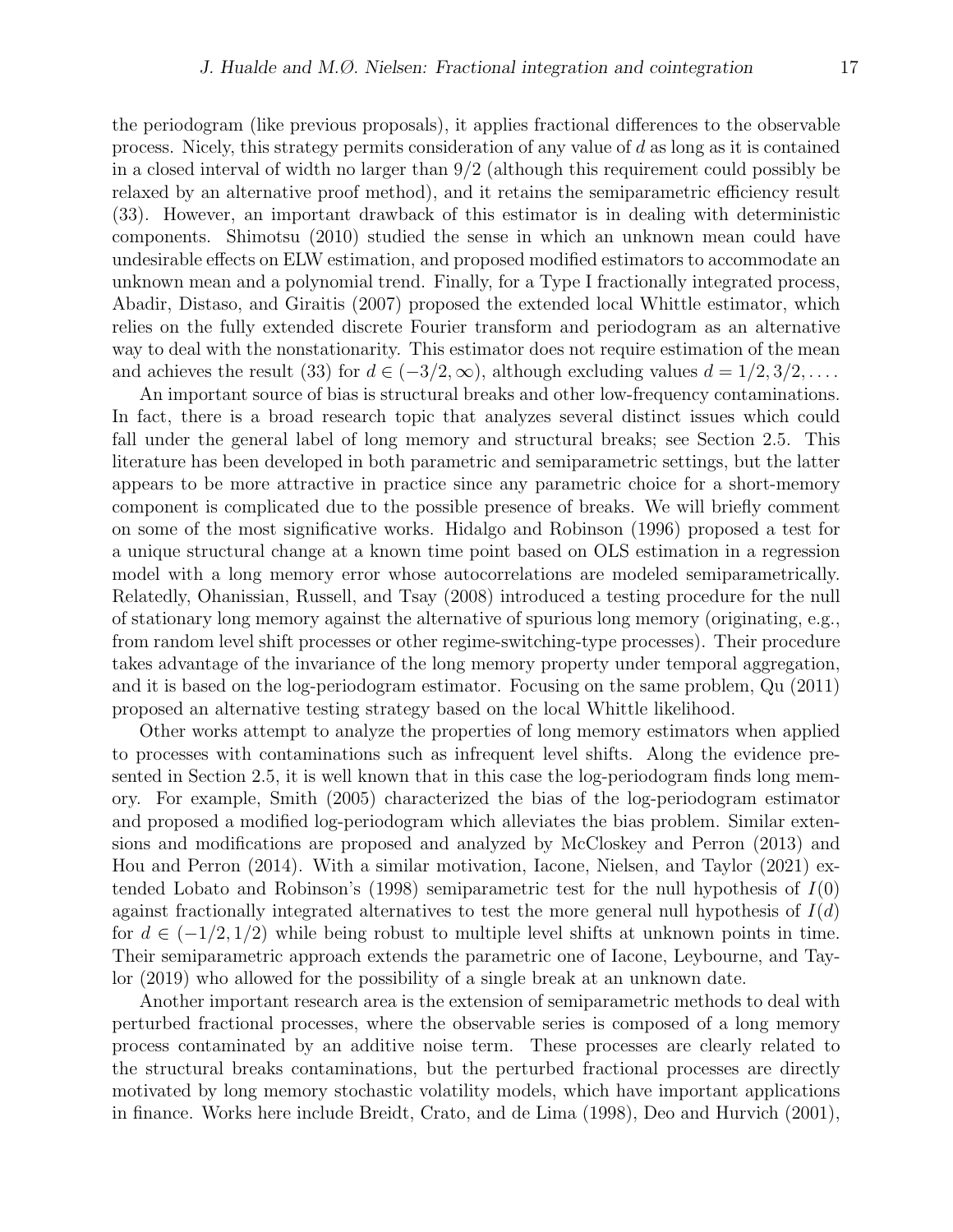Hurvich and Ray (2003), Sun and Phillips (2003), Arteche (2004, 2006), Hurvich, Moulines, and Soulier (2005), Haldrup and Nielsen (2007), Frederiksen and Nielsen (2008), Perron and Qu (2010), Frederiksen, Nielsen, and Nielsen (2012), McCloskey and Perron (2013), and Hou and Perron (2014).

Finally, other extensions have focused on improving the asymptotic performance of estimators in the semiparametric setting. The standard estimators have convergence rates no better than  $T^{2/5}$  (see Giraitis, Robinson, and Samarov, 1997), although this rate can be substantially slower if the spectral density of the process,  $f$ , is not sufficiently smooth around frequency zero. In this sense, the possible smoothness of  $f$  around zero can be exploited by means of bias-reducing techniques in order to improve the semiparametric rate to the parameans of bias-reducing techniques in order to improve the semiparametric rate to the para-<br>metric rate,  $\sqrt{T}.$  As mentioned previously, Andrews and Guggenberger (2003) and Andrews and Sun (2004) exploited smoothness by extending the log periodogram and the local Whittle approaches, respectively, by local polynomials. Similarly, Robinson and Henry (2003) proposed a general M-estimator which, in particular, nests the log-periodogram and local Whittle approaches and uses higher-order kernels. These approaches have attractive theoretical properties, but a somewhat disappointing behaviour in finite samples (see, e.g., Nielsen and Frederiksen, 2005, and García-Enríquez and Hualde, 2019). A similar idea is to use global smoothness conditions on f outside frequency zero to obtain improvements by means of a broadband approach instead of focusing on a local-to-zero band of frequencies. This latter approach is analyzed by Moulines and Soulier (1999) and Hurvich and Brodsky (2001).

### 3.2 Parametric estimation of fractional integration

Let  $X_t$ ,  $t \in \mathbb{Z}$ , be a Gaussian covariance stationary and invertible process with  $E(X_t) = \mu$ and spectral density  $f_X(\lambda_j;\theta)$  that is known up to a vector of unknown parameters,  $\theta$ . Given a sample  $X_1, \ldots, X_T$ , it is immediate to construct the log-likelihood. Let  $\tilde{X} = (X_1, \ldots, X_T)'$ ,  $\Sigma(\theta) = \text{Var}(\widetilde{X})$ , and denote by  $\widetilde{1}$  a  $T \times 1$  vector of ones. Then, ignoring constants, the loglikelihood is

$$
Q_{1T}(\theta,\mu) = \frac{1}{T}\log|\mathbf{\Sigma}(\theta)| + \frac{1}{T}(\tilde{X} - \mu\tilde{1})'\mathbf{\Sigma}^{-1}(\theta)(\tilde{X} - \mu\tilde{1}).
$$
\n(34)

,

Letting  $\overline{X} = T^{-1} \sum_{t=1}^{T} X_t$  and  $X_t^{dem} = X_t - \overline{X}$ , and using  $\Theta$  to denote the parameter space for  $\theta$ , the following estimators (at least) of  $\theta$  have been considered in the literature,

$$
\widehat{\theta}_{1} = \arg \min_{\theta \in \Theta} Q_{1T}(\theta, \overline{X}),
$$
\n
$$
(\widehat{\theta}_{2}, \widehat{\mu}) = \arg \min_{\theta \in \Theta, \mu \in \mathbb{R}} Q_{1T}(\theta, \mu),
$$
\n
$$
\widehat{\theta}_{3} = \arg \min_{\theta \in \Theta} \left( \frac{1}{2\pi} \int_{-\pi}^{\pi} \log f_{X}(\lambda; \theta) d\lambda + \frac{1}{2\pi} \int_{-\pi}^{\pi} \frac{I_{X^{dem}}(\lambda)}{f_{X}(\lambda; \theta)} d\lambda \right)
$$
\n
$$
\widehat{\theta}_{4} = \arg \min_{\theta \in \Theta} \left( \frac{1}{T} \sum_{j=1}^{T-1} \log f_{X}(\lambda_{j}; \theta) + \frac{1}{T} \sum_{j=1}^{T-1} \frac{I_{X}(\lambda_{j})}{f_{X}(\lambda_{j}; \theta)} \right).
$$

Here,  $\hat{\theta}_1$  is a simplification over  $\hat{\theta}_2$ , while  $\hat{\theta}_3$  and  $\hat{\theta}_4$  optimize an approximation to the loglikelihood function called Whittle's (1953) approximation (in continuous and discrete versions). From a computational point of view, the frequency domain estimators  $\theta_3$  and  $\theta_4$  are simpler because there is no need to calculate  $\Sigma^{-1}(\theta)$ , which is complicated; see Sowell (1992)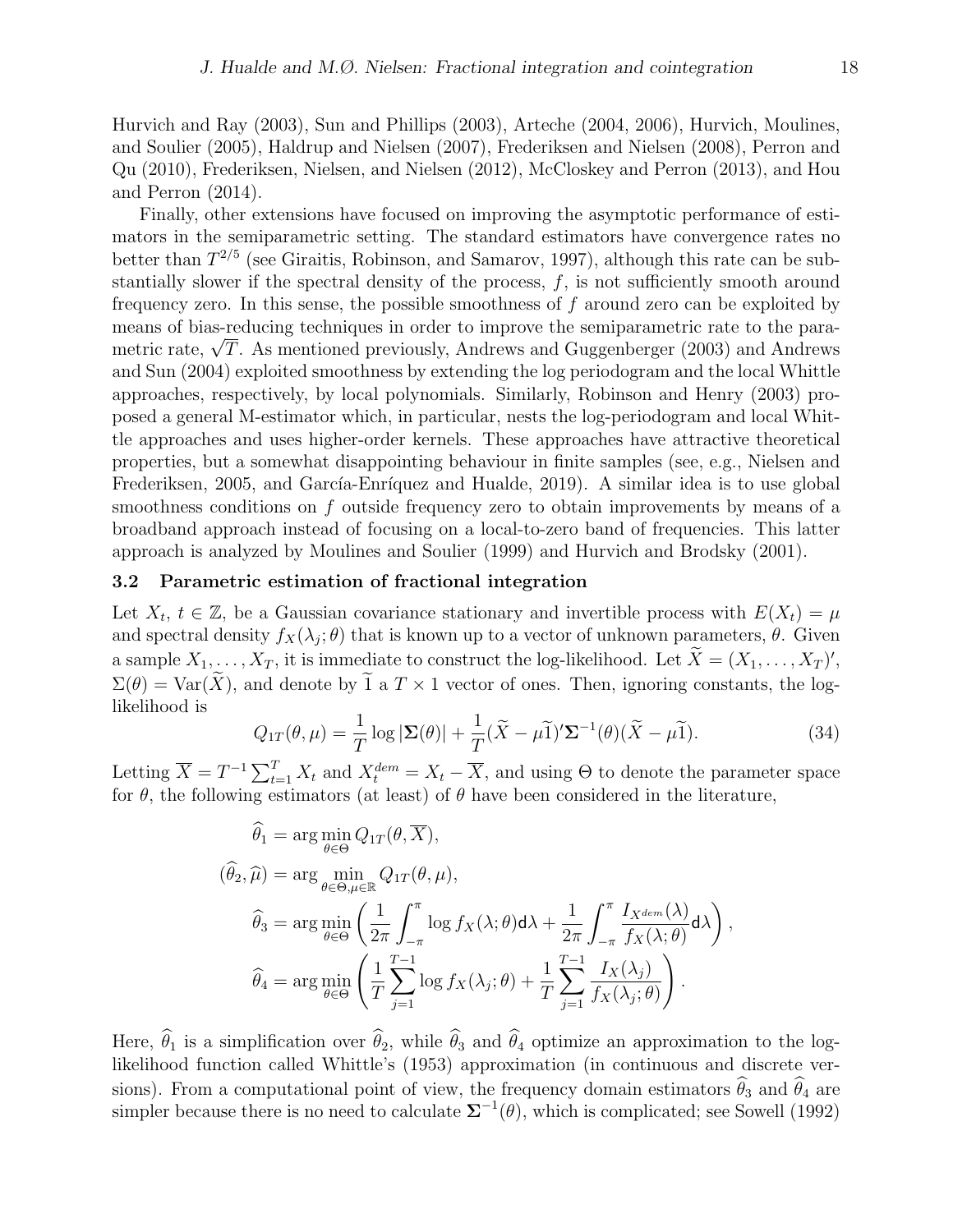for a discussion of exact maximum likelihood estimation of a stationary Gaussian zero-mean ARFIMA process (so, using (34) with  $\mu = 0$ ), focusing on computational issues. Also, between  $\hat{\theta}_3$  and  $\hat{\theta}_4$ , the latter seems preferable, because it is simpler computationally (taking advantage of the fast Fourier transform), and because it is invariant to a non-zero mean since, by the properties of the complex exponential,  $I_{X^{dem}}(\lambda_i) = I_X(\lambda_i)$  for  $j = 1, ..., T-1$ .

These estimators have been well studied in the time series literature; for a comparison, see Robinson (1994a). The earliest works showed that, under regularity conditions (requiring at least that  $f(\lambda; \theta_0)$  is continuous in  $\lambda$ , where subscript zero denotes true value), all estimators are consistent, asymptotically normal, and asymptotically efficient (e.g. Hannan, 1973). Obviously, the continuity condition rules out fractionally integrated  $X_t$  with  $d_0 > 0$ . Subsequently, Fox and Taqqu (1986) analyzed  $\hat{\theta}_3$  for a possibly long-range dependent stationary Gaussian sequence  $X_t$  and for a special parametrization of  $f_X(\lambda; \theta) = \sigma^2 g_X(\lambda; \theta)$ , where  $\int_{-\pi}^{\pi} \log g_X(\lambda;\theta) d\lambda = 0$  (so that  $X_t/\sigma$  has one-step prediction error independent of  $\theta$ ). They showed consistency and asymptotic normality with rate of convergence  $\sqrt{T}$  (although They showed consistency and asymptotic normality with rate of convergence  $\sqrt{T}$  (although this was not justified for the estimator of  $\sigma^2$ ). Dahlhaus (1989) improved these results, justifying the consistency, asymptotic normality, and asymptotic efficiency of  $\hat{\theta}_1$ ,  $\hat{\theta}_2$ ,  $\hat{\theta}_3$ , and suggesting it also for  $\hat{\theta}_4$ . Nicely, his results hold without the need of the special parametrization imposed by Fox and Taqqu (1986). Giraitis and Surgailis (1990) and Hosoya (1996), among others, obtained analogous results without the need of the Gaussianity assumption.

For the nonstationary case, Velasco and Robinson (2000) proposed a tapered version of For the honstationary case, velasco and Robinson (2000) proposed a tapered version of  $\hat{\theta}_4$ , obtaining  $\sqrt{T}$ -consistency and asymptotic normality, but with an inflated asymptotic variance (due to tapering). With the exception of this work, the previous ones consider only (a subset of) the stationary region, which is clearly too restrictive for most practical purposes.

An estimation method that overcomes this problem and is valid for any value of d is the conditional (or truncated) sum-of-squares method. We exemplify this estimator for a zeromean Type II fractionally integrated process. Let the observable  $X_t$  be given by

$$
X_t = \Delta_+^{-d} u_t,\tag{35}
$$

$$
u_t = \theta(L; \varphi)\varepsilon_t, \qquad \theta(s; \varphi) = \sum_{j=0}^{\infty} \theta_j(\varphi)s^j,
$$
\n(36)

where  $\varepsilon_t$  is a zero-mean white noise with  $\text{Var}(\varepsilon_t) = \sigma^2$  and d is a real number lying on a closed interval  $[\nabla_1, \nabla_2]$  with  $\nabla_1 < \nabla_2$ . Here,  $\theta(s; \varphi)$  covers for example ARMA processes or the exponential-spectrum model (Bloomfield, 1973), so  $\varphi$  is in general a  $p \times 1$  dimensional vector of parametric short memory parameters. The aim is to estimate  $\tau_0 = (d_0, \varphi'_0)'$  from observables  $X_t$ ,  $t = 1, ..., T$ . For  $\tau = (d, \varphi')'$ , define the residual,

$$
\varepsilon_t(\tau) = \Delta^d \theta^{-1}(L; \varphi) X_t,
$$

and the conditional sum-of-squares estimator,

$$
\widetilde{\tau} = \arg\min_{\tau \in \mathcal{T}} \frac{1}{T} \sum_{t=1}^{T} \varepsilon_t^2(\tau),\tag{37}
$$

where  $\mathcal{T} = [\nabla_1, \nabla_2] \times \Psi$  and  $\Psi$  is a compact subset of  $\mathbb{R}^p$ . In (37) it is critical that  $X_t = 0$ for  $t \leq 0$ , although this could be relaxed to allow for a finite number of non-zero (but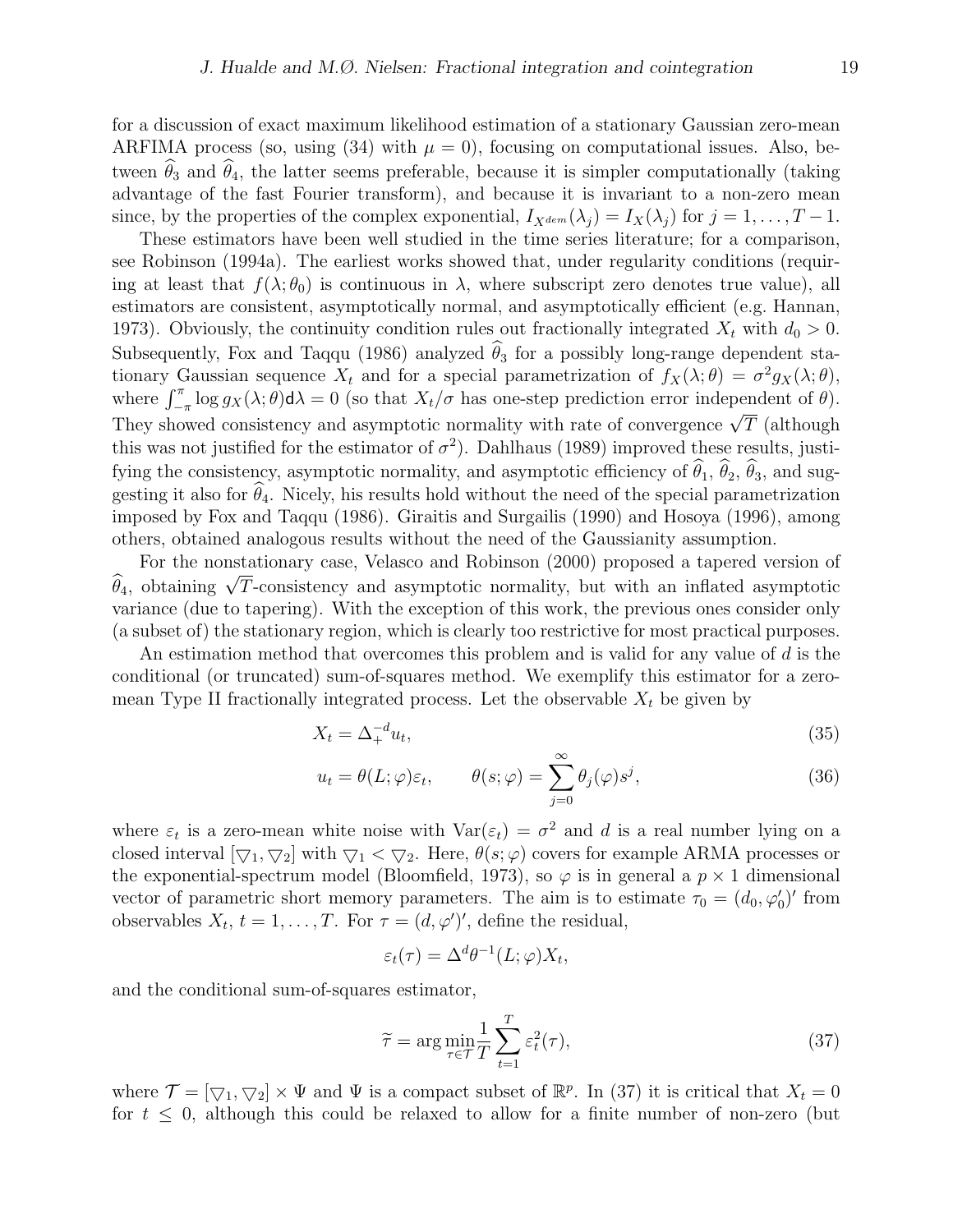bounded) initial values as in Johansen and Nielsen (2010, 2012a, 2016). The loss function in (37) corresponds to the conditional log-likelihood function (concentrated with respect to  $\sigma^2$ ), which has been applied for example by Box and Jenkins (1970) for the case where d is a known integer.

The conditional sum-of-squares estimator enjoys very attractive features. It has has the same limit distribution as that derived by Fox and Taqqu (1986) and Dahlhaus (1989) for the parametric Whittle estimator, but without assuming Gaussianity, and it is asymptotically efficient under Gaussianity. Also, it is computationally very simple because it does not require inversion of a large  $T \times T$  matrix. However, the main advantage over other parametric methods is that these results hold for any value of  $d$ , as long as it lies on an arbitrarily large compact interval, so that both the nonstationary and noninvertible range is covered by the theory. The conditional sum-of-squares estimator has been intensely studied by the literature. Li and McLeod (1986) proposed this method for stationary ARFIMA models with  $0 < d < 1/2$  and Robinson (2006) analyzed it for this range of d. The first analysis of the estimator in nonstationary situations was Beran (1995), who applied it to a potentially nonstationary ARFIMA model, although the proof of consistency, which is a necessary preliminary step for establishing the limit distribution, is not rigorous due to a circular argument. Tanaka (1999) and Nielsen (2004a) gave local consistency proofs, while Hualde and Robinson (2011) and Nielsen (2015) provided rigorous global consistency proofs, so that asymptotic results for  $\tilde{\tau}$  were finally formally established. These results were extended by Cavaliere, Nielsen, and Taylor (2015, 2017, 2020) to cover general forms of conditional and unconditional heteroskedasticity. The technical difficulty with the consistency proof arises when  $[\nabla_1, \nabla_2]$  is of length greater than 1/2 because the behaviour of the loss function is completely different depending on whether  $d_0 - d < 1/2$  (where  $\varepsilon_t(\tau)$  is asymptotically stationary) or  $d_0 - d > 1/2$  (where  $\varepsilon_t(\tau)$  is purely nonstationary), and the case where  $d_0 - d$  is close to 1/2 requires a very specific and detailed treatment.

From a theoretical perspective, the conditional sum-of-squares estimator appears to be preferable. However, it can exhibit noticeable finite-sample bias as documented by Nielsen and Frederiksen (2005). For example, this occurs for the  $ARFIMA(1,d,0)$  model with a positive autoregressive parameter, which is an issue that is also present in the semiparametric setting. Nielsen and Frederiksen (2005) showed that the exact maximum likelihood estimator (MLE) suffers from the same problem, but also that it is somewhat alleviated for the Whittle estimator, although the latter covers only the stationary region.

The second limitation is dealing with deterministic components. This is a very relevant issue because empirical evidence suggests that observed economic time series are formed by both stochastic and deterministic components (see, e.g., Stock and Watson, 1988, Johansen and Juselius, 1990, Johansen, 1995). In fact, most of the previous parametric approaches allowed for an unknown and possibly non-zero mean, but this issue is complicated to tackle with a conditional sum-of-squares approach when allowing also for nonstationarity. In fact, there is no simple solution to this problem and it can be shown that apparently sensible simple strategies like, for example, "differencing and adding back" to eliminate a drift and then estimate  $d-1$  from  $\Delta X_t$  do not work for all values of d; see Hualde and Nielsen (2021). Given (35) and (36), Hualde and Nielsen (2020) analyze the model

$$
Z_t = \mu t_+^{\gamma} + X_t,\tag{38}
$$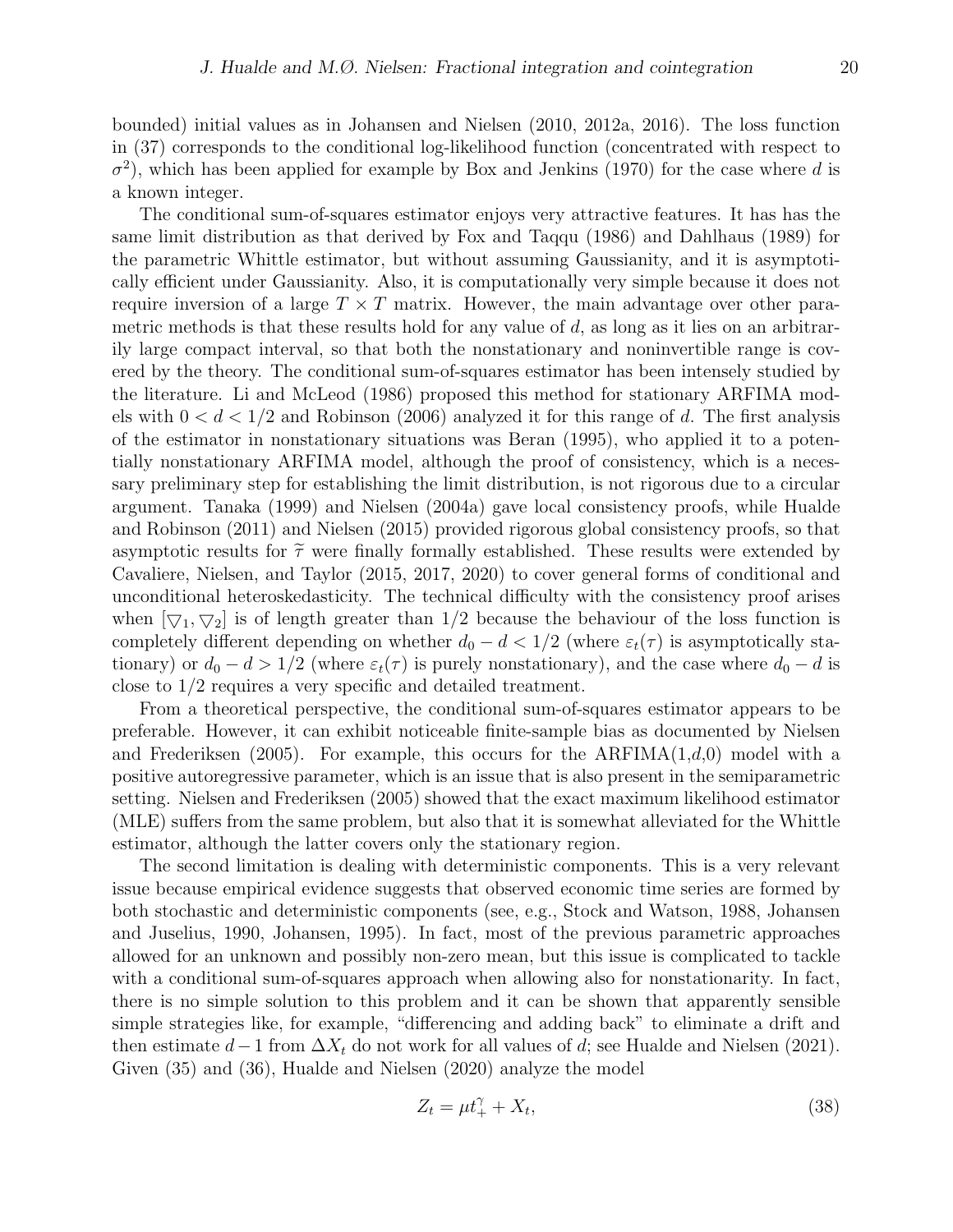where  $t_{+}^{\gamma} = t^{\gamma} \mathbb{I}(t \geq 1)$ . This is related to models of Robinson (2005b) and Robinson and Iacone (2005), although these authors included more deterministic terms and assumed that power law parameters (like  $\gamma$ ) were known. Hualde and Nielsen (2020) considered conditional sum-of-squares estimation of the parameters in (38), that is  $(\mu, \gamma, d, \varphi, \sigma^2)$ , where d and  $\gamma$  were allowed to belong to arbitrarily large compact sets. Their main results were that parameter estimates related to the deterministic component are consistent and asymptotically normal only for parts of the parameter space depending on the relative strength of the stochastic and deterministic components, whereas consistency, asymptotic normality, and efficiency of parameter estimates related to the stochastic component was established for the entire parameter space.

#### 3.3 Testing the unit root hypothesis against fractional alternatives

Testing the unit root (or  $I(1)$ ) hypothesis has attracted great theoretical and empirical interest. In this context, there are several different approaches. The most common approach considers Dickey-Fuller or Phillips-Perron-type tests, which, within an autoregressive framework, test whether there is a unit root in the autoregressive polynomial. These tests are designed against stationary (specifically,  $I(0)$ ) alternatives, and have been shown to have poor power against fractionally integrated alternatives (Diebold and Rudebusch, 1991a). The fractionally integrated model allows for a different strategy; that is, to test  $H_0: d = 1$  versus the alternative  $H_1: d \neq 1$  (of course, this alternative could be one-sided). The previously established theory in semiparametric or parametric contexts can be used to derive Wald, likelihood ratio, or Lagrange multiplier tests with standard asymptotic null distributions.

The main caveat here must be to ensure adequate model fit. That is, to ensure that the estimated model fits the data prior to conducting the statistical test, or in other words to test whether the assumptions underlying the asymptotic theory are likely to be satisfied for the case at hand. This is usually done by analysis of the model residuals by testing, for example, whether these are serially uncorrelated, (conditionally) homoskedastic, etc. This can be challenging with a purely LM-based approach, e.g. Robinson (1994b), where the model has not been estimated and no residuals are available upon which to base such model diagnostics. However, with a Wald or likelihood ratio approach, conducting such standard model diagnostics prior to testing the hypothesis of interest should be straightforward.

#### 3.4 Dickey-Fuller-type tests with fractionally integrated errors

The first important contribution here is Sowell (1990), who analyzed the asymptotic behaviour of the OLS estimator of  $\phi$ , say  $\phi$ , in the model

$$
X_t = \phi X_{t-1} + \Delta^{-d} u_t,
$$

where d is a known value such that  $-1/2 < d < 1/2$ ,  $u_t \in I(0)$ , and  $\phi = 1$  so there is a unit root in the autoregressive polynomial. Specifically, Sowell (1990) proved that, under mild regularity conditions,

$$
T^{2d\mathbb{I}(d<0)+1}(\widehat{\phi}-1) \to_d A(d),\tag{39}
$$

where  $A(d)$  is a random variable which depends on  $d(A(0))$  is the well known Dickey-Fuller distribution). Result (39) is the basis to analyze the limiting distribution of the Dickey-Fuller t-statistic. It is noticeable that in (39) the convergence rate (and, in fact, the form of  $A(d)$  depends heavily on whether  $d < 0$  or  $d \geq 0$ . In the former case, the rate can be very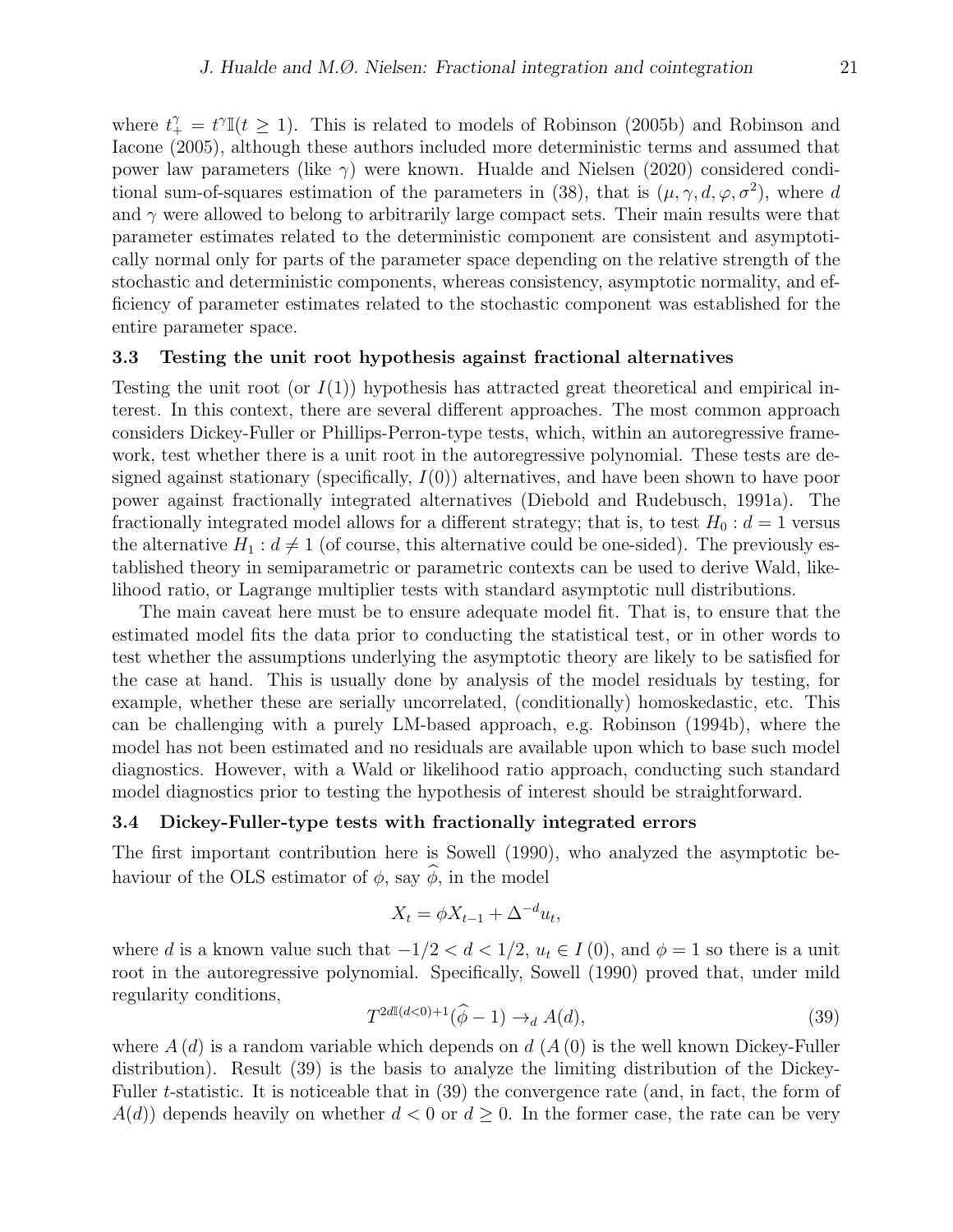slow if d is close to  $-1/2$ . In the latter case, the usual T-consistency is obtained but the form of  $A(d)$  changes substantially depending on whether  $d > 0$  or  $d = 0$ .

Instead of considering the OLS estimator of  $\phi$ , Ling and Li (2001) considered the Gaussian MLE, which (for i.i.d.  $u_t$ ) is the OLS estimator of  $\Delta^d X_t$  on  $\Delta^{d-1} X_{t-1}$ . This estimator has the usual Dickey-Fuller distribution regardless of the value of  $d$ , as is seen by (equivalently) considering  $Y_t = \Delta^d X_t$  instead of  $X_t$ . Relatedly, Chan and Terrin (1995) developed asymptotic theory for the OLS estimator in an autoregressive process with fractionally integrated innovations.

In a similar fashion, Dolado, Gonzalo, and Mayoral (2002) introduced the model

$$
\alpha(L)\Delta X_t = \phi \Delta^{d_1} X_{t-1} + \varepsilon_t,\tag{40}
$$

where  $\varepsilon_t$  is white noise,  $\alpha(z)$  is a polynomial with roots outside the unit circle, and  $d_1$  is fixed or pre-estimated. They proposed to test  $H_0$ :  $\phi = 0$ , in which case  $X_t \in I(1)$ , against  $H_1: \phi < 0$ , in which case it is claimed that  $X_t \in I(d_1)$ . Indeed,  $X_t \in I(0)$  if  $d_1 = 0$ , this being the well-known result from the standard Dickey-Fuller approach. However, in general, determining the integration order of  $X_t$  under  $H_1$  would require conditions on the parameters under which all roots of the polynomial  $\pi(z) = \alpha(z) (1-z)^{1-d_1} - \phi z$  are outside the unit circle. The conditions given by Dolado, Gonzalo, and Mayoral (2002) are insufficient, as shown by the counter-example in footnote 3 of Johansen and Nielsen (2010). Indeed, general conditions appear impossible to derive (see Johansen, 2008), so the integration order of  $X_t$ under the alternative is unknown. In this sense the model (40) is ill-posed. Similar issues arise in a related model that was proposed and analyzed by Lobato and Velasco (2006).

Finally, Johansen and Nielsen (2010) introduced a fractional autoregressive model where a unit root test can be implemented. The idea behind their model is the following. Consider the usual autoregressive model in error correction mechanism form

$$
\Delta Y_t = \pi Y_{t-1} + \sum_{i=1}^k \phi_i \Delta Y_{t-i} + \varepsilon_t,\tag{41}
$$

where  $\varepsilon_t$  is an i.i.d. sequence with  $E(\varepsilon_t) = 0$  and  $Var(\varepsilon_t) = \sigma^2$ . Replace in (41) the usual difference and lag operators,  $\Delta$  and  $L = 1 - \Delta$ , by the corresponding fractional operators  $\Delta^b$  and  $L_b = 1 - \Delta^b$ , respectively, obtaining

$$
\Delta^b Y_t = \pi L_b Y_t + \sum_{i=1}^k \phi_i \Delta^b L_b^i Y_t + \varepsilon_t.
$$
\n(42)

Defining  $X_t = \Delta^{b-d} Y_t$ , it is immediate to obtain

$$
\Delta^d X_t = \pi L_b \Delta^{d-b} X_t + \sum_{i=1}^k \phi_i L_b^i \Delta^d X_t + \varepsilon_t,
$$
\n(43)

which is the fractional autoregressive model employed by Johansen and Nielsen (2010).

Model (43) has interesting properties that are very similar in essence to those of the standard autoregressive process (41). Note that (43) can be expressed as

$$
\zeta(L_b)\Delta^{d-b}X_t=\varepsilon_t,
$$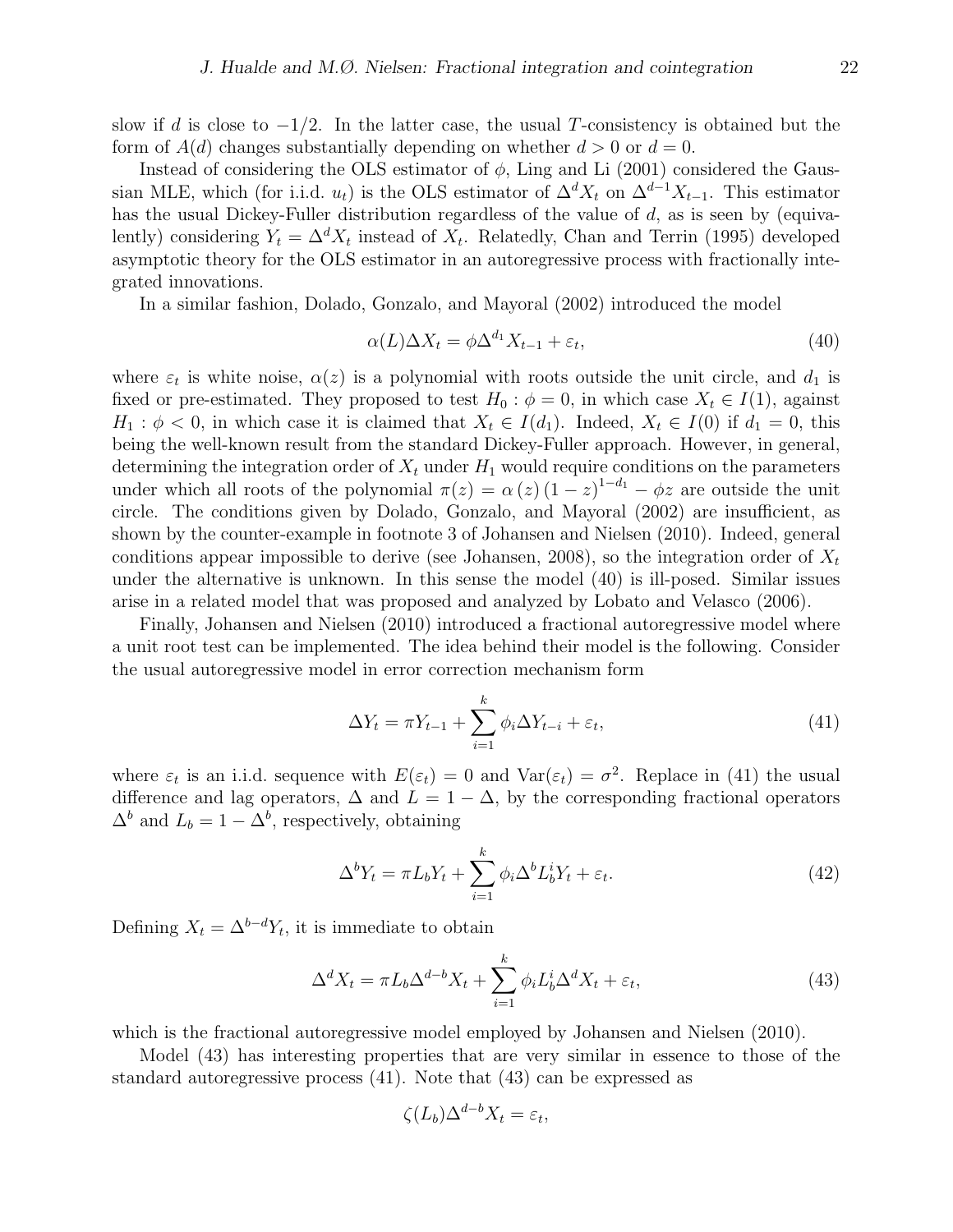where

$$
\zeta(z) = 1 - z - \pi z - \sum_{i=1}^{k} \phi_i z^i (1 - z), \tag{44}
$$

so  $\zeta(z)$  is the usual  $(k+1)$ -order autoregressive polynomial from (41). Thus, by performing the change of variables  $z = 1 - (1 - v)^b$ , the properties of the process (43) depend on the roots of  $\zeta(z)$ . The main representation result for this model is that if all roots of  $\zeta(z)$  are outside a modified unit circle (the modification having to do with the change of variables), then  $X_t \in I(d-b)$ . Alternatively, if  $\pi = 0$  and all remaining roots are outside the modified unit circle, then  $X_t \in I(d)$ . Consequently, this model can be the basis for a unit root test, where  $H_0: \pi = 0$ , in which case  $X_t \in I(d)$ , versus  $H_1: \pi \neq 0$ , in which case  $X_t \in I(d - b)$ . This generalizes the usual unit root tests, which are obtained in the special case  $d = b = 1$ . As in Sowell (1990) or Ling and Li (2001), d is not restricted to be 1, but unlike earlier papers, the gap b between integration orders under  $H_0$  and  $H_1$  is also not restricted to be 1.

Johansen and Nielsen (2010, 2012a) proved consistency of the MLE of  $(d, b, \pi, \phi_1, \ldots, \phi_k)$ . They also showed that, when  $b_0 < 1/2$ , the estimators are jointly asymptotically Gaussian, and when  $b_0 > 1/2$ , the estimator of  $(d, b, \phi_1, \ldots, \phi_k)$  are asymptotically Gaussian whereas that of  $\pi$  is a functional of Type II fractional Brownian motion depending on  $b_0$  and is asymptotically independent of the other estimator. Finally, they derived the asymptotic distribution of the likelihood ratio (unit root) test for  $\pi = 0$ , which is another functional of Type II fractional Brownian motion that depends only the fractional gap  $b_0$ , and not  $d_0$ . Thus, this distribution is not pivotal, but a plug-in approach can be used to derive critical values using the estimator of  $b_0$  (see MacKinnon and Nielsen, 2014).

### 4 Fractional cointegration

Once the concept of fractional integration has been introduced, that of fractional cointegration is a natural step forward. In fact, the definition of cointegration given in Definition 2 can be directly applied to a fractional situation. In the fractional context, however, there are many more possibilities of cointegration allowed under Definitions 1 and 2 compared with the  $I(1)/I(0)$  paradigm, especially when the observables have different orders of fractional integration.

For example, denoting by  $d_{\text{max}}$  the highest integration order of the observables, Definitions 1 and 2 imply that there is cointegration whenever a linear combination of the observables has integration order smaller than  $d_{\text{max}}$ . Thus, if the *i*'th variable has fractional integration order smaller than  $d_{\text{max}}$ , then cointegration arises trivially with the unit vector,  $e_i$ , as a cointegration vector. Consequently, Flôres and Szafarz (1996) strengthened slightly this idea, requiring also that the linear combination must involve nontrivially an  $I(d_{\text{max}})$  observable. An alternative (and much stronger) definition is given by Robinson and Marinucci (2003), which required the linear combination of the observables to have an integration order smaller that  $d_{\text{min}}$ , where  $d_{\text{min}}$  is the smallest integration order of the observables. Robinson and Yajima (2002) grouped the vector of observables into subvectors of variables with the same integration order, and define cointegration whenever there exists at least one of these subvectors that is cointegrated in Engle and Granger's (1987) sense. They also exemplified the differences among the various definitions. In a bivariate situation these definitions are equivalent. For any of these alternative definitions of cointegration, a crucial concept is the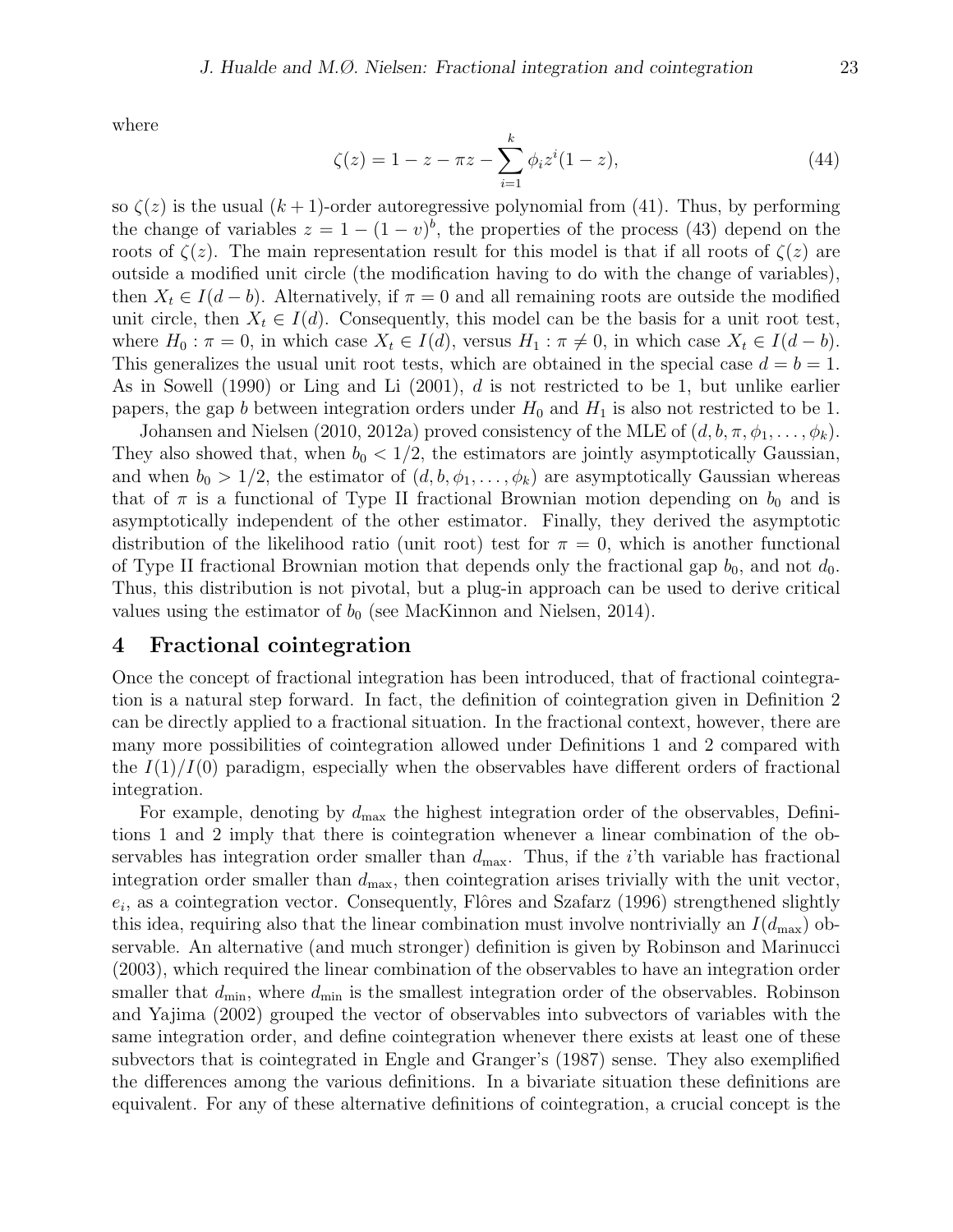cointegrating rank; that is, the number of linearly independent cointegrating vectors. The space spanned by these cointegrating vectors is the cointegrating space.

Based on the different definitions of (fractional) cointegration, many different models displaying cointegration have been proposed. To demonstrate these ideas, we now discuss a rather general model. Let  $u_t, t \in \mathbb{Z}$ , be a p-dimensional covariance-stationary unobservable process with zero mean and spectral density,  $f_u(\lambda)$ , given by

$$
E(u_0 u'_j) = \int_{-\pi}^{\pi} e^{ij\lambda} f_u(\lambda) d\lambda,
$$
\n(45)

which is assumed to be nonsingular and continuous at all frequencies, c.f. (1). As will be clarified below, the treatment of  $f_u(\lambda)$  is what distinguishes semiparametric and parametric inference methods. In the former,  $f_u(\lambda)$  is considered a nonparametric function, whereas in the latter,  $f_u(\lambda)$  is assumed known up to a finite-dimensional vector of unknown parameters. Also, for real numbers  $d_i$ ,  $i = 1, \ldots, p$ , such that

$$
d_1 \le d_2 \le \ldots \le d_p,\tag{46}
$$

and a  $p \times p$  nonsingular matrix  $\Upsilon$ , we define the *p*-dimensional vector of observables  $X_t$ ,  $t \in \mathbb{Z}$ , as

$$
\Upsilon X_t = \text{diag}\left(\Delta_+^{-d_1}, \Delta_+^{-d_2}, \dots, \Delta_+^{-d_p}\right) u_t,\tag{47}
$$

noting that there is no loss of generality in (46). The cointegrating properties in the general system  $(47)$  depend on  $\Upsilon$  and the possible presence of strict inequalities in  $(46)$ . For example, if all elements in the last column of  $\Upsilon^{-1}$  are non-zero, then all individual components of  $X_t$ are  $I(d_p)$ . This is standard in the traditional cointegrating setting where  $d_p = 1$ . If, for some  $1 \leq r < p$ , we set

$$
d_r < d_{r+1} = \ldots = d_p,
$$

then (47) is a system with cointegrating rank r, where the first r rows of  $\Upsilon$  are the cointegrating vectors. More general cointegrating possibilities can be captured by (47), and a general specification for  $\Upsilon$  and (46) which allows for the possibility of multiple cointegrating subspaces is given in Hualde and Robinson (2010). These subspaces appear naturally in a fractional setting and are characterized by particular directions in the cointegrating space that lead to larger reductions in the integration orders.

To illustrate some interesting characteristics of a cointegrated system, we next discuss a special case of  $(46)–(47)$ . For  $r < p$  we set

$$
\Upsilon = \left(\begin{array}{cc} I_r & -\beta' \\ 0_{p-r,r} & I_{p-r} \end{array}\right) \tag{48}
$$

and

$$
d_1 = \ldots = d_r < d_{r+1} = \ldots = d_p,\tag{49}
$$

where  $I_s$  is the s-dimensional identity matrix,  $0_{i,j}$  is a  $i \times j$  matrix of zeros and  $\beta$  is a  $(p - r) \times r$  unrestricted matrix. This particular case has been heavily stressed in theory and practice and, as explained in Hualde and Robinson (2010), identification restrictions such as those imposed in  $(48)$ – $(49)$  are always possible whenever the cointegrating rank among the observables is  $r$  and there is only one cointegrating subspace. However, given this situation,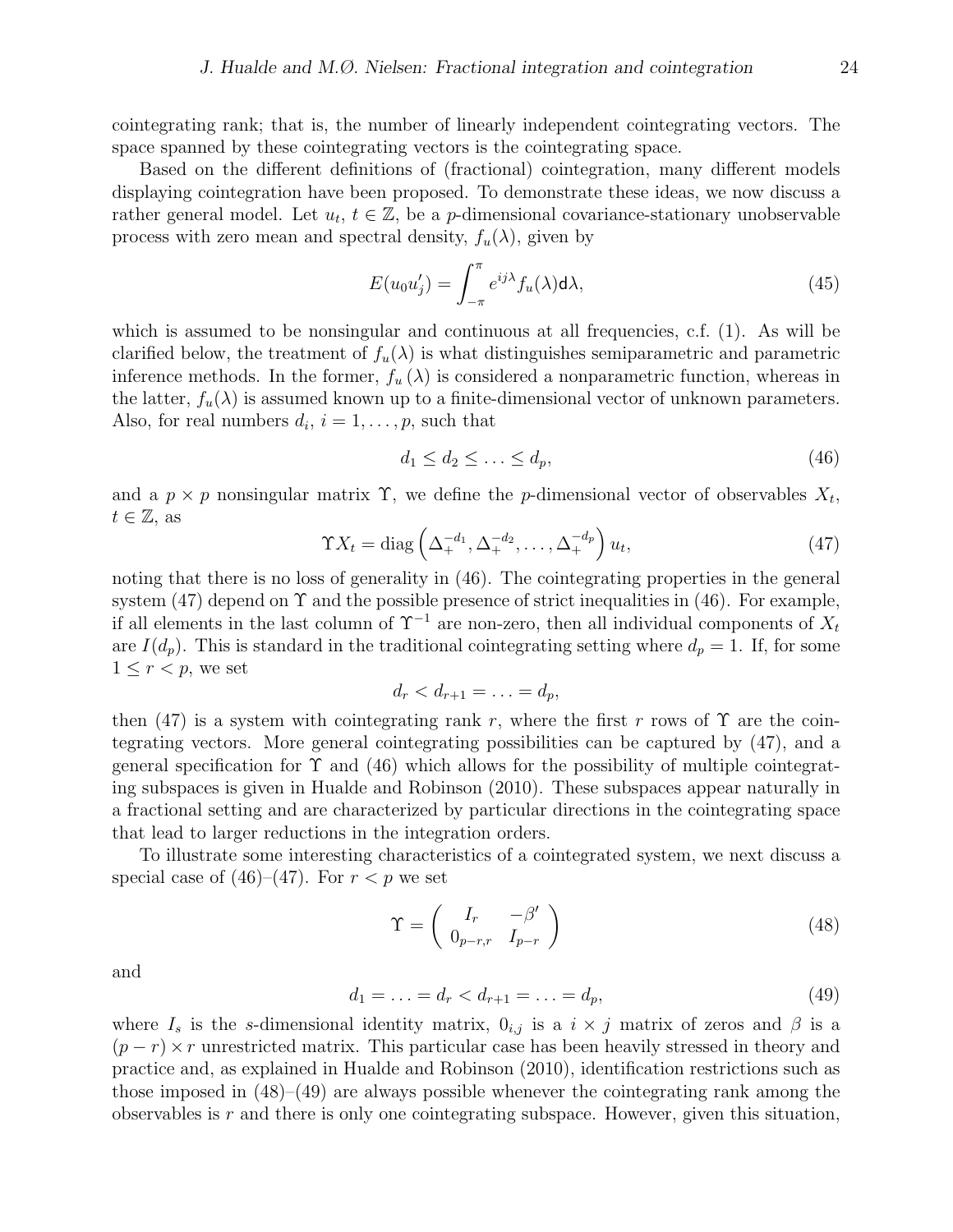the ordering of the variables in  $X_t$  is not innocuous, although this ordering can be inferred from data (Hualde, 2008). Letting  $X_t = (X'_{1t}, X'_{2t})'$  and  $u_t = (u'_{1t}, u'_{2t})'$ , where  $X_{1t}$  and  $u_{1t}$ are  $r \times 1$  vectors while  $X_{2t}$  and  $u_{2t}$  are  $(p - r) \times 1$  vectors,  $(47)$ – $(49)$  represent a fractional extension of Phillips' (1991a) triangular system,

$$
X_{1t} = \beta' X_{2t} + \Delta_{+}^{-(d-b)} u_{1t},\tag{50}
$$

$$
X_{2t} = \Delta_+^{-d} u_{2t},\tag{51}
$$

where for some  $b > 0$  we use the simplifying notation  $d - b = d_1$  and  $d = d_{r+1}$ . In (50)– (51) all individual components of  $X_{2t}$  are  $I(d)$ , whereas all cointegrating errors are  $I(d - b)$ . The individual components of  $X_{1t}$  are in general also  $I(d)$ , although they could be  $I(d - b)$ if the corresponding row of  $\beta'$  only contains zeros. In the latter case, such a cointegrating relation will be denoted as trivial and just indicates that a particular observable has an integration order smaller than  $d$ , so that there exists a unit cointegrating vector. Note also that, apart from the restriction in (49), both integration orders are unrestricted, so many different cointegrating possibilities are allowed by  $(50)$ – $(51)$ , including equilibrium relations among nonstationary observables that are not  $I(1)$  or even among stationary ones (the socalled stationary cointegration). It also permits a slower convergence to equilibrium due to long memory cointegrating errors. As denoted by Phillips and Loretan (1991), (50)–(51) with  $d = b = 1$ , represents "a typical cointegrated system" in structural form. In particular, (50) could be regarded as a stochastic version of the partial equilibrium relationships  $X_{1t} - \beta' X_{2t}$ , with  $\Delta_+^{-(d-\bar{b})}u_{1t}$  representing deviations from this equilibrium, whereas (51) is a reduced form equation.

The Type II nature of (50)–(51) accommodates integration orders in both stationary or nonstationary ranges, but it implies that, irrespective of the values taken by  $d$  and  $b, X_t$  is nonstationary as is the differenced process  $\Delta_+^d X_t$  (although it is asymptotically stationary). It is interesting to describe some of the properties of the stationary version of  $\Delta_+^d X_t$ , that is  $x_t = (u'_{2t}\beta + \Delta^b u'_{1t}, u'_{2t})'$ , because they illustrate some key features of cointegrated models that form the basis of many inferential procedures. Noting  $(45)$ , the spectral density of  $x_t$  is

$$
f_x(\lambda) = \begin{pmatrix} (1 - e^{i\lambda})^b I_r & \beta' \\ 0_{p-r,r} & I_{p-r} \end{pmatrix} f_u(\lambda) \begin{pmatrix} (1 - e^{-i\lambda})^b I_r & 0_{r,p-r} \\ \beta & I_{p-r} \end{pmatrix}.
$$

Using the approximations  $f_u(\lambda) = (2\pi)^{-1}\Omega(1+O(\lambda^2))$  and  $|1-e^{i\lambda}|^{2b} = 2^b(1-\cos\lambda)^b = O(\lambda^{2b})$ as  $\lambda \to 0$ , it holds that

$$
f_x(\lambda) = \begin{pmatrix} \beta' \Omega_{22} \beta & \beta' \Omega_{22} \\ \Omega_{22} \beta & \Omega_{22} \end{pmatrix} (1 + O(\lambda^b) + O(\lambda^2)) \text{ as } \lambda \to 0,
$$
 (52)

where  $\Omega_{22}$  is the  $(p - r) \times (p - r)$  lower right block of  $2\pi f_u(0)$ , i.e. the so-called long-run variance of  $u_{2t}$ . For  $d < 1/2$ , (52) motivates a multivariate version of the local approximation (11) given by

$$
f_x(\lambda) \sim G\lambda^{-2d} \text{ as } \lambda \to 0,
$$
\n(53)

where "∼" is taken elementwise for real and imaginary parts separately and

$$
G = \begin{pmatrix} \beta' \Omega_{22} \beta & \beta' \Omega_{22} \\ \Omega_{22} \beta & \Omega_{22} \end{pmatrix} = (\beta, I_{p-r})' \Omega_{22} (\beta, I_{p-r})
$$
(54)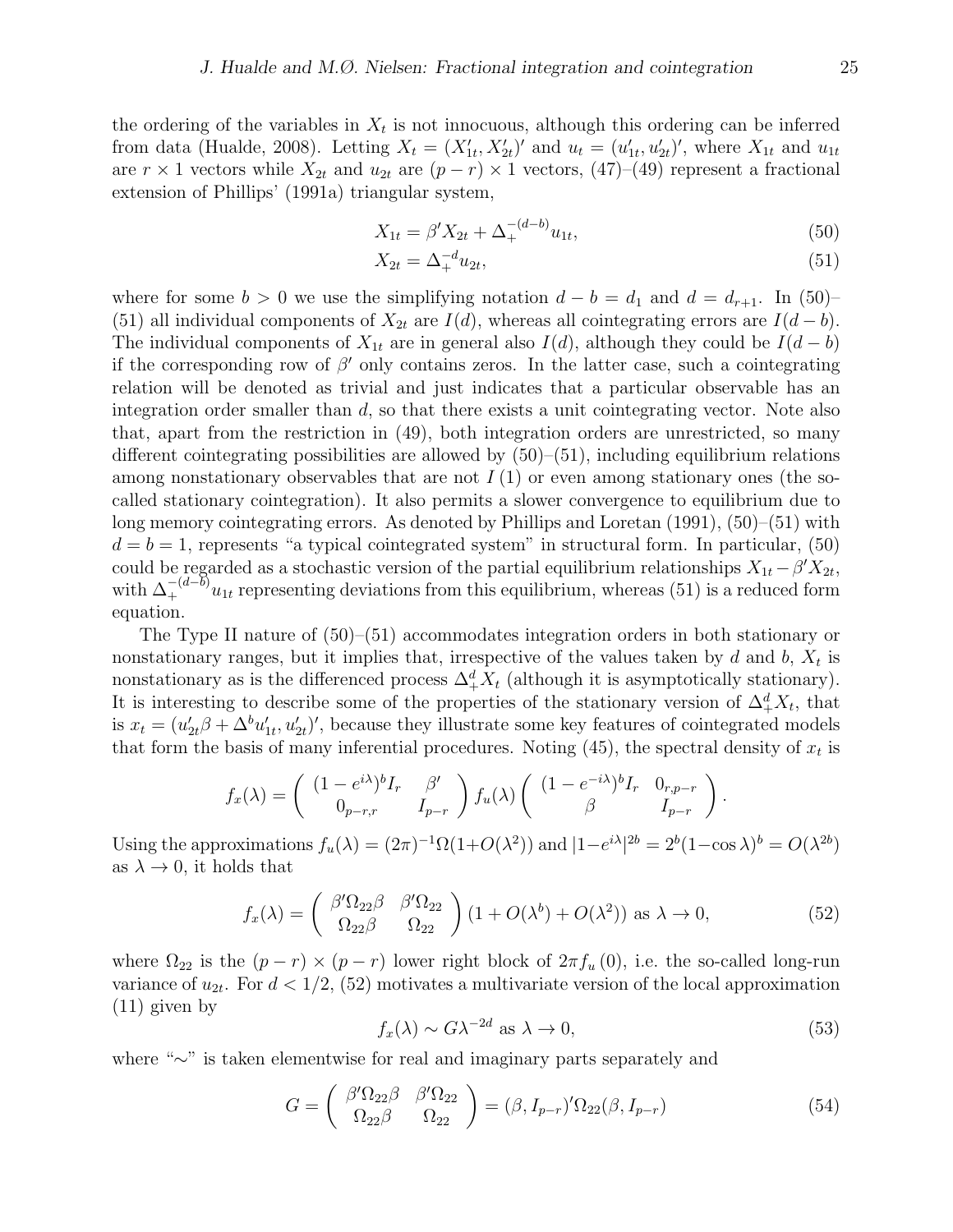is a  $p \times p$  matrix with rank  $p-r$ . Additionally, it can be shown that, as  $\lambda \to 0$ , the r smallest eigenvalues of  $f_x(\lambda)$  are  $O(\lambda^b)$ , so they approach zero, whereas the  $p-r$  largest eigenvalues are bounded away from zero in the limit; see also Velasco (2003a) and Nielsen (2004b) for further details.

In the following subsections we will present some testing and estimation procedures for fractional cointegration. These methods can be classified in several different ways. One possibility is to distinguish between semiparametric and parametric methods, depending on whether the parametric structure of the  $I(0)$  error input process that generates the observables and cointegrating errors is known or unknown. As previously done in Section 3, we will focus on this method classification, but within each category we also distinguish between what Jeganathan (1997) denotes as first and second stage procedures.

According to Jeganathan (1997), limiting distributions of first stage procedures are nonstandard and unsuitable for use in statistical inference, whereas second stage procedures imply estimators belonging to the locally asymptotically mixed normal family. This class of estimators enjoy several attractive features. They are symmetrically distributed, median unbiased, and an optimal theory of inference applies under Gaussian assumptions (Phillips, 1991a, and Saikkonen, 1991). Also, they lead to Wald and likelihood ratio test statistics with standard  $\chi^2$  null limit distributions. In the context of standard cointegration with unit root observables and  $I(0)$  cointegrating errors, Jeganathan (1997) suggested that first stage procedures could be used to test for the presence of unit roots in a given model, and then, by second stage methods one could estimate cointegrating relationships on the model where the unit roots tested in the first stage are imposed. Thus, second stage methods incorporate in the estimation this type of information, allowing implementation of endogeneity corrections that leads to the desirable asymptotic properties. As a practical consequence, traditionally, the main difference between the two types of procedures is that first stage methods do not require knowledge of the integration orders involved, whereas second stage methods do (see, e.g., Phillips, 1991a).

In the context of fractional time series models, assuming knowledge of the integration orders involved is very unrealistic in general, even after pretesting. As will be seen below, we will present estimation and inference methods which share in many cases the optimal asymptotic properties of the second stage procedures without assuming knowledge of the integration orders.

#### 4.1 Tests for fractional cointegration (rank)

As mentioned before, a fair number of tests have been proposed, including parametric, semiparametric, and nonparametric approaches. We will illustrate with some detail one method belonging to each category.

First, in a parametric setting, Breitung and Hassler (2002) generalized the univariate score test against fractional alternatives (see, e.g., Robinson, 1991, 1994b, Agiakloglou and Newbold, 1994, Tanaka, 1999) to a score-type test for fractional cointegration; see also the score test for cointegration in Nielsen (2004c) and the multivariate score tests in Nielsen (2004d, 2005a). Let  $Y_t$  be a p-dimensional vector of observables and suppose that, for  $0 \leq r < p$ , there exists a full rank orthonormal  $p \times p$  matrix  $R = (R_{p-r}, R_r)$ , where  $R_{p-r}$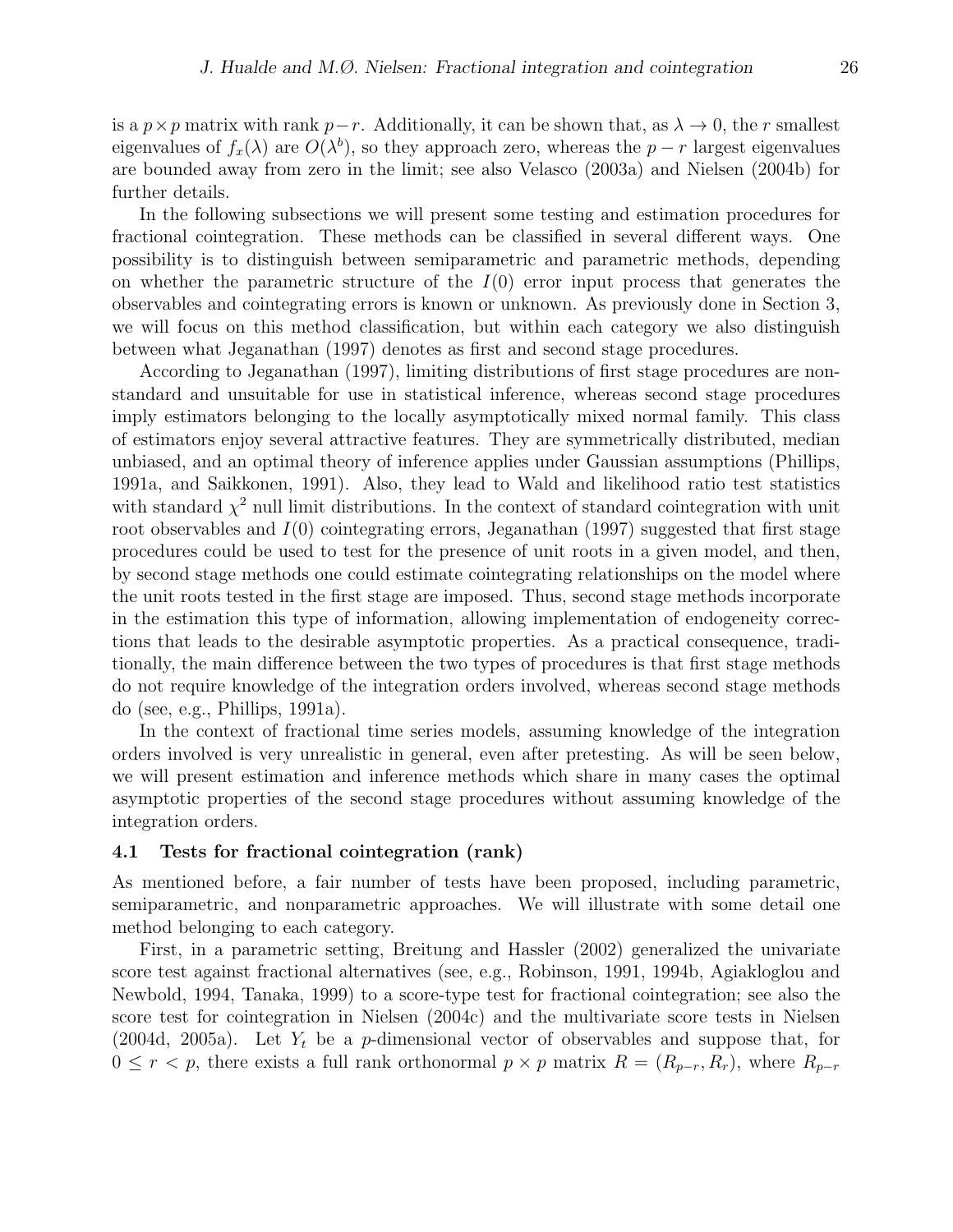and  $R_r$  have  $p - r$  and r columns, respectively, such that

$$
R'X_t = \begin{pmatrix} \Delta_+^{-d}I_{p-r} & 0\\ 0 & \Delta_+^{-(d-b)}I_r \end{pmatrix} U_t
$$
 (55)

for some  $d > 1/2$  and  $b > 0$  and a p-dimensional process  $U_t \in I(0)$ . If  $r = 0$  then  $R = R_p$ and (55) becomes  $R'X_t = \Delta_+^{-d}U_t$ . Under (55),  $X_t$  is clearly cointegrated with rank r. We present Breitung and Hassler's (2002) proposal for the white noise case, where the pdimensional vector  $(\Delta^d_+ X_t'R_{p-r}, \Delta^{d-b}_+ X_t'R_r)'$  (or  $\Delta^d_+ X_t$  if  $r = 0$ ) is a zero mean i.i.d. sequence with finite variance. Inspired by Johansen (1995), the test on cointegration rank is based on the eigenvalues derived as the solutions to

$$
\left| \lambda \widehat{\Sigma} - S'_{10} S_{11}^{-1} S_{10} \right| = 0, \tag{56}
$$

where  $\widehat{\Sigma} = T^{-1} \sum_{t=1}^{T} \Delta_{+}^{d} X_t \Delta_{+}^{d} X_t'$ ,  $S_{11} = T^{-1} \sum_{t=1}^{T} \sum_{j=1}^{t-1} j^{-1} \Delta_{+}^{d} X_{t-j} \sum_{k=1}^{t-1} k^{-1} \Delta_{+}^{d} X_{t-k}'$ , and  $S_{10} = T^{-1} \sum_{t=1}^{T} \sum_{j=1}^{t-1} j^{-1} \Delta_+^d X_{t-j} \Delta_+^d X_t'$ . Here, the partial sum in Johansen's setting (where  $d=1$ ,  $X_{t-1} = \sum_{j=1}^{t-1} \Delta_{+} X_{t-j}$ , is replaced by the weighted sum  $\sum_{j=1}^{t-1} j^{-1} \Delta_{+}^{d} X_{t-j}$ . The latter originates from evaluation of the derivative of  $\Delta_+^d X_t$  with respect to d at  $d=0$  (e.g. Tanaka, 1999), noting that for  $j \geq 1$ ,  $\partial \pi_j(d) / \partial d \vert_{d=0} = j^{-1}$ ; see (4). Ordering the eigenvalues derived from (56) as  $\hat{\lambda}_1 \leq \hat{\lambda}_2 \leq \ldots \leq \hat{\lambda}_p$ , the statistic to test  $H_0 : r = r_0$  proposed by Breitung and Hassler (2002) is

$$
\Lambda_{r_0}\left(d\right) = \sum_{j=1}^{p-r_0} \widehat{\lambda}_j,
$$

which is asymptotically  $\chi^2$  distributed with  $(p - r_0)^2$  degrees of freedom under  $H_0$ . Additionally, under the alternative  $H_1: r > r_0$ , the authors claim that  $\Lambda_{r_0}(d)$  diverges to  $\infty$  at rate T. The test can be applied sequentially to estimate r by considering  $r_0 = 0, 1, \ldots$ , and denoting by  $\hat{r}$  the first non-rejected null value. Short-run dynamics and/or deterministic terms can be accommodated by replacing observables by appropriate residuals. Neatly, the results do not depend on the cointegrating gap b (although b presumably affects power), and in fact a unique cointegrating gap  $b$  is not even required. Importantly, however, the procedure relies on knowledge of d and this is a serious issue because replacing this parameter by an estimator affects the asymptotic null distribution. Equally importantly, there appears to be no way to verify whether the assumptions underlying the asymptotic distribution results are likely satisfied (i.e., to ensure that the lag structure is sufficiently rich); c.f. the discussion in Section 3.3.

Also in a parametric framework, in Subsection 4.4 below we will present a more detailed discussion of the fractionally cointegrated VAR model, which generalizes the cointegrated VAR model of Johansen (1995) to the fractional context. Among other things, this of course includes testing for the cointegrating rank.

In a semiparametric setting, Robinson and Yajima (2002) introduced a procedure to determine the cointegrating rank in a fractionally cointegrated system. Their model is quite general, allowing the components of the p-dimensional vector of observables  $X_t$  to have distinct integration orders, although belonging to the stationary and invertible region. Then, cointegration is inferred within blocks of variables sharing the same order. For this reason, without loss of generality, we exemplify their approach for the case where all observables have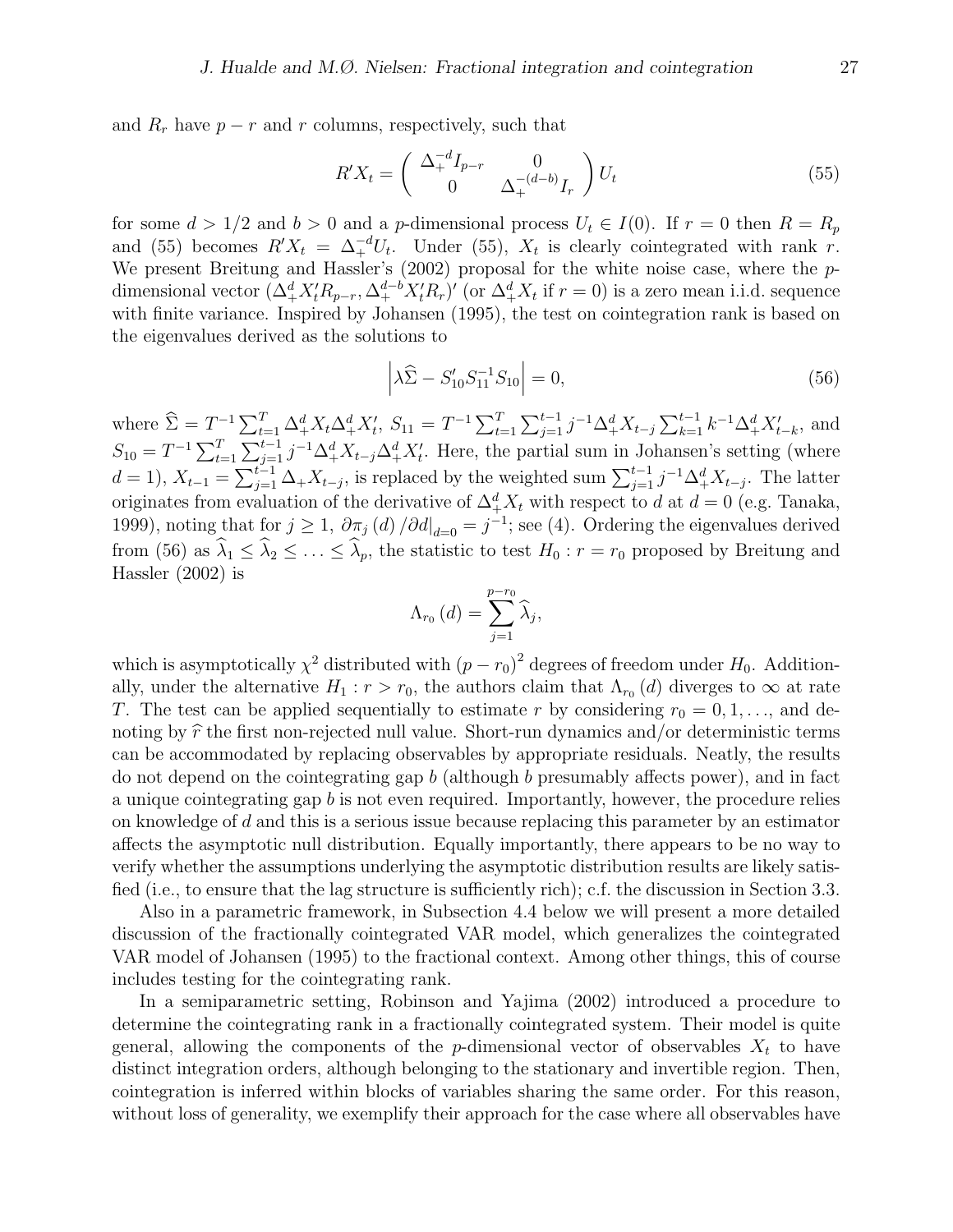the same integration order, d, with  $|d| < 1/2$ . We assume that the spectral density matrix of  $X_t$  behaves locally as in (53) but for a generic matrix G which is finite, non-negative definite, and with non-zero diagonal elements. Note that  $G$  is positive definite if and only if  $X_t$  is not cointegrated, see (54). The cointegrating rank is  $r = p - \text{rank}(G)$  for  $0 \le r < p$ , which is the basis of the procedure. Under regularity conditions, with an appropriate bandwidth  $m$ satisfying at least  $m/T \to 0$  and a particular estimator d of d, a consistent estimator of G is

$$
\widehat{G}(\widehat{d}) = \frac{1}{m} \sum_{j=1}^{m} \lambda_j^{2\widehat{d}} \operatorname{Re}(I_X(\lambda_j)).
$$

Assuming the p-r nonzero eigenvalues of G are distinct, let  $\lambda_i$  (resp.  $\widehat{\lambda}_i$ ) be the *i*'th eigenvalue of G (resp.  $\widehat{G}(\widehat{d})$ ),  $i = 1, \ldots, p$ , ordered such that  $\lambda_1 > \lambda_2 > \ldots > \lambda_{p-r} > 0$ , with  $\lambda_{p-r+1} =$  $\ldots = \lambda_p$  if  $r > 0$ , and  $\widehat{\lambda}_1 \geq \widehat{\lambda}_2 \geq \ldots \geq \widehat{\lambda}_p$ . The main result in Robinson and Yajima (2002) is that, under regularity conditions,  $m^{1/2}(\lambda_i-\lambda_i)$  are asymptotically independent for  $i=1,...,p$ , converge in distribution to  $N(0, \lambda_i^2)$  for  $i = 1, \ldots, p-r$ , and are  $o_p(1)$  for  $i = p-r+1, \ldots, p$ if  $r > 0$ . Defining, for a user chosen number  $v(T) > 0$  which tends to zero as  $T \to \infty$ ,

$$
L(u) = v(T)(p - u) - \sum_{i=1}^{p-u} \widehat{\lambda}_i,
$$

the cointegrating rank is estimated consistently by

$$
\widehat{r} = \arg\min_{u=1,\dots,p-1} L(u).
$$

A related procedure can be found in Chen and Hurvich (2003), see also Section 4.2, while Nielsen and Shimotsu (2007) extended Robinson and Yajima's (2002) approach to (asymptotically) stationary and nonstationary Type II fractionally integrated processes.

In a nonparametric setting, Nielsen (2010) proposed a variance ratio testing approach for fractional cointegration motivated by the following observation for an univariate series. Let  $u_t \in I(0)$  and  $x_t = \Delta_+^{-d} u_t$  with  $d > 1/2$ . For  $d_1 > 0$ , construct the partial sum  $\widetilde{x}_t = \Delta_+^{-d_1} x_t$ .<br>Under regularity equitions on  $u_t$  it can be shown that for  $x \in [0, 1]$ . Under regularity conditions on  $u_t$ , it can be shown that, for  $r \in [0,1]$ ,

$$
T^{1/2-d}x_{\lfloor rT\rfloor} \Rightarrow \sigma_u W_{d-1}(r)
$$
 and  $T^{1/2-d-d_1}\widetilde{x}_{\lfloor rT\rfloor} \Rightarrow \sigma_u W_{d+d_1-1}(r)$ ,

see (23), where  $\sigma_u^2$  is the long-run variance of  $u_t$ . Then, the (univariate) variance ratio statistic is

$$
\rho(d_1) = T^{2d_1} \frac{\sum_{t=1}^T x_t^2}{\sum_{t=1}^T \widetilde{x}_t^2} \to_d \frac{\int_0^1 W_{d-1}^2(r) dr}{\int_0^1 W_{d+d_1-1}^2(r) dr},\tag{57}
$$

where the limit follows by simple application of the continuous mapping theorem. For  $d = d_1 = 1, \rho(1)$  was proposed by Breitung (2002) as the basis of a unit root test, but  $\rho(1)$  is related to many well known statistics like the R/S, V/S, KPSS, and DW statistics; see also Giraitis, Kokoszka, Leipus, and Teyssiere (2003). Note that no parametric assumptions are made on  $u_t$ , so there is no risk of misspecification. Additionally, unlike classical nonparametric approaches, a bandwidth (or, alternatively, a lag length choice) is not needed. Finally,  $\rho(d_1)$  does not depend on nuisance parameters because  $\sigma_u^2$  is cancelled out by the ratio in (57).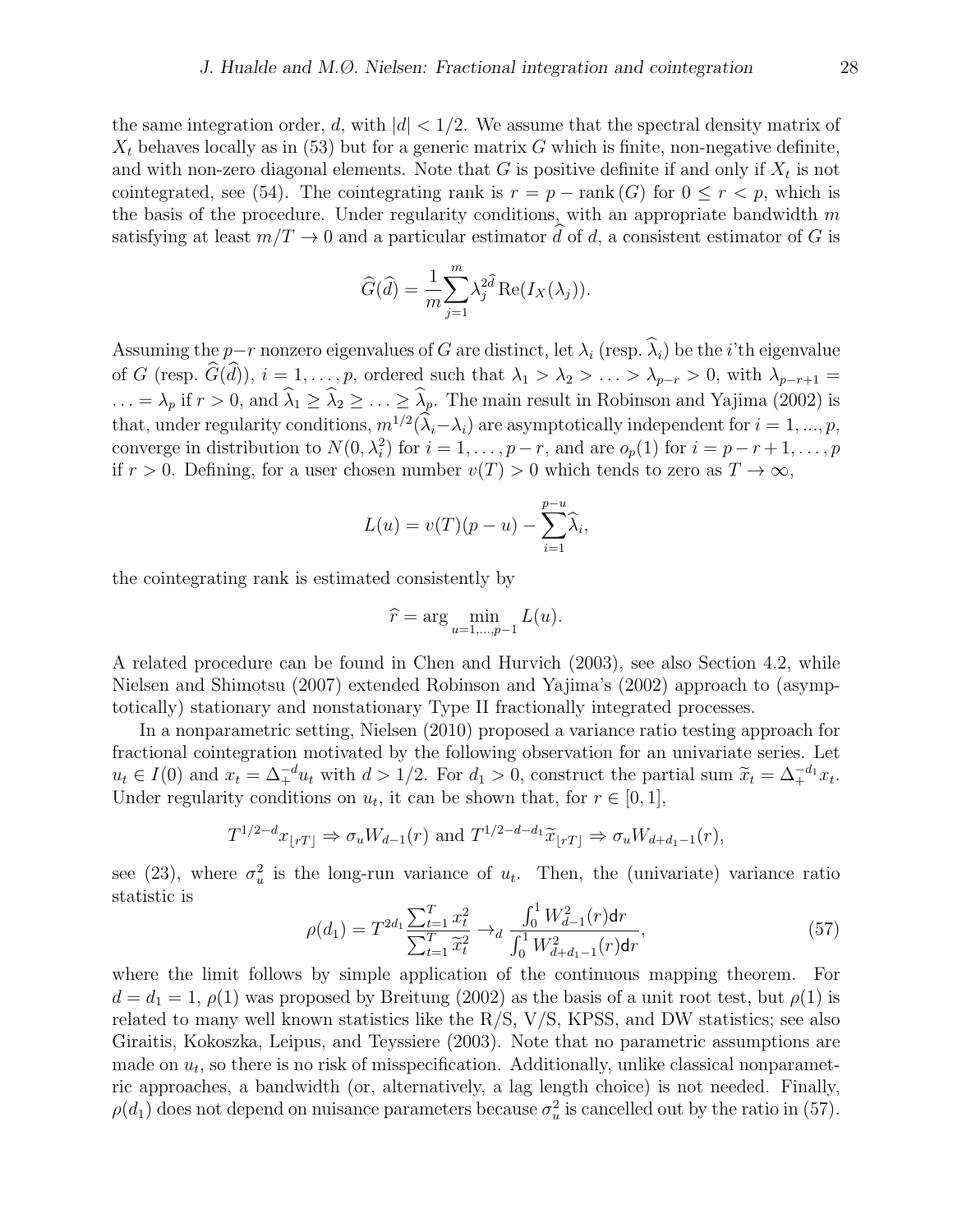Indeed, this cancellation is the main reason behind the design of the statistic because estimation of nuisance parameters, and in particular the long-run variance, is unnecessary. In principle,  $d_1$  is a user-chosen parameter, but the choice is reflected in the asymptotic distribution of  $\rho(d_1)$ , and consequently it can be chosen so that the asymptotic local power is maximized (Nielsen, 2009, showed that  $d_1 = 0.1$  appears to be a good choice). Deterministic components can be dealt with by using residuals from the corresponding regression specifications.

Nielsen (2010) exploited this idea to propose a cointegration rank test. Let  $X_t$  be a pdimensional observable process generated by (55) with  $d > 1/2$  and  $d - b < 1/2$ , and define  $\widetilde{X}_t = \Delta_+^{-d_1} X_t$  for  $d_1 > 0$ . Defining  $A_T = \sum_{t=1}^T X_t X_t$ ,  $B_T = \sum_{t=1}^T \widetilde{X}_t \widetilde{X}_t$ , consider the ordered eigenvalues  $\lambda_1 \leq \lambda_2 \leq \ldots \leq \lambda_p$  of  $R_T(d_1) = A_T B_T^{-1}$  $T^{-1}$  as the solutions to

$$
|\lambda B_T - A_T| = 0,
$$

and the statistics

$$
\Lambda_{p,r}(d_1) = T^{2d_1} \sum_{j=1}^{p-r} \lambda_j, \quad r = 0, \ldots, p-1.
$$

Nielsen (2010) showed that, for  $r = 0, \ldots, p-1$ ,

$$
\Lambda_{p,r}(d_1) \to_d U_{p-r}(d,d_1)
$$

for a random variable  $U_{p-r}(d, d_1)$  which depends only on  $p-r, d$ , and  $d_1$ . As in the univariate case,  $\Lambda_{p,r}(d_1)$  does not depend on tuning parameters or on the short-run structure of the input process  $U_t$ , and the long-run covariance matrix does not need to be estimated. The statistic and its asymptotic null distribution also do not depend on the cointegration gap, b. The cointegrating rank  $r$  can be estimated by a sequential test procedure identical to that presented in relation to Breitung and Hassler's (2002) approach, but using  $\Lambda_{p,r_0}(d_1)$  for  $r_0 = 0, \ldots, p-1$ , instead. Nielsen's (2010) results ensure that the test is consistent, and, as in the univariate setting,  $X_t$  can be replaced by corresponding residuals where deterministic components have been removed. Unlike Breitung and Hassler's (2002) approach, the tests based on  $\Lambda_{p,r_0}(d_1)$  do not require knowledge or estimation of d. In addition to providing an estimator of the cointegrating rank, Nielsen (2010) also proposed an estimator of the cointegrating space.

To conclude this subsection we comment briefly on some alternative approaches. Marinucci and Robinson (2001) proposed a Hausman-type procedure based on the comparison of two different estimators of the integration order of the observables, one of which is consistent under both the null of no cointegration and the alternative of cointegration (although relatively inefficient under the null), while the other is efficient under the null and inconsistent under the alternative. Robinson (2008a) formalized this idea for stationary and nonstationary settings. In a semiparametric setting and for nonstationary observables, Marmol and Velasco (2004) test the null of no cointegration (against the alternative of cointegration) by comparing OLS and generalized least squares (GLS) estimators of the projection or fundamental vector (i.e., the cointegrating vector, if cointegration exists). Again, their approach is based on a Hausman-type idea, but here the estimators have opposite consistency properties under the competing hypotheses. In a similar fashion, Hualde and Velasco (2008) introduced a procedure based on correctly orthogonalized residuals (obtained from estimating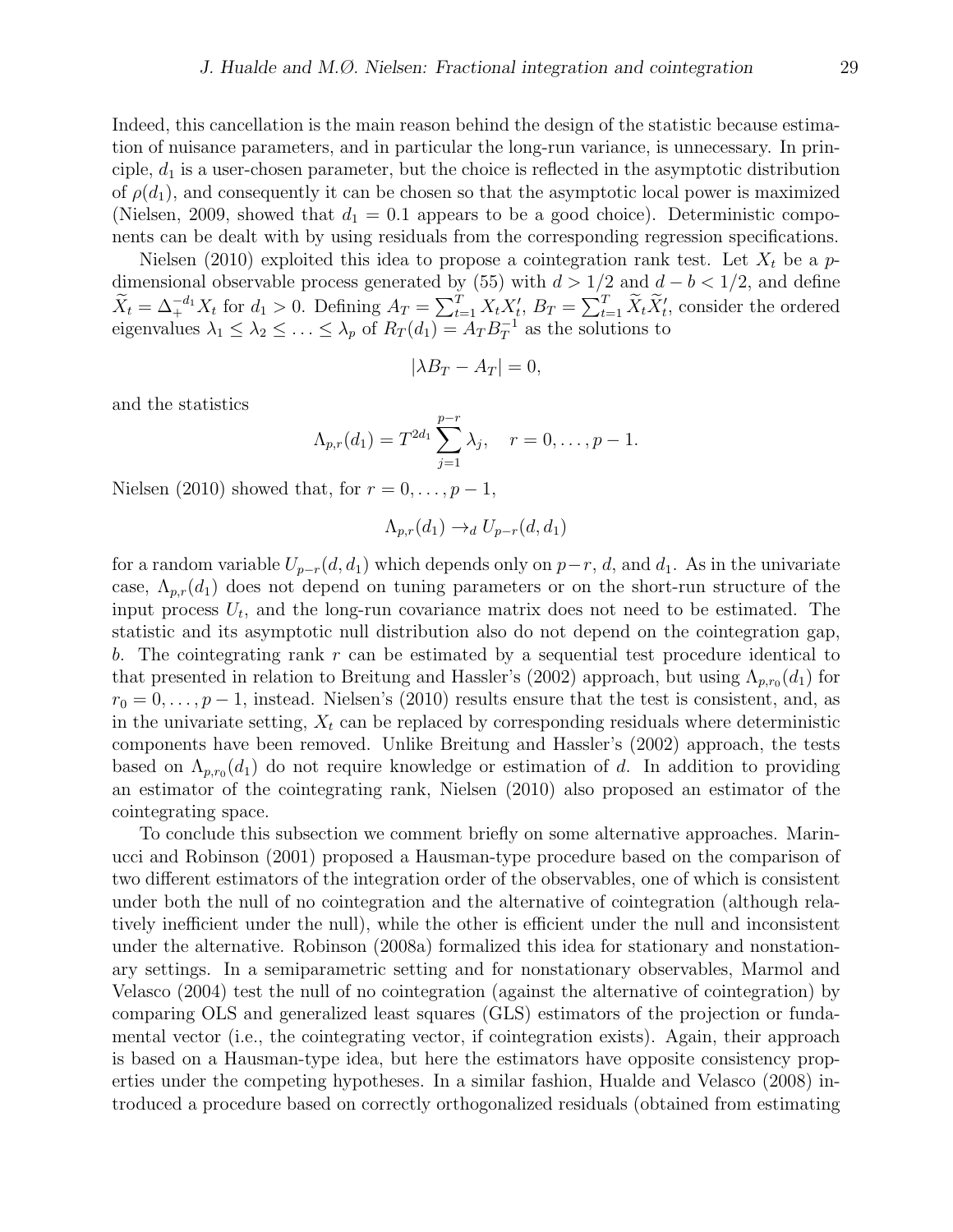the projection or fundamental vector) under the null of no cointegration which, unlike Marmol and Velasco (2004), enjoys a standard asymptotic null distribution. Their approach can be employed in parametric and semiparametric settings, covers stationary and nonstationary ranges, and deals effectively with observables with distinct integration orders. Finally, Hassler and Breitung (2006) introduced a modified score test for the null of no cointegration in a nonstationary time series. The test is applied to single equation regression residuals from a first-step regression with differenced variables and in a second step an endogeneity correction is implemented so the statistic obtains a standard asymptotic null distribution. However, like the procedure of Breitung and Hassler (2002), this procedure requires knowledge of the integration order of the observables, which is unrealistic in practice, and replacing this parameter by an estimator affects the asymptotic null distribution.

#### 4.2 Semiparametric estimation of fractional cointegration

Within the topic of estimation of fractional cointegration, we present first several semiparametric approaches, where  $f_u(\lambda)$  is considered an unknown nonparametric function. Initially, we will illustrate some estimators for the particular specification  $(50)$ – $(51)$  with  $r = 1$  known. The case where  $r = 1$  is known has been routinely employed in both theoretical and empirical work, and an extension to allow  $r > 1$  in this particular setup is non-trivial. On the other hand, an extension allowing the individual components of  $X_{2t}$  in (51) to have distinct integration orders is straightforward.

The most basic estimation approach of  $\beta$  in (50) is the OLS estimator, which is a first stage procedure. This estimator is

$$
\widehat{\beta}_{OLS} = \left(\sum_{t=1}^{T} X_{2t} X_{2t}'\right)^{-1} \sum_{t=1}^{T} X_{2t} X_{1t}.
$$
\n(58)

For the particular  $d = b = 1$  case, Phillips and Durlauf (1986) analyzed the asymptotic properties of  $\beta_{OLS}$  for general conditions on the error input series  $u_t$ . Specifically, they established its T-consistency and derived its limiting distribution, which in general is nonstandard and therefore unsuitable for inference. In fractional circumstances, the properties of the OLS estimate (58) can be very different from those in the traditional  $d = b = 1$  situation. Robinson (1994c) showed the inconsistency of  $\hat{\beta}_{OLS}$  in the model (50)–(51) when the observable  $X_t$  was a covariance stationary long-memory process, i.e. when  $d < 1/2$ . In this framework, the inconsistency of the OLS estimator is due to correlation between the stationary regressor and cointegrating error.

Robinson and Marinucci (2001, 2003) provided the asymptotic distribution of the OLS estimator (with or without intercept) for the case  $d \geq 1/2$  and  $d \geq b$  in a model very similar to (50)–(51), but where the processes belonged to a class closely related to, but wider than, the Type II fractionally integrated. They showed that the rate of convergence of the OLS estimator is  $T^{\min(2d-1,b)}$ , except for the case where  $d > b$  and  $2d - b = 1$ , where the OLS is  $T<sup>b</sup>/\log T$ -consistent. In all cases, the OLS estimator has nonstandard limiting distributions which, as mentioned before, complicates statistical inference.

A first stage alternative to OLS is the narrow-band least squares (NBLS) estimator. For  $l = 0, 1$  and an integer bandwidth m, with  $l \leq m \leq T/2$ , we can estimate  $\beta$  in (50) by

$$
\widetilde{\beta}_l(m) = \widehat{F}_{X_2 X_2}^{-1}(l, m) \widehat{F}_{X_2 X_1}(l, m), \tag{59}
$$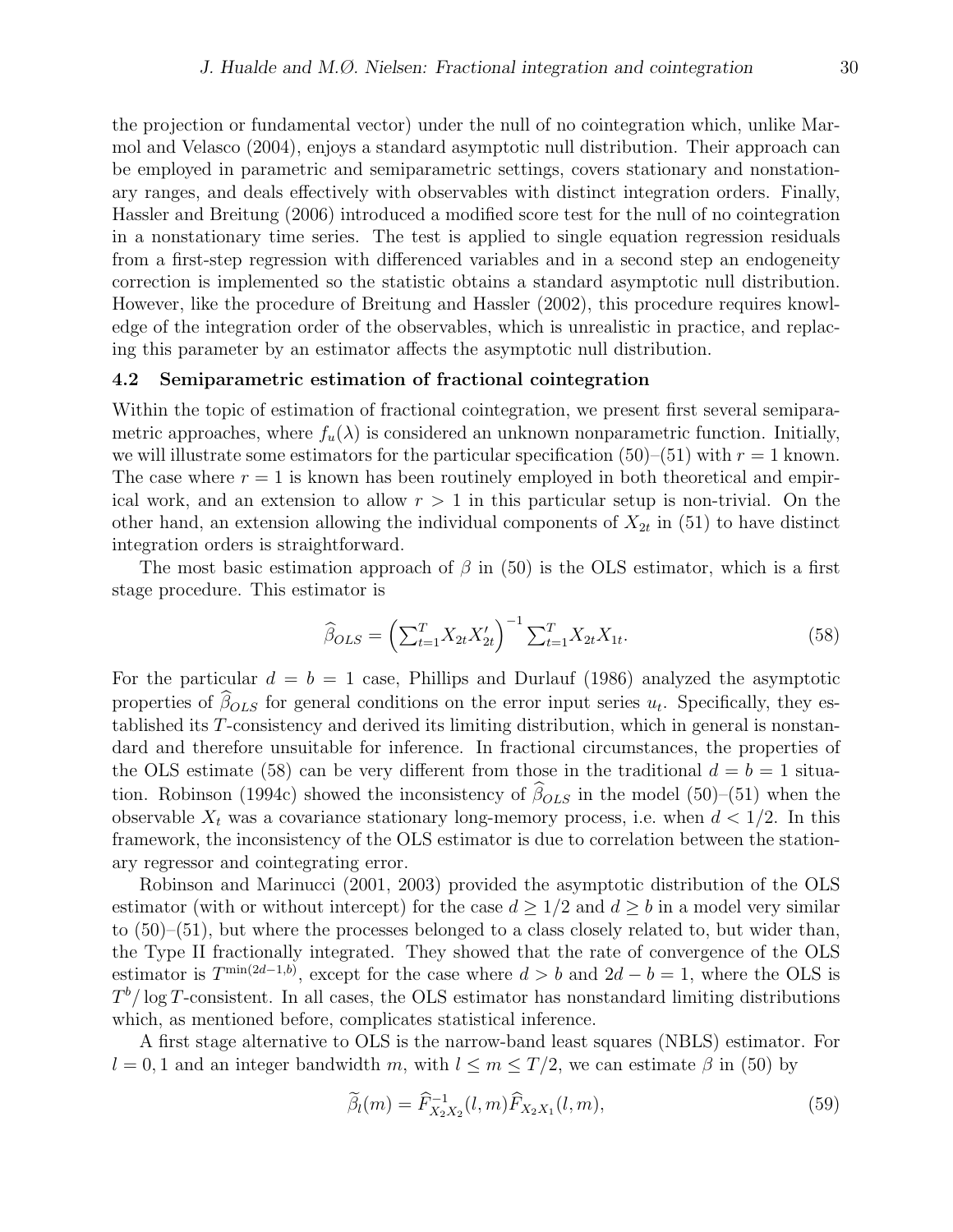where, given (perhaps identical) scalar or vector sequences  $a_t$  and  $b_t$ ,  $t = 1, \ldots, T$ ,

$$
\widehat{F}_{ab}(l,m) = 2 \operatorname{Re} \left\{ \frac{2\pi}{T} \sum_{j=l}^{m} I_{ab}(\lambda_j) \right\} - \frac{2\pi}{T} I_{ab}(\pi) \mathbb{I}(m = T/2)
$$

is called the averaged (cross-)periodogram; see (26). Note that

$$
\widehat{F}_{ab}(1,m) = \widehat{F}_{ab}(0,m) - \overline{a}\overline{b},
$$

where  $\bar{a}$  and b are the corresponding sample averages of  $a_t$  and  $b_t$ , such that omission of the zero frequency implies sample-mean correction. Under the bandwidth condition

$$
\frac{1}{m} + \frac{m}{T} \to 0 \text{ as } T \to \infty,
$$
\n(60)

the averaged (cross-)periodograms are based on a degenerating band of frequencies around 0, so that (59) only considers low-frequency components of the series. In this situation,  $\beta_l(m)$  is the NBLS estimator of  $\beta$ . In fact, since cointegration defines a long-run relationship, avoiding high-frequency components that could be both distortive and uninformative seems sensible. Note also that, from the orthogonality properties of the complex exponential,  $\beta_0(|T/2|)$  =  $\widehat{\beta}_{OLS}$ , whereas  $\widetilde{\beta}_1(|T/2|)$  is the OLS estimator in a model like (50) that includes an intercept.

The NBLS estimator was proposed by Robinson (1994c). It is related to the bandspectrum estimator proposed by Hannan (1963), developed later by Engle (1974) and analyzed by Phillips (1991b) in the context of standard  $d = b = 1$  cointegration, with the fundamental difference that the band-spectrum estimator focuses on a nondegenerate band of frequencies, so (60) does not hold. Due to (60), NBLS resembles nonparametric spectral estimation, where now the focus is the parameter  $\beta$  instead of a spectral density at a given fixed frequency.

The NBLS estimator is particularly interesting in the case of so-called "stationary cointegration", i.e. with  $d \in (0, 1/2)$  and  $d - b \in [0, 1/2)$  in the model  $(50)$ – $(51)$ , where, as mentioned before, OLS is inconsistent. Somewhat surprisingly, Robinson (1994c) proved consistency of the NBLS estimator in this case. Intuitively, consistency of NBLS is obtained because focusing on a slowly degenerating band of low frequencies reduces the bias due to the endogeneity of  $X_{2t}$ . Robinson and Marinucci (2003) gave a rate of convergence (which they conjectured as sharp) for the NBLS estimator under stationary cointegration. Christensen and Nielsen (2006) improved on this result by providing a better rate than that of Robinson and Marinucci (2003) and showing that the NBLS estimator has an asymptotic normal distribution. This was under the additional conditions that the collective memory satisfies  $2d - b < 1/2$  and that the coherency between the weakly dependent processes  $u_{1t}$  and  $u_{2t}$  is zero at frequency zero. The latter amounts to a type of long-run exogeneity that can be a strong condition in some contexts.

For the nonstationary case, Robinson and Marinucci (2001, 2003) also exploited the bias reduction achieved by focusing on a degenerating band of frequencies around zero, and showed that in case  $2d - b < 1$  or  $2d - b = 1$  with  $d > b$ , the rates of convergence previously given for the OLS can in fact be improved upon. For NBLS, these rates are  $T^b m^{2d-b-1}$  if  $2d-b < 1$ ,  $T<sup>b</sup>/\log m$  if  $2d-b=1$  with  $d > b$ , and  $T<sup>b</sup>$  otherwise, noting (60). Like OLS, NBLS in general has nonstandard limiting distributions. For  $d = b = 1$ , the convergence rates of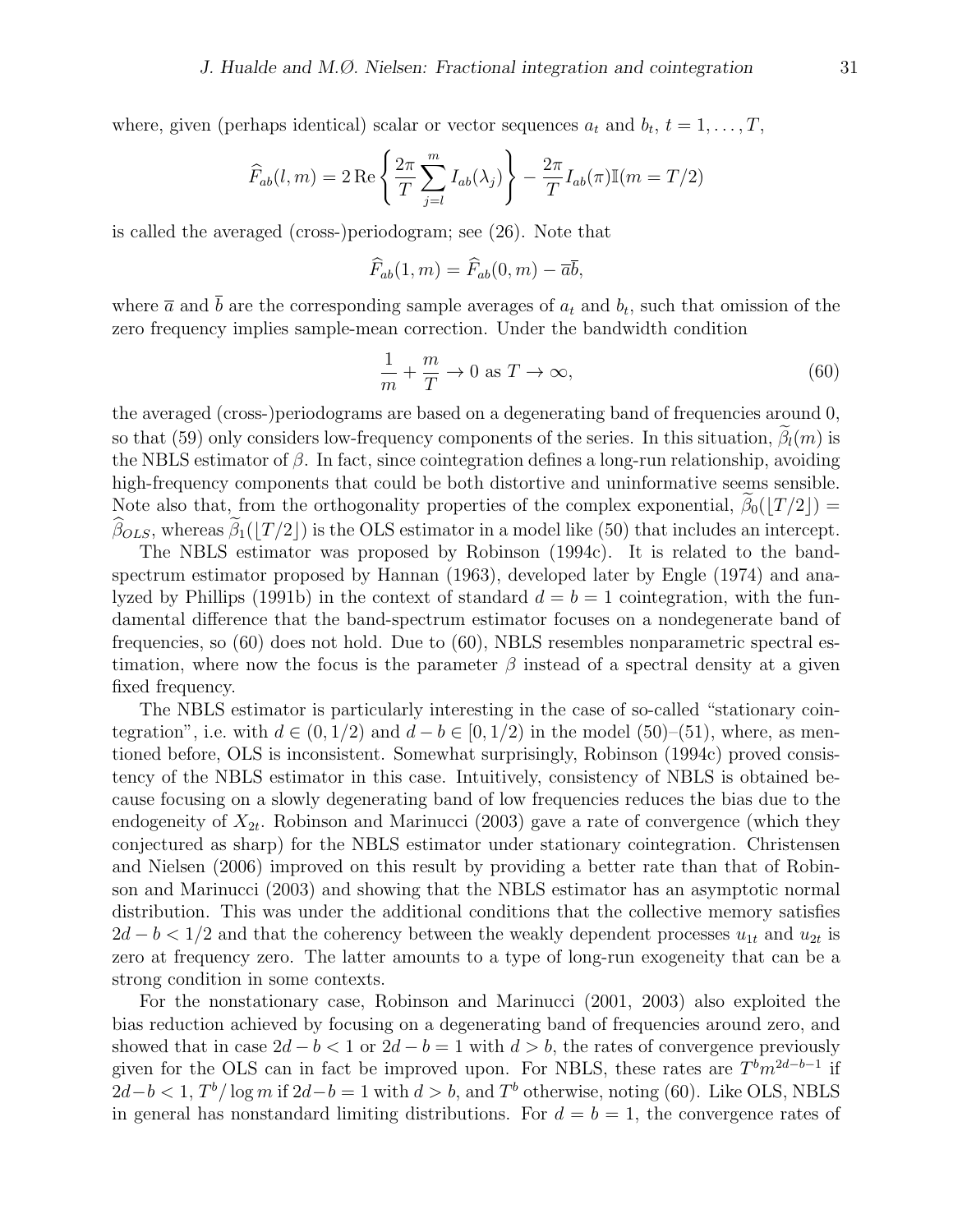$\tilde{\beta}_l(m)$  with (60) and  $\tilde{\beta}_l(|T/2|)$  are identical, but  $\tilde{\beta}_1(m)$  eliminates the "second-order bias" present in the asymptotic distribution of  $\widetilde{\beta}_1(|T/2|)$ . The superiority of NBLS over OLS does not appear when comparing  $\widetilde{\beta}_0(m)$  and  $\widetilde{\beta}_0(|T/2|)$ , however, for the standard  $d = b = 1$  case.

Focusing also on a narrow-band approach, Nielsen (2005b) proposed a semiparametric version of the weighted least squares estimator of Robinson and Hidalgo (1997). In the context of stationary cointegration in the model  $(50)$ – $(51)$ , Nielsen's  $(2005b)$  estimator is

$$
\widehat{\beta}_{\delta,m} = \left(\sum_{j=1}^{m} \lambda_j^{2\delta} I_{X_2 X_2}(\lambda_j)\right)^{-1} \sum_{j=1}^{m} \lambda_j^{2\delta} I_{X_2 X_1}(\lambda_j),\tag{61}
$$

where  $\delta$  is a user-chosen number. Clearly, if  $\delta = 0$  (and  $m < T/2$  satisfies (60)) then  $\widehat{\beta}_{0,m}$  is the NBLS estimator of  $\beta$ . However, the appeal of (61) is mainly for the infeasible choice  $\delta = d - b$ , in which case  $\hat{\beta}_{d-b,m}$  was denoted the narrow-band GLS estimator. The estimator  $\widehat{\beta}_{d-b,m}$  also maximizes the local Whittle likelihood (see (31)) constructed for (50). Nielsen (2005b) showed that, under regularity conditions that include the zero coherence condition (as in Christensen and Nielsen, 2006),  $\widehat{\beta}_{\delta,m}$  has a Gaussian limiting distribution. In particular, for the  $p = 2$  case, he showed that

$$
\sqrt{m}\lambda_m^{-b}(\hat{\beta}_{d-b,m} - \beta) \to_d N\left(0, \frac{f_u^{(1,1)}(0)}{f_u^{(2,2)}(0)}\left(\frac{1}{2} - b\right)\right),\tag{62}
$$

where  $f_u^{(i,j)}(\lambda)$  is the  $(i, j)$  element of  $f_u(\lambda)$ . The result (62) contrasts with that of Christensen and Nielsen (2006), where

$$
\sqrt{m} \lambda_m^{-b} (\widehat{\beta}_{0,m} - \beta) \rightarrow_d N\left(0, \frac{f_u^{(1,1)}(0)}{f_u^{(2,2)}(0)} \frac{(1/2 - d)^2}{(1/2 - (2d - b))}\right)
$$

with the additional condition that  $2d - b < 1/2$  (which is not required for (62)). The ratio between the respective asymptotic variances of  $\widehat{\beta}_{0,m}$  and  $\widehat{\beta}_{d-b,m}$  is

$$
(1/2 - d)^2 / ((1/2 - d)^2 - (d - b)^2) \ge 1,
$$
\n(63)

with equality holding if and only if  $d - b = 0$ , so that (63) confirms the anticipated higher asymptotic efficiency of  $\widehat{\beta}_{d-b,m}$  over  $\widehat{\beta}_{0,m}$ . As mentioned before,  $\widehat{\beta}_{d-b,m}$  is infeasible. However, Nielsen (2005b) showed that, for a log T-consistent estimator  $\widehat{d-b}$ , the feasible estimator  $\widehat{\beta}_{\widehat{d-b},m}$  has the same asymptotic distribution as  $\widehat{\beta}_{d-b,m}$ .

Still in the context of stationary cointegration in the model  $(50)$ – $(51)$ , Nielsen  $(2007)$ proposed a local Whittle estimator  $\hat{\theta}$  of  $\theta = (d, b, \beta)'$ . The main result, derived again under the local orthogonality condition that  $f_u^{(1,2)}(0) = 0$ , is that the joint asymptotic distribution of the appropriately normalized and centered  $\hat{\theta}$  is Gaussian with the following particularities (mainly due to the zero coherence condition). First, the distribution of the estimators of (manny due to the zero conerence condition). First, the distribution of the estimators of the integration orders, which are  $\sqrt{m}$ -consistent, is identical to that if  $\beta$  were a known parameter (this is especially relevant for the estimator of  $d - b$ ). Second, the result for the estimator of  $\beta$  is the same as (62). Third, the estimators of the integration orders are asymptotically independent of the estimator of the cointegrating vector. Velasco (2003b)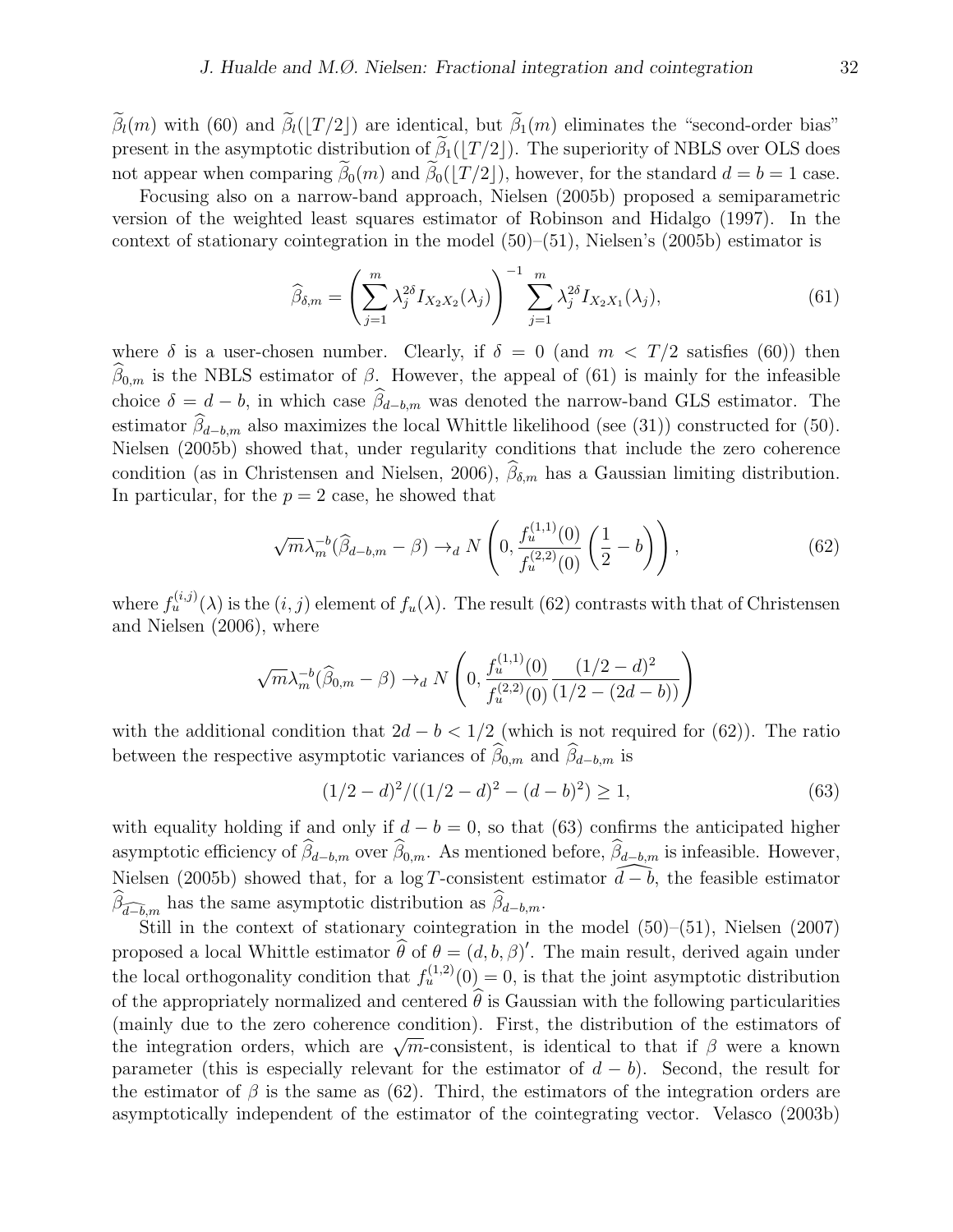and Shimotsu (2012) obtained similar results in a nonstationary bivariate setting using, respectively, tapering in a two-step approach (based on consistent initial estimators) and the exact local Whittle approach.

Despite their Gaussian limit in some cases, all previous estimators are first stage methods, because they do not implement the type of correction needed to avoid the endogenity created by regressor  $X_{2t}$  and which is removed in some cases by the zero coherence condition. We next present three second stage procedures.

Robinson (2008b) proposed a bivariate version of the model (50)–(51) with stationary cointegration, where an unknown phase parameter  $\gamma \in (-\pi, \pi]$  between  $\Delta^{-(d-b)}u_{1t}$  and  $\Delta^{-d}u_{2t}$  at frequency zero is allowed. In the leading ARFIMA case  $\gamma = b\pi/2$ . Robinson (2008b) studied the properties of a local Whittle estimator, obtaining corresponding results to Nielsen (2007) but without the  $f_u^{(1,2)}(0) = 0$  condition. In fact, Robinson (2008b) assumed that  $f_u^{(1,2)}(0) \neq 0$ , such that  $\gamma$  is identifiable, but his theory can be easily extended to cover the case with known  $\gamma$  and  $f_u^{(1,2)}(0) = 0$ . As in Nielsen (2007), the estimators have a Gaussian joint asymptotic distribution and the same convergence rates, including now  $\sqrt{m}$ -consistency for the estimator of the phase parameter. However, unlike Nielsen's (2007) results, the estimators are asymptotically dependent due to the  $f_u^{(1,2)}(0) \neq 0$  condition.

Considering the more general Type II fractionally integrated model (47) with (46) and  $d_1 > 0$ , Hualde and Robinson (2010) proposed identification conditions on  $\Upsilon$  and on the integration orders such that (47) represents a cointegrated process with multiple cointegrating subspaces. Their framework is very general and notationally involved, so, for simplicity, we illustrate it for a particular example with  $p = 4$ . Suppose there is a cointegrating space  $S^{(1)} \subset \mathbb{R}^4$  of dimension  $r_1 = 2$ ; that is, there exists a full rank  $4 \times 2$  matrix  $\beta(1)$  such that  $\beta(1)X_t \in I(d_2)$  with  $d_2 < d_4$  (in the sense of Definition 1). Suppose also that there is another cointegrating subspace  $S^{(2)}$  of dimension  $r_2 = 1$ , i.e. that there exists a  $4 \times 1$  vector β(2), which is a linear combination of the columns of  $β(1)$ , such that  $β(2)X_t ∈ I(d_1)$  with  $d_1 < d_2$ . Here,  $S^{(1)}$  is plane in  $\mathbb{R}^4$ , and all vectors belonging to that plane are cointegrating vectors. Similarly,  $S^{(2)}$  is a line in the plane  $S^{(1)}$  that leads to a greater reduction in the integration orders of the observables, that is from  $d_4$  to  $d_1$  (instead of the reduction from  $d_4$ to  $d_2$  achieved by the rest of vectors in the plane  $S^{(1)}$  not belonging to  $S^{(2)}$ ). Note that the order  $d_2$  is unique in the sense that any other full rank  $4 \times 2$  matrix whose columns are cointegrating vectors leads to the same order reduction (from  $d_4$  to  $d_2$ ), while  $d_1$  is unique in the sense that any vector  $\phi \in S^{(2)}$  implies  $\phi' X_t \in I(d_1)$ .

As explained in Hualde and Robinson (2010), data-based procedures can be applied to determine the number of cointegrating subspaces (two in this example), and also their dimensions  $r_1$  and  $r_2$ . Moreover, this cointegration structure leads, for a particular ordering of the observables in  $X_t$  (which can be also inferred from data), to restrictions in  $\Upsilon$  and the integration orders given by

$$
\Upsilon = \begin{pmatrix} 1 & -\beta_{12} & -\beta_{13} & -\beta_{14} \\ 0 & 1 & -\beta_{23} & -\beta_{24} \\ 0 & 0 & 1 & 0 \\ 0 & 0 & 0 & 1 \end{pmatrix}
$$
(64)

and

$$
d_1 < d_2 < d_3 = d_4,\tag{65}
$$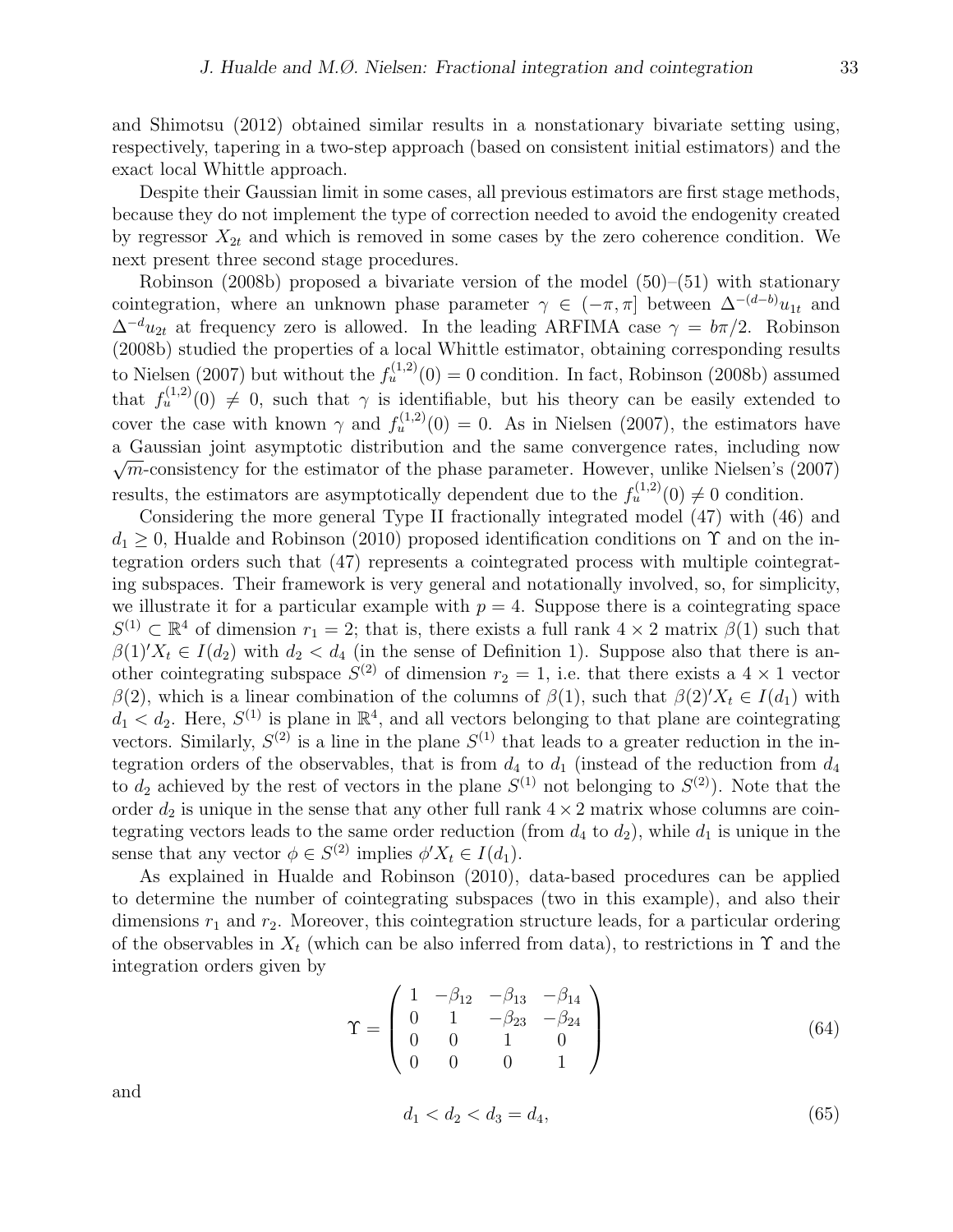where the  $\beta$ 's in (64) are unrestricted parameters. We say that model (47) with (64) and (65) is written in generalized triangular form. In a general and much more complex setting, considering unknown orders of integration and unknown  $f_u(\lambda)$  treated as a nonparametric function, Hualde and Robinson (2010) proposed two frequency domain GLS (FDGLS) type of estimators for the unrestricted parameters. One relies on the inverse spectral weighting  $f_u^{-1}(\lambda_j)$ , while the other is unweighted, but involved the inverse of  $f_u(0)$ . The motivation for the second estimator is, apart from its simplicity, that, under regularity conditions,  $f_u^{-1}(\lambda)$  and  $f_u^{-1}(0)$  behave similarly for  $\lambda$  close to zero. Therefore, employing a narrow-band approach in FDGLS estimation, an estimate of  $f_u^{-1}(\lambda)$  can be replaced by an estimate of  $f_u^{-1}(0)$  without affecting asymptotic properties. Note that using estimates of  $f_u^{-1}(\lambda)$  or  $f_u^{-1}(0)$ corrects the endogeneity problem caused by correlation between regressors and cointegrating errors, so both estimators are second stage. Also, they have the advantage of a closed form representation, although they depend on estimates of the nuisance parameters  $(f_u(\lambda))$  and orders of integration), so the choice of several bandwidth parameters is involved.

In the previous example, the properties of the estimators depend crucially on whether  $d_4-d_2 > 1/2$  (so, also,  $d_4-d_1 > 1/2$ ), which is described as "strong" fractional cointegration, or  $d_4 - d_1 < 1/2$  (so, also,  $d_4 - d_2 < 1/2$ ), which is the so-called "weak" fractional cointegration. In the former case, estimators have a mixed Gaussian asymptotic distribution and the following convergence rates: estimators of  $\beta_{23}$  and  $\beta_{24}$  are  $T^{d_4-d_2}$ -consistent, whereas those of  $\beta_{12}$ ,  $\beta_{13}$ ,  $\beta_{14}$  have in general the rate  $T^{d_2-d_1}$ , but the estimator of  $\beta_{13}$  has the faster rate  $T^{d_4-d_1}$  if  $\beta_{23}=0$ , whereas that of  $\beta_{14}$  has the faster rate  $T^{d_4-d_1}$  if  $\beta_{24}=0$ . In the "weak" situation, the limiting distribution of the estimators is Gaussian with the following convergence rates, where m is a bandwidth parameter such that  $m \to \infty$  as  $T \to \infty$ : estimators gence rates, where *m* is a bandwidth parameter such that  $m \to \infty$  as  $1 \to \infty$ . estimators of  $\beta_{23}$  and  $\beta_{24}$  are  $\sqrt{m} \lambda_m^{d_4-d_2}$ -consistent, whereas those of  $\beta_{12}$ ,  $\beta_{13}$ ,  $\beta_{14}$  have in general rate  $\sqrt$  $\sqrt{m} \lambda_m^{\pi}$ , but the estimator of  $p_{13}$  has the faster rate  $\sqrt{m} \lambda_m^{d_4-d_1}$  if  $\beta_{24} = 0$ . The case with mixed "strong" and "weak" situations is also studied, where both mixed Gaussian and Gaussian limits co-exist but are mutually independent. Interestingly, in all cases these asymptotic distribution results lead to a  $\chi^2$ -limit for Wald statistics based on the proposed estimators.

In a bivariate situation, Hualde and Iacone (2019) derived the asymptotic theory of related semiparametric estimators when the bandwidth  $m$  is kept fixed in the limit. They showed that this alternative limit theory provides a more accurate approximation to the sampling distribution of the classical Wald statistics, which are typically oversized when confronted with the standard limit theory.

A different type of endogeneity correction is proposed by Nielsen and Frederiksen (2011) based on a fully-modified approach to NBLS estimation. In particular, they derive an expression for the asymptotic bias of the NBLS estimator, which, in terms of model (47) depends on  $d_1, \ldots, d_p$  and  $f_u(0)$ . This asymptotic bias is consistently estimated, and based on this an appropriate correction of the NBLS estimator is implemented, thus obtaining the fullymodified NBLS estimator, which, again, is a second stage procedure. Their results apply to the "weak" fractional cointegration case, where there is a unique nontrivial cointegrating relation, and their estimator enjoys a Gaussian limit with identical convergence rates to those in Hualde and Robinson (2010).

Finally, a different but related modeling approach of fractional cointegration can be found in Chen and Hurvich (2003). This is based on a common components representation and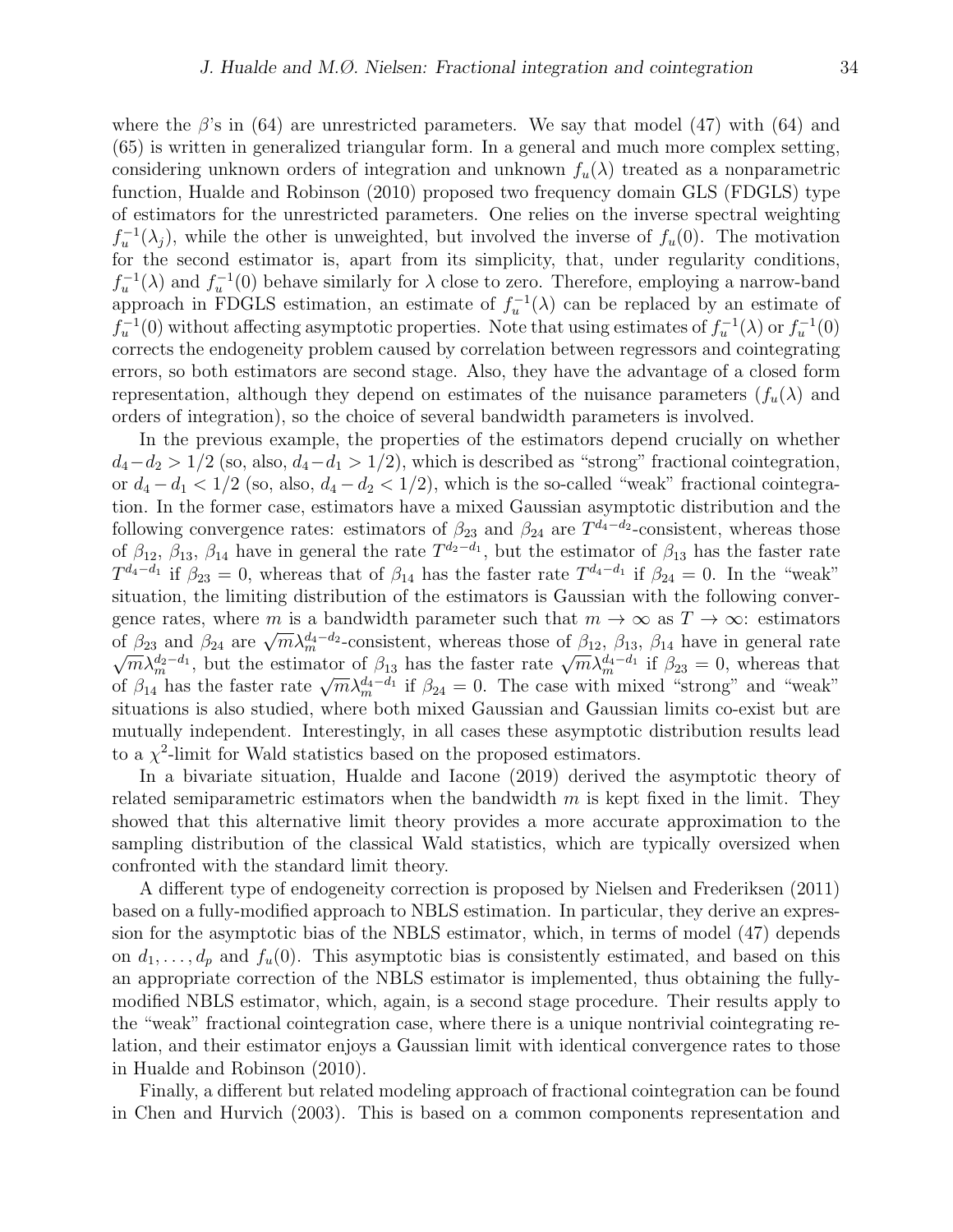their focus is estimating the cointegrating space using a semiparametric narrow-band approach. Assuming a known cointegrating rank  $r$ , this space is estimated by the eigenvectors corresponding to the r smallest eigenvalues of the averaged tapered periodogram matrix of the observables, which are assumed to have identical memory. Chen and Hurvich (2006) extended this setting so that observables, which again are assumed to have a common memory, are modeled as a linear combination of unobservable components with potentially different memories. This prompts consideration of the issue of different cointegrating subspaces, and Chen and Hurvich's (2006) approach leads to estimates of the whole cointegration structure; that is, the cointegrating space and possible subspaces.

#### 4.3 Parametric estimation of fractional cointegration

We present some parametric approaches where  $f_u(\lambda)$  is considered a known parametric function up to a vector of unknown parameters. Early research (e.g., Cheung and Lai, 1993, or Baillie and Bollerslev, 1994a,b) focused on a three-step approach assuming a model like (50)– (51): first, d is estimated or assumed to take a particular value, e.g.,  $d = 1$  (perhaps as a result of the outcome of a unit root test); then  $\beta$  is estimated using a first stage procedure like OLS; and finally d−b is estimated from the corresponding residuals of the potentially cointegrated relation. Testing for (fractional) cointegration, for example, then amounts to finding statistical evidence in favor of  $b > 0$ . These steps were combined by Dueker and Startz (1998) who proposed joint maximum likelihood estimation of d, b, and  $\beta$  in a Type I version of (50)–(51) where  $p = 2$ ,  $r = 1$  (so  $X_{1t}$  and  $X_{2t}$  are scalars) and  $d < 1/2$ , assuming also that  $u_t$  is a vector ARMA process. Their proposal relied on previous unpublished work by Sowell (1986), but no asymptotic results were derived. Jeganathan (1999) proposed a MLE of  $\beta$  in a Type I version of  $(50)$ – $(51)$ , focusing on the case where  $u_t$  is white noise with known distribution and assuming known  $d$  and  $b$ . He showed that this estimator has a mixed Gaussian asymptotic distribution and provided some discussion about a feasible alternative in which  $d$  and  $b$  are estimated.

Robinson and Hualde (2003) proposed two parametric GLS-type of estimators of  $\beta$  in model (50)–(51) with  $p = 2$ ,  $r = 1$ , and  $d \ge b > 1/2$ , which captures the "strong" fractionally cointegrated case. The motivation behind their estimators can be illustrated by focusing first on the traditional  $d = b = 1$  case. In that case, Phillips (1991a) justified that the second-order simultaneity bias due to correlation between the error terms in (50) and (51) can be eliminated and the optimal properties of a second stage estimator, including a mixed Gaussian limiting distribution, can be recovered. This is achieved by pseudo maximum likelihood (PML) estimation of  $\beta$  in the model (50)–(51), which is equivalent to OLS in the augmented regression model

$$
X_{1t} = \beta X_{2t} + \rho \Delta X_{2t} + u_{1.2t},\tag{66}
$$

where  $\rho = \omega_{12}/\omega_{22}$ ,  $\omega_{12} = \text{Cov}(u_{1t}, u_{2t})$ ,  $\omega_{22} = \text{Var}(u_{2t})$ , and  $u_{1.2t} = u_{1t} - \rho u_{2t}$ , noting that by construction  $Cov(u_{1.2t}, u_{2t}) = 0$ .

This idea was extended to the fractional setting by Robinson and Hualde (2003), where, focusing again on the white noise case for illustration, the equivalent to (66) is

$$
\Delta^{d-b} X_{1t} = \beta \Delta^{d-b} X_{2t} + \rho \Delta^d X_{2t} + u_{1.2t},\tag{67}
$$

so it could be expected that OLS estimation in (67) would lead to optimality properties (see also Nielsen, 2004c, for an identical approach). Robinson and Hualde (2003) confirmed this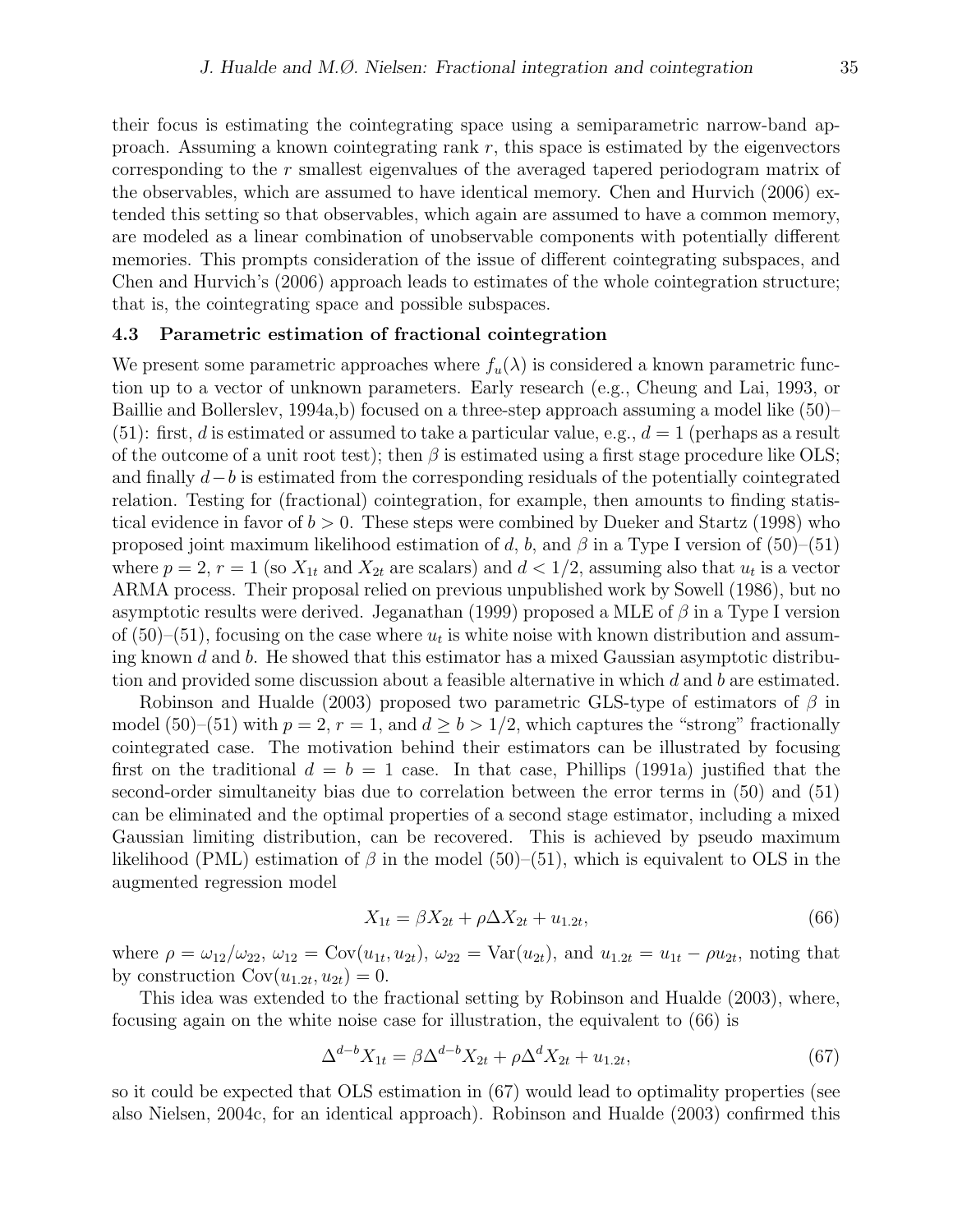result and showed that the feasible version of this estimator where d and b are replaced by corresponding estimates (with convergence rates  $T^{\phi}$  for  $\phi > \max\{0, 1 - b\}$ ), has an identical limiting distribution to the infeasible OLS estimator in (67). Furthermore, their results apply for a general  $I(0)$  error  $u_t$  with parametric spectral density. Based on this parametric structure, they proposed time domain (based on an autoregressive transformation) and frequency domain estimators which approximate GLS (and in fact PML). Both estimators have the same mixed Gaussian asymptotic distribution, leading to Wald test statistics with  $\chi^2$  null limit distributions for known or unknown integration orders.

Corresponding results for the "weak" cointegration case where  $b < 1/2$  were provided by Hualde and Robinson (2007). This case is more difficult to handle because of the smaller cointegration gap, b, which could potentially be very small so the strength of the cointegrating relation is weaker compared to the "strong" case. Hualde and Robinson's (2007) estimator, again for the scalar  $p = 2$ ,  $r = 1$  case, is designed for the VAR $(k)$  situation, where in model  $(50)$ – $(51)$ , the error term is

$$
u_t = \sum_{j=1}^k B_j u_{t-j} + \varepsilon_t,\tag{68}
$$

where  $\varepsilon_t = (\varepsilon_{1t}, \varepsilon_{2t})'$  is a zero mean white noise process and all zeros of  $\det\{I_2 - \sum_{j=1}^k B_j z^j\}$ lie outside the unit circle. Defining  $\zeta = (1,0)'$  and letting  $B_{ij}$  be the *i*'th row of  $B_j$ , the orthogonalization equivalent to that in (67) is, for  $t > k$ ,

$$
\Delta^{d-b}X_{1t} = \beta \Delta^{d-b}X_{2t} + \rho \Delta^d X_{2t} + \sum_{j=1}^k (B_{1j} - \rho B_{2j})(\Delta^{d-b}X_{1,t-j}, \Delta^d X_{2,t-j})'
$$

$$
- \beta \sum_{j=1}^k (B_{1j} - \rho B_{2j})\zeta \Delta^{d-b}X_{2,t-j} + \varepsilon_{1.2t},
$$
(69)

where  $\varepsilon_{1,2t} = \varepsilon_{1t} - \rho \varepsilon_{2t}$  and  $\rho = E(\varepsilon_{1t} \varepsilon_{2t})/E(\varepsilon_{2t}^2)$ . It is shown that the OLS estimator of where  $\varepsilon_{1,2t} = \varepsilon_{1t} - \rho \varepsilon_{2t}$  and  $\rho = E(\varepsilon_{1t} \varepsilon_{2t})/E(\varepsilon_{2t}^2)$ . It is shown that the OLS estimator of  $\beta$  in (69) is  $\sqrt{T}$ -consistent and asymptotically normal, but is infeasible because it depends on d and b. Moreover, a feasible estimator of  $\beta$  with the same properties as the infeasible estimator is unachievable in the "weak" cointegration case because estimators of the inteestimator is unacnievable in the "weak" cointegration case because estimators of the integration orders are at most  $\sqrt{T}$ -consistent. Instead, Hualde and Robinson (2007) proposed convenient estimators of the nuisance parameters d and b based on simple univariate optimizations. The feasible estimator of  $\beta$  based on these estimators is inefficient relative to the PML estimator, but has an optimal rate of convergence, is asymptotically normal, and is computationally much simpler than the PML estimator.

#### 4.4 Fractionally cointegrated VAR model

The fractionally cointegrated VAR (FCVAR) model can be seen as a generalization of the CVAR model (Johansen, 1995) to fractional time series, and also as a generalization of the fractional AR model (Johansen and Nielsen, 2010) discussed in Section 3.4 to multivariate time series. For a *p*-dimensional time series  $X_t$ , the FCVAR model can be derived from the usual CVAR model by the same steps as in  $(41)–(43)$  to arrive at

$$
\Delta^d X_t = \alpha \beta' L_b \Delta^{d-b} X_t + \sum_{i=1}^k \Gamma_i L_b^i \Delta^d X_t + \varepsilon_t,
$$
\n(70)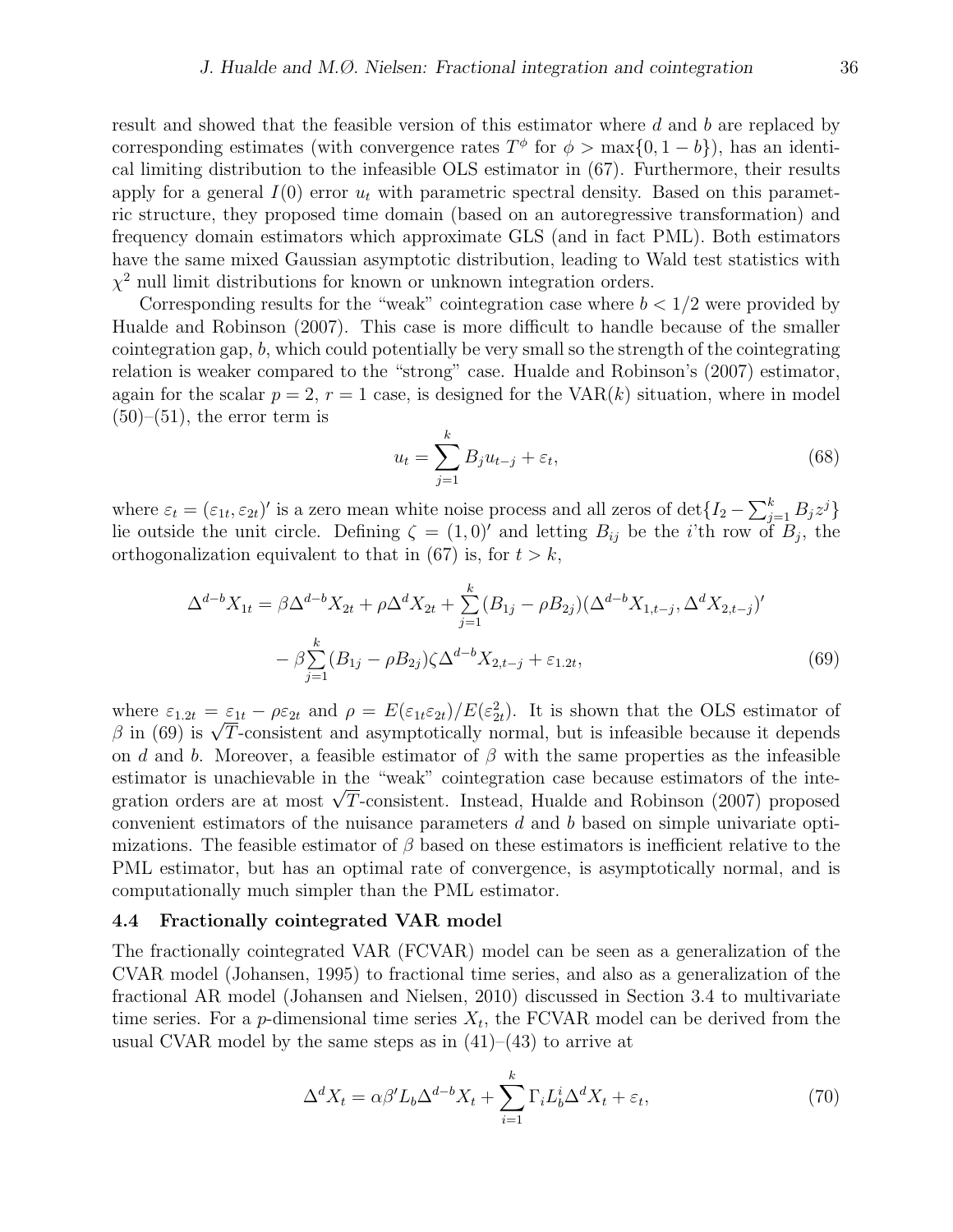where  $\varepsilon_t$  is assumed i.i.d. with mean zero and variance  $\Omega$ . An alternative derivation starts with (50)–(51), though using  $\gamma$  instead of  $\beta$  in (50) because  $\beta$  has a standard meaning in (70). From there it follows (Johansen, 2008) that  $\Delta^d X_t = \alpha \beta' L_b \Delta^{d-b} X_t + v_t$  with  $v_t =$  $\alpha(\beta'\alpha)^{-1}u_{1t} + \beta_{\perp}(\alpha'_{\perp}\beta_{\perp})^{-1}u_{2t}$  and the parameters are  $\beta' = (I_r, \gamma')$  and  $\alpha'_{\perp} = (0_{p-r,r}, I_{p-r})$ . Here, for a matrix A, the matrix  $A_{\perp}$  is such that  $A'A_{\perp} = A'_{\perp}A = 0$ .

The FCVAR model (70) was proposed by Granger (1986) and Johansen (2008), although Granger had an additional lag in the error-correction term,  $L_b\Delta^{d-b}X_{t-1}$ , which would appear to be a typo. The FCVAR model (70) was analyzed by Johansen and Nielsen (2012a, 2018, 2019) who list (at least) five desirable properties for a fractional cointegration model that are all achieved by the FCVAR model: (i) the parameters should have interesting interpretations, (ii) there exists testable criteria on the parameters for when the solution is cointegrated (and for the cointegration rank), (iii) estimation is relatively simple, (iv) asymptotic theory is straightforward to apply, and (v) generic computer programs can be made to estimate the model and test the most interesting hypotheses.

Model (70) includes the Johansen (1995) CVAR model as the special case  $d = b = 1$ . Some of the parameters are well-known from the CVAR model and they have the usual interpretations in the FCVAR model. The most important of these are the long-run parameters  $\alpha$  and  $\beta$ , which are  $p \times r$  matrices with  $0 \leq r \leq p$  and r being the cointegration, or cofractional, rank. The columns of  $\beta$  constitute the r cointegration vectors such that  $\beta' X_t$ are the long-run equilibrium relations. The parameters in  $\alpha$  are the adjustment or loading coefficients which represent the speed of adjustment towards equilibrium for each of the variables. The short-run dynamics of the variables are governed by the parameters  $\Gamma_1, \ldots, \Gamma_k$  in the autoregressive augmentation.

The FCVAR model has two additional parameters compared with the CVAR model, namely the fractional order of the observables,  $d$ , and the cointegration gap,  $b$ . These parameters are estimated jointly with the remaining parameters. This model thus has the same main structure as the standard CVAR model in that it allows for modeling of both cointegration and adjustment towards equilibrium, but is more general since it accommodates fractional integration and fractional cointegration.

The representation theory (solution) for the model (70) was derived by Johansen (2008) and Johansen and Nielsen (2012a), who showed that

$$
X_t = C\Delta_+^{-d}\varepsilon_t + \Delta_+^{-(d-b)}Y_t + \mu_t,
$$

where  $C = \beta_{\perp} (\alpha'_{\perp} (I_p - \sum_{i=1}^k \Gamma_i) \beta_{\perp})^{-1} \alpha'_{\perp}$  such that  $\beta' C = 0, Y_t \in I(0)$ , and  $\mu_t$  is a function of initial values  $X_{-n}$ ,  $n \geq 0$ . Thus, it is clear that  $X_t \in I(d)$  while  $\beta' X_t \in I(d-b)$ . Furthermore, the rank of  $\alpha\beta'$ (= II) is the cointegration rank, which is testable. The initial values term,  $\mu_t$ , is most often assumed to be zero (and known) in the literature, but Johansen and Nielsen  $(2012a, 2016)$  analyze more general conditions under which  $\mu_t$  induces a bias in finite samples that can be alleviated by either conditioning the analysis on the first part of the sample or by including a so-called "level parameter". The latter is related to the notions of restricted and unrestricted constant terms (Johansen and Nielsen, 2012a, 2016, and Dolatabadi, Nielsen, and Xu, 2015).

The parameters  $(d, b, \alpha, \beta, \Gamma_1, \ldots, \Gamma_k, \Omega)$  of model (70), along with possible deterministic terms or level parameters, can be estimated jointly by maximum likelihood. For fixed  $(d, b)$ ,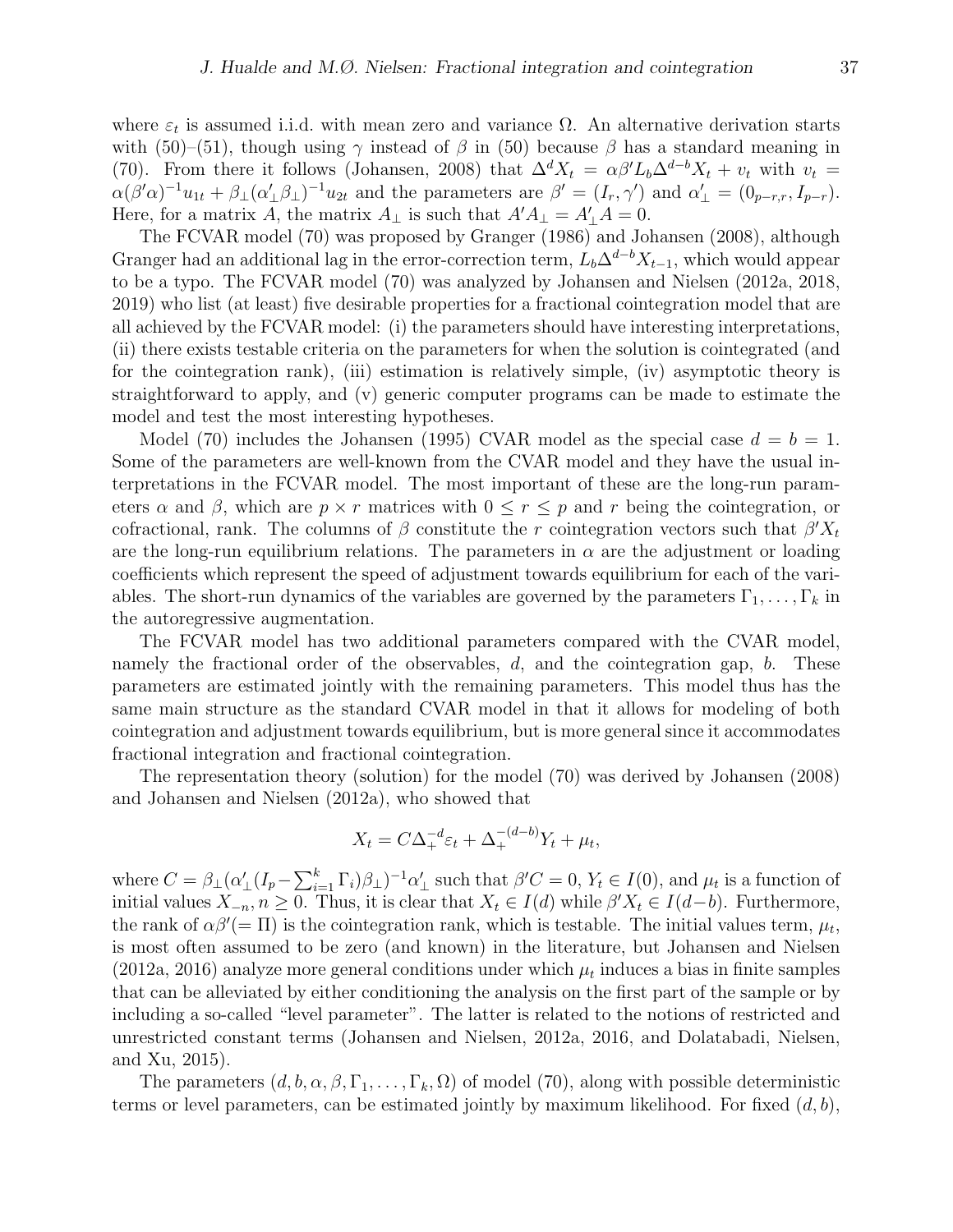maximum likelihood is reduced rank regression, which leaves a numerical optimization problem over the two parameters  $(d, b)$ .

The asymptotic distribution theory for the MLEs is justified by Johansen and Nielsen (2012a, 2018, 2019). They show that, when  $b < 1/2$ , all estimators are jointly asymptotically Gaussian. On the other hand, when  $b > 1/2$ ,  $\hat{\beta}$  is asymptotically mixed normal while the remaining estimators are jointly asymptotically Gaussian and independent of  $\beta$ . The important consequence, of course, is that likelihood ratio tests of hypotheses on any of the parameters are  $\chi^2$ -distributed, regardless of the value of b. Furthermore, the likelihood ratio test for cointegration rank is asymptotically  $\chi^2$ -distributed when  $b < 1/2$ , but is a functional of fractional Brownian motion when  $b > 1/2$ . This dependence on the real-valued nuisance parameter b complicates tabulation, but a plug-in approach can be used to compute  $p$ -values in practice (MacKinnon and Nielsen, 2014).

Thus, estimation is quite simple and asymptotic theory is straightforward to apply, and computer programs are available in Matlab and R. For details on practical implementation and computation, see Nielsen and Popiel (2018) and Morin, Nielsen, and Popiel (2021). We note that the asymptotic analysis in Johansen and Nielsen (2012a) assumed that d and b are such that  $0 \leq d - b < 1/2$ , i.e. that the long-run equilibrium errors have non-negative memory and are (asymptotically) stationary. The former condition is restrictive because it implies that the usual CVAR model with  $d = b = 1$  lies on the boundary of the parameter space, which complicates testing this restriction. The latter condition is likely restrictive in practice, where the possibility of nonstationary cointegration with  $d - b \geq 1/2$  may be desired. However, these restrictions were removed in Johansen and Nielsen (2018, 2019), while relaxing at the same time a strong moment condition in Johansen and Nielsen (2012a).

# 5 Applications of fractional integration and cointegration

Many empirical researchers have applied the previous methodological contributions to describe and illustrate features of real data, especially since the early 1990s. Some of the earlier works are nicely summarized in Baillie (1996) or Henry and Zaffaroni (2003), but, nevertheless, we first provide a brief overview of some early results and subsequently focus on some applications that we find particularly interesting.

In one of the earliest empirical investigations involving long memory behavior in economics or finance, Diebold and Rudebusch (1989) analyzed aggregate output and found evidence of fractional integration through estimation of ARFIMA models. In particular, their estimates of d typically range from 0.5 to 0.90, depending on the particular series, and with quarterly series being apparently more persistent than annual ones. This indicates that macroeconomic growth shocks appear to be less persistent than under the classical  $I(1)$  prescription, although the results need to be taken with caution due to relatively wide confidence intervals. In a similar fashion, Sowell (1992) used an an ARFIMA process to model the first differences of US quarterly real GNP. Sowell (1992) estimated an ARFIMA $(3, d, 2)$ model (selected by AIC) by maximum likelihood and obtained  $\hat{d} = -0.59$  (d being the integration order of the first differences of the quarterly real GNP). Neither of the hypotheses  $H_0: d = 0$  (GNP is difference stationary) or  $H_0: d = -1$  (GNP is trend stationary) were rejected, so the data appear to be consistent with both rival models.

Extending the analysis to other macroeconomic variables, Crato and Rothman (1994a) applied ARFIMA models to an extended version of the data set used by Nelson and Plosser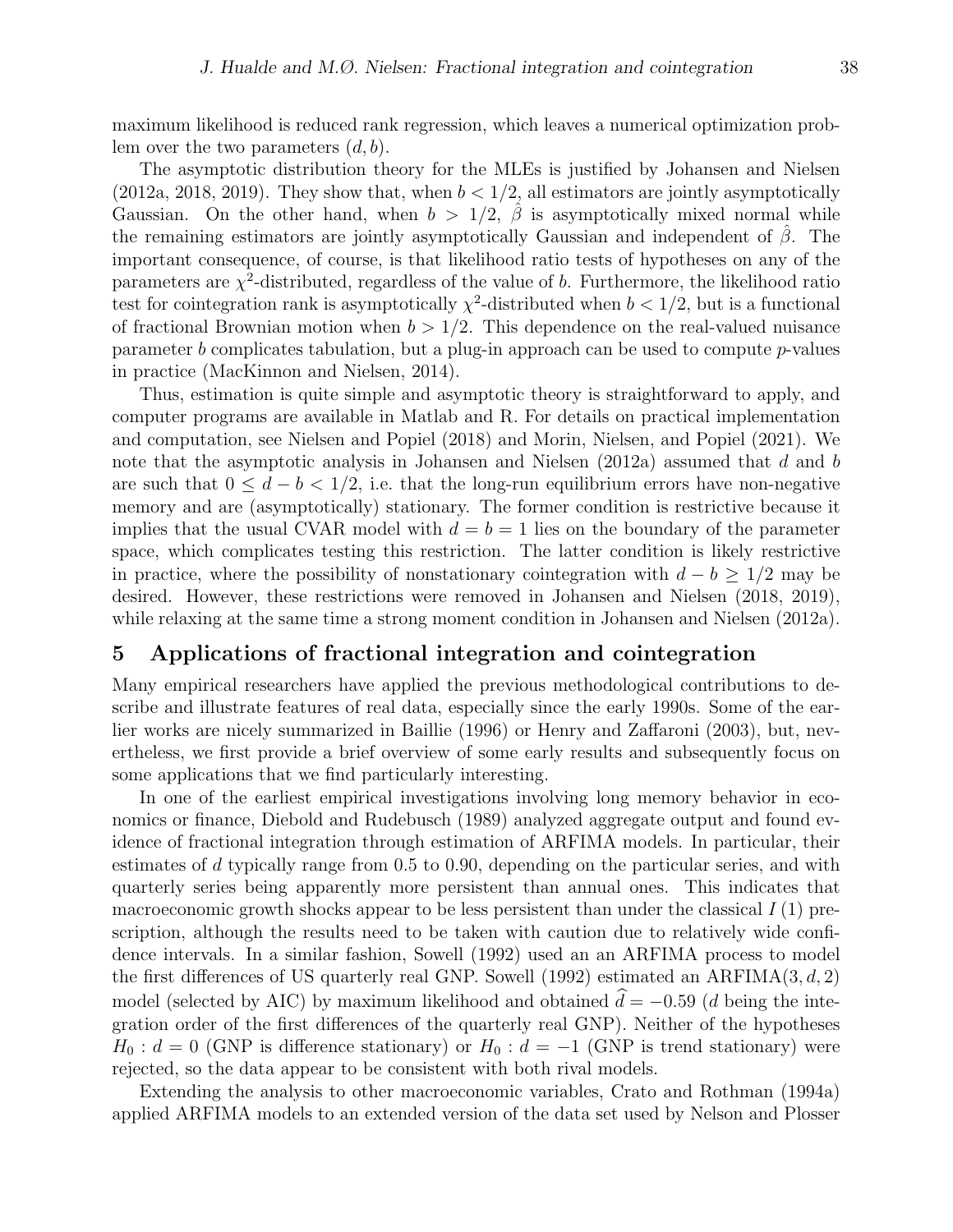(1982) and found evidence supporting the difference stationary model for many macroeconomic time series. In a similar vein, Gil-Alana and Robinson (1997) applied Robinson's (1994b) parametric frequency domain Lagrange multiplier test to the extended Nelson and Plosser dataset and concluded that prices and money stock are the most nonstationary series, while unemployment rate and industrial production are the closest to stationarity.

Focusing on inflation data, Hassler and Wolters (1995) examined the question of whether inflation has a unit root, which is an important issue in monetary policy. Using ARFIMA modeling and semiparametric estimation methods they concluded that, for all considered countries (United States, United Kingdom, France, Germany, Italy), estimates are significantly different from both 0 and 1, with estimated integration orders typically around the stationary/nonstationary boundary of 0.5. A similar result was obtained by Baillie, Chung and Tieslau (1996) who used an approximate maximum likelihood estimator in an ARFIMA-GARCH setting. Using monthly post-World War II data for ten countries, they found clear evidence of long memory with mean reverting behaviour (so  $0 < d < 1$ ) except for Japan, for which the hypothesis that  $d = 0$  could not be rejected.

There are numerous different applications to exchange rates and the analysis of the purchasing power parity (PPP). This is a key equilibrium condition in international economics where nominal exchange rates and prices adjust, so real exchange rates revert to a parity value. Thus, this condition represents a cointegrating relation and, in the fractional context, it was first analyzed by Diebold, Husted, and Rush (1991). They constructed a long data set for 16 real exchange rates covering approximately a century of the gold standard period and estimated the corresponding integration orders by maximum likelihod. In contrast to the assumed  $I(1)$  condition for nominal exchange rates, their memory estimates for real exchange rates were in all cases significantly less than 1, and in some other cases also significantly different from zero. In their view, these results justify that the PPP holds in the long run. Similar analyses can be found in Cheung and Lai (1993), Baillie and Bollerslev (1994a), Crato and Rothman (1994b), Nielsen (2004c), and Gil-Alana and Hualde (2009).

Long memory in interest rates have been intensively studied (e.g., Shea, 1991, Lai, 1997, Tsay, 2000, Meade and Maier, 2003, Nielsen, 2004d, 2005a), and there are also some studies in the fractional cointegration literature. Actually, the methodological contribution of Dueker and Startz (1998) mentioned in Section 4.3 was illustrated by analyzing the potential cointegration between US and Canadian bond rates. Their results implied that the observables were nonstationary but mean reverting processes, whereas the cointegrating error was stationary long memory, supporting the possibility of a "weak" cointegration relation. The term structure of interest rates is particularly interesting in the context of (fractional) cointegration because the unbiasedness hypothesis in this model implies a single common stochastic trend. Chen and Hurvich (2003) analyzed fractional cointegration among daily US interest rates with eight different maturities ranging from 3 months to 30 years as an illustration of their semiparametric inference procedure. They found a clear evidence of cointegration with an estimated cointegrating rank of  $\hat{r} = 6$  or  $\hat{r} = 7$ , and with some of the cointegrating relationships being stronger than others. Nielsen (2010) addressed a similar phenomenon by analyzing four daily US Treasury Bill interest rates with maturities ranging from 3 months to 2 years. His results indicated that each series was  $I(1)$  and found evidence of three cointegrating relations with a single common stochastic trend. Nielsen (2010) also applied the parametric procedures of Johansen (1995) and Breitung and Hassler (2002) and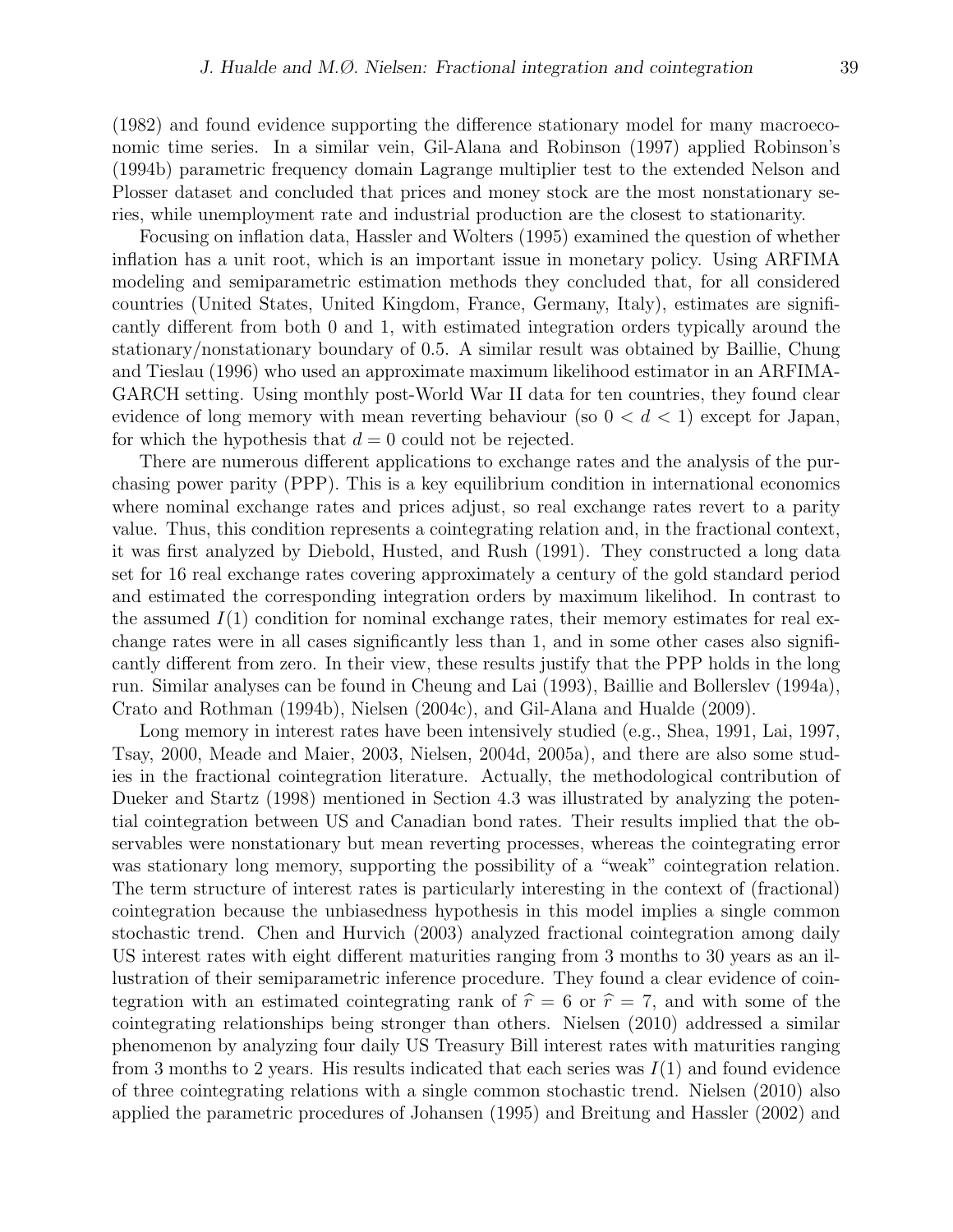conjectured why they both fail to detect the correct rank.

Another important strand of empirical research has focused on analyzing the volatility of financial time series. Baillie, Bollerslev, and Mikkelsen (1996) introduced the fractionally integrated generalized autoregressive conditionally heteroskedastic (FIGARCH) model. Here, the main novelty with respect to the popular GARCH model is that the conditional variance is fractionally integrated. This model was further extended by Bollerslev and Mikkelsen (1996) to include the exponential (asymmetric) feature. Both these papers included empirical studies of stock market volatility and found strong evidence of fractional integration. Andersen, Bollerslev, Diebold, and Ebens (2001) studied "realized" daily equity return volatilities and correlations from high-frequency intraday transaction prices on some individual stocks. They showed that the behaviour of these statistics is coherent with long memory and also found comovements on volatilities and correlations across assets. Similarly, Andersen, Bollerslev, Diebold, and Labys (2001) analyzed daily exchange rate volatility and correlation showing long-memory dynamics in their behavior.

Beltratti and Morana (2006) analyzed the linkages between stock market and macroeconomic volatility. They found that, after accounting for some common structural breaks, the series appeared to be long memory and displayed fractional cointegration. Specifically, they justified three cointegrating relationships among stock market, money growth, inflation, the Federal funds rate, and output growth volatilities.

Following this general overview of some relevant empirical works, we next present in more details applications of fractional integration and cointegration that we find particularly interesting and relevant.

#### 5.1 The Deaton paradox

This paradox refers to an apparently contradictory result related to the permanent income hypothesis (PIH) under rational expectations; in particular the variability of consumption changes versus that of income innovations. Following Diebold and Rudebusch (1991b) and letting  $C_t$  and  $Y_t$  be consumption and income, respectively, the PIH implies that

$$
\Delta C_t = r \sum_{i=0}^{\infty} \beta^i (E_t Y_{t+i} - E_{t-1} Y_{t+i}), \qquad (71)
$$

where r is the real interest rate,  $\beta = r/(1+r)$  is a discount factor, and  $E_t$  is the conditional expectation formed at time t. Thus,  $(71)$  implies that the behavior of consumption depends on the specification of the income process. It is typically assumed that  $Y_t$  is  $I(1)$ , so letting

$$
\Delta Y_t = \gamma + a(L)\epsilon_t,\tag{72}
$$

where  $\epsilon_t$  is a zero mean white noise and  $a(z) = 1 + a_1 z + a_2 z^2 + \dots$  has all roots outside the unit circle, it can be shown that

$$
\Delta C_t = c_{\infty}^{\beta} \epsilon_t,
$$

where the multiplier is  $c_{\infty}^{\beta} = 1 + \sum_{i=1}^{\infty} \beta^i a_i$ . For many ARIMA specifications in (72) and realistic assumptions about r,  $c^{\beta}_{\infty}$  is substantially above 1.

Noting that

$$
std(\Delta C_t) = c_{\infty}^{\beta} std(\epsilon_t),
$$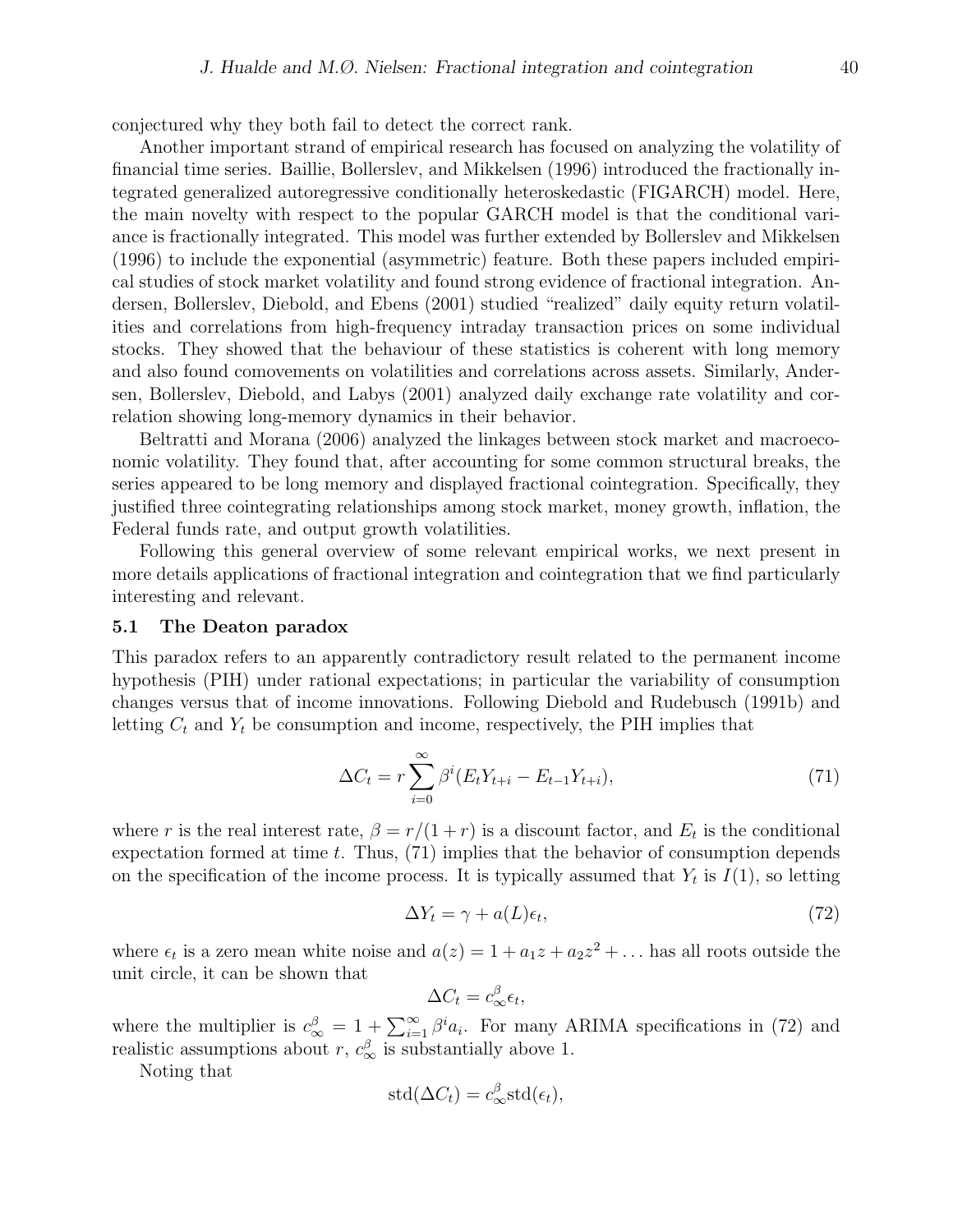the ARIMA specification in (72) implies that the variability of consumption changes should be greater than the variability of income innovations when  $c_{\infty}^{\beta} > 1$ . However, in real data the opposite is observed, i.e. consumption is too smooth. This contradictory result has been named the "Deaton paradox."

Diebold and Rudebusch (1991b) proposed to model  $Y_t$  as an  $ARFIMA(p, d, q)$  process instead of (72). This alternative model is important in the context of the Deaton paradox because the multiplier  $c_{\infty}^{\beta}$  depends critically on the impact of past innovations to  $\Delta Y_t$ , which is driven by the chosen specification for  $Y_t$ . Specifically, Diebold and Rudebusch (1991b) show how the observed excess smoothness of consumption is theoretically supported by values of  $d$  less than one. Unfortunately, estimates of  $d$  are typically close to one, with confidence intervals including one, so it cannot be assessed whether their results are a departure from the predictions of the PIH. Either way, a key message of the paper is that the introduction of a more flexible specification (ARFIMA vs. ARIMA) shows that departures from the classical PIH, in this case excess smoothness of consumption, could be due to misspecification of the time series properties of the data.

#### 5.2 Long memory inflation uncertainty and the term structure of interest rates

Backus and Zin (1993) examined the apparent contradiction between the predictions of theory and observed data in the relationship of short-term interest rates and long-term yields (or, equivalently, long forward rates). Specifically, if the short rate process is a stationary  $ARMA(p, q)$  process, then theory implies that the expected long-term yield converges to a constant while its variance tends to zero exponentially. This result contrasts with observed data, where, typically, the mean yield curve flattens out for longer maturities and the variance of the long yields declines with maturity although far from exponentially. The former is coherent with theory, but the latter is not. An alternative  $I(1)$  specification of the short rate implies that expected long-term yield is linear in maturity while the variance is constant, which is also at odds with observed data.

A possible explanation of this contradictory behavior was proposed by Backus and Zin (1993) who suggested modeling the short rate by a stationary fractionally integrated noise. They showed that this alternative model implies that the variability of yields decreases with maturity, but at a much slower rate than for the stationary ARMA process. In particular, for values of d around 0.3, the theoretically implied shape of the yield curve, both in terms of expected yield and variance of the yield, is clearly superior to the alternative ARMA and  $I(1)$  specifications. Unfortunately, empirical support for a stationary fractionally integrated short rate process is weak. Backus and Zin (1993) reported stronger evidence of fractional behavior for inflation and money growth, which is relevant because they conjecture that the behavior of short rates is driven to some extent by those variables.

#### 5.3 Fractional beta-convergence

As noted by Michelacci and Zaffaroni (2000), there are three stylized facts in modern empirical macroeconomics which seem to be inconsistent: unit root in output per capita, output per capita of different economies converging to their long-run steady state value at a uniform exponential rate of 2% per year (beta-convergence), and, finally, that the steady state output could well be represented by a smooth linear trend. The first stylized fact implies that output is not mean reverting. This does not necessarily contradict beta-convergence because current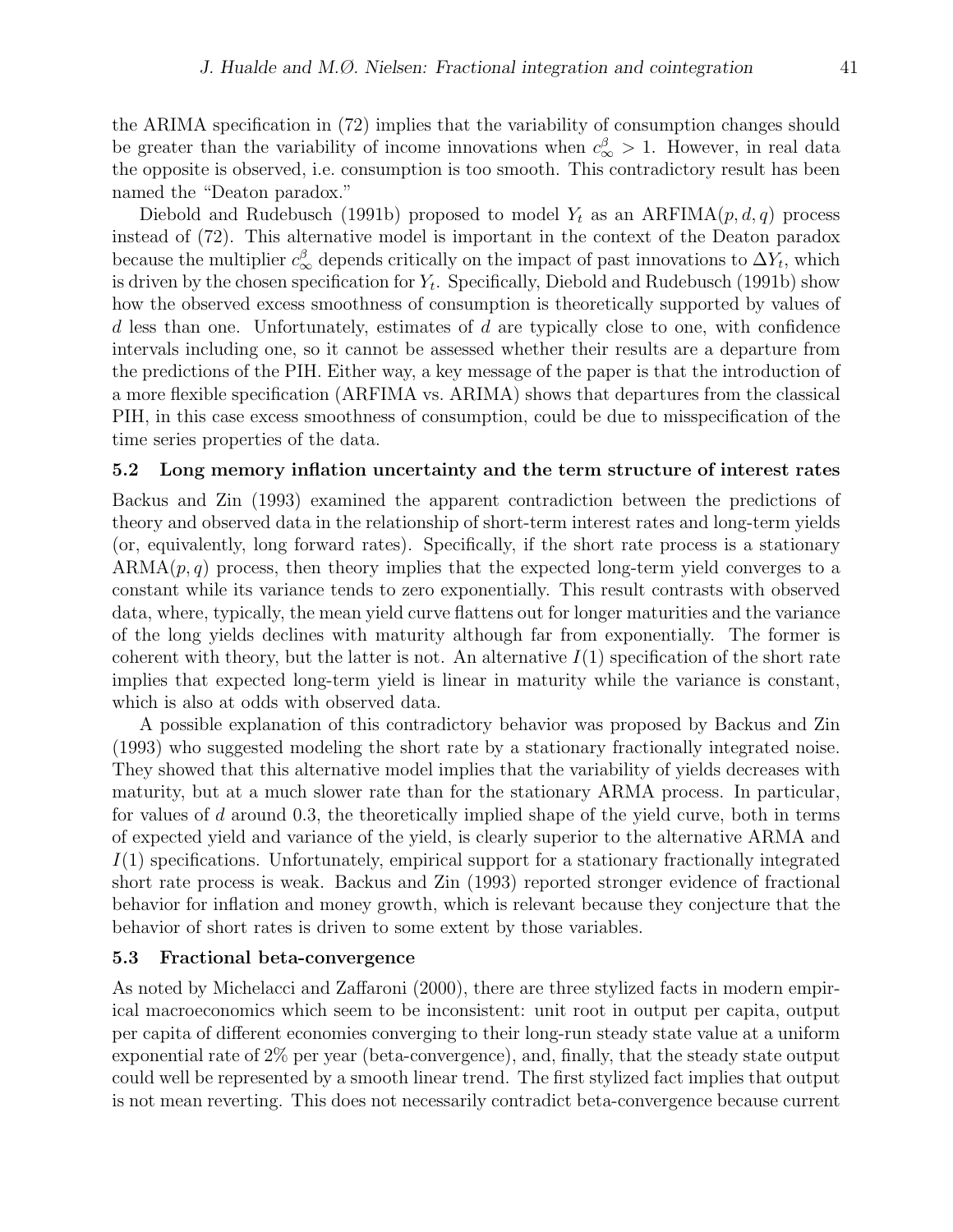and steady state outputs may be cointegrated. However, if the smooth trend representation for steady state output is correct and current output has a unit root, testing beta-convergence would be equivalent to testing trend stationarity in output which is contradictory.

However, Michelacci and Zaffaroni (2000) proposed an alternative model for current output which reconciles these findings. Their solution is to model the de-trended current per capita output as a fractionally integrated process with memory d such that  $1/2 < d < 1$ . This is a nonstationary but mean reverting process, which is consistent with beta-convergence (to a smooth trend steady state), and which could easily lead to non-rejections of the unit root hypothesis. In addition, the authors found conditions under which long memory in output arises (by aggregation of heterogeneous units as in Section 2.4) and provided an extensive empirical analysis with evidence in favor of nonstationary and mean reverting behavior of per capita output and also of unconditional convergence across OECD countries with similar rates of convergence.

#### 5.4 The forward premium anomaly

This is a puzzle in the international finance literature which refers to the inability of forward exchange rates to forecast future spot rates. Denote by  $s_t$  the log-spot exchange rate at time t and  $f_{t,k}$  the log-forward rate with k being the length of the forward contract. According to the forward rate unbiasedness hypothesis, the forward rate is an unbiased forecaster of the future spot rate. That is,  $E_t s_{t+k} = f_{t,k}$ , where  $E_t$  is the conditional expectation formed at time t. This hypothesis implies market efficiency, rational expectations, and risk neutrality. Tests of unbiasedness have commonly been implemented in a regression of the spot return,  $s_{t+k} - s_t$ , on the forward premium,  $f_{t,k} - s_t$ , i.e.,

$$
s_{t+k} - s_t = \alpha + \beta(f_{t,k} - s_t) + \varepsilon_{t+k},\tag{73}
$$

where the null hypothesis of unbiasedness would be  $H_0$ :  $\alpha = 0, \beta = 1$  or sometimes just  $H_0$ :  $\beta = 1$  to allow for a constant risk premium. Surprisingly, estimates are typically significantly smaller than one and even negative in some cases (see Ballie and Bollerslev, 2000, for references).

Ballie and Bollerslev (2000) described this anomaly as a statistical problem related to the intrinsic dependence structures of the regressor and dependent variable in (73). There is strong evidence in favour of  $s_t$  and  $f_{t,k}$  both being  $I(1)$ , implying that  $s_{t+k} - s_t$  is  $I(0)$ , whereas  $f_{t,k}$  and  $s_t$  appear to be cointegrated such that the forward premium  $f_{t,k} - s_t$  is  $I(d)$  with most likely  $1/2 < d < 1$ . This implies an imbalance in the regression (73) caused by the different integration orders of the regressor and regressand. Maynard and Phillips (2001) provided formal theoretical justification of the consequences of this imbalance when the forward premium is nonstationary but mean reverting. Specifically, the OLS estimator in (73) converges in probability to zero at rate  $T^{1-2d}$ , so that the appropriately normalized estimator tends to a non-standard random variable whose sign depends on the one-sided longrun covariance, say  $\lambda$ , between the spot return and the forward premium. A non-standard behaviour is also reported for the t-statistic, which, even if the OLS estimator of  $\beta$  converges to zero, diverges to  $+\infty$  if  $\lambda > 0$  or to  $-\infty$  if  $\lambda < 0$ , at rate  $T^{1-d}$ . To overcome this problem, Maynard, Smallwood, and Wohar (2013) provided a two-step procedure to rebalance the regression by fractionally differencing the regressor with an appropriate integration order obtained in the first step, and use their procedure to test the forward rate unbiasedness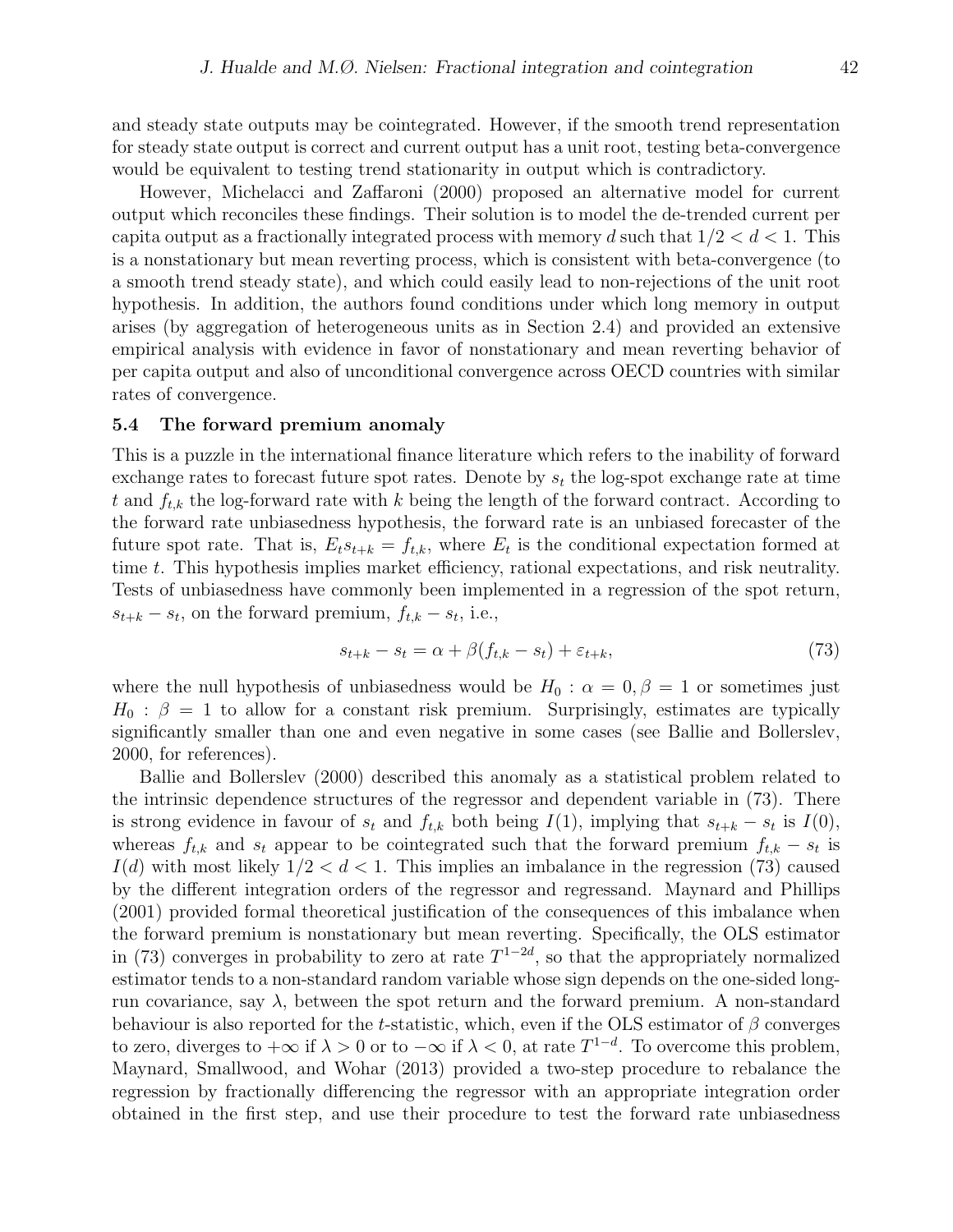hypothesis.

## 5.5 The implied-realized volatility relation

A similar unbiasedness hypothesis as in the previous subsection can be found in other contexts. For example, under market efficiency and rationality, option prices should reflect all available information about expected future return volatility of the underlying asset. Early work (e.g., Christensen and Prabhala, 1998, and the references therein) considered regression (in logs) of realized volatility of the underlying asset,  $\sigma_{RV,t}$ , on the volatility implied by option prices,  $\sigma_{IV,t}$ , i.e.,

$$
\log \sigma_{RV,t} = \alpha + \beta \log \sigma_{IV,t} + \varepsilon_t,\tag{74}
$$

where the unbiased hypothesis of interest is  $H_0$  :  $\beta = 1$  allowing for a constant risk premium. The regression (74) was estimated by OLS with estimated values of  $\beta$  being significantly less than one.

Bandi and Perron (2006) and Christensen and Nielsen (2006) analyzed this problem from a stationary fractional cointegration perspective, noting that log-volatilities appear to be stationary long memory processes. In this case, as discussed in Section 4.2, OLS is inconsistent and this could explain the results obtained by OLS estimation in earlier work. Christensen and Nielsen (2006) estimated the integration orders of  $\log \sigma_{RV,t}$  and  $\log \sigma_{IV,t}$  using the local Whittle procedure, and for different bandwidth choices obtained values in the range 0.35–0.48. They then estimated (74) by NBLS obtaining estimated  $\beta$ 's in the range 0.84–0.89 (again, for different bandwidth choices) and insignificantly different from  $\beta = 1$ . Finally, estimates of the integration order of  $\varepsilon_t$ , obtained by local Whittle applied to the NBLS residuals, were obtained in the range 0.09–0.11 and thus supported the existence of fractional cointegration with weakly dependent cointegrating errors. These results are consistent with those in Bandi and Perron (2006) who, in independent work, applied a narrow-band approach with subsampling and provided further support to the  $\beta = 1$ hypothesis. Nielsen (2007) revisited this issue using instead a local Whittle quasi-maximum likelihood estimation approach, where the integration orders of the regressors and error and the cointegration parameter in (74) are jointly estimated. This alternative methodology allows for testing interesting joint hypotheses like  $H_0$ :  $d_{\varepsilon} = 0, \beta = 1$ , where  $d_{\varepsilon}$  is the integration order of  $\varepsilon_t$ . This particular hypothesis is rejected for some bandwidth choices, though not for others, but in any case the existence of stationary fractional cointegration is supported by Nielsen's (2007) analysis.

## 5.6 Political science

Several political science questions have been addressed by fractional integration and cointegration techniques. The appeal of this methodology is that, in many circumstances, data in political studies are formed through aggregation of heterogeneous dynamic behaviour at individual level, which, as explained in Section 2.4, is one of the sources of long memory. Using the aggregation argument and a model of voter behavior, Box-Steffensmeier and Smith (1996), Byers, Davidson, and Peel (1997), and Dolado, Gonzalo, and Mayoral (2002) showed that aggregate opinion poll data may be best modeled using fractional time series models, and empirical estimates of integration orders around 0.8 were found.

The relationship between measures of political support and economic indicators, a phenomenon known as economic voting, has been investigated by Box-Steffensmeier and Tom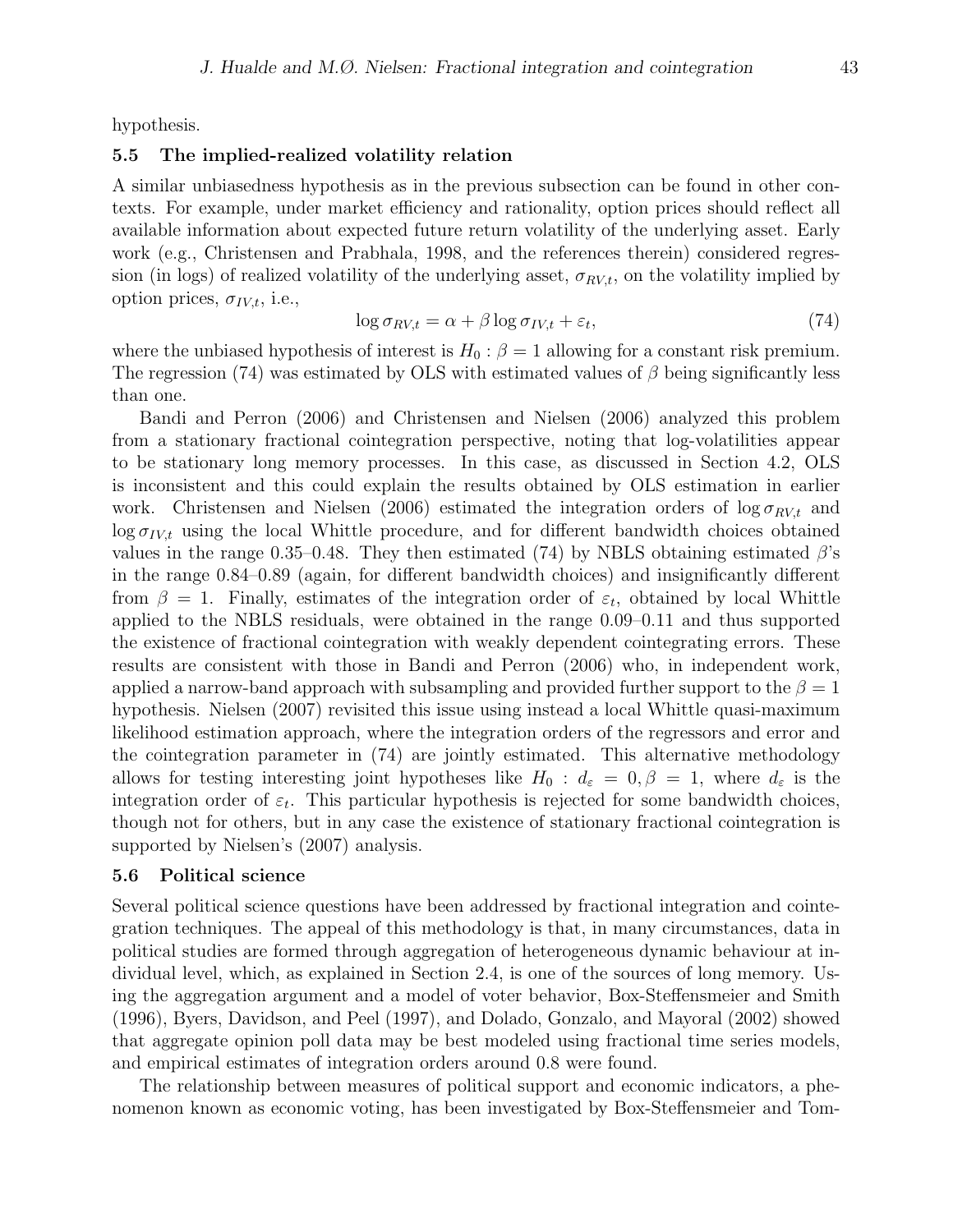linson (2000) and Davidson (2003) in the context of fractional integration and cointegration. Their results are inconclusive about the existence of fractional cointegration between the two types of variables. Based on a fractionally integrated vector error correction model, Davidson, Byers, and Peel (2006) analyzed the relationship between the approval of the performances of prime ministers and governments in the UK, providing some evidence supporting the existence of fractional cointegration. A similar analysis was conducted by Jones, Nielsen, and Popiel (2014) using the FCVAR model (Section 4.4) to study the potential cointegration linkages between economic performance and political support both in Canadian terms and also relative to US performance. Interestingly, they found that support to the Progressive Conservative and Liberal parties depend substantially on the economic situation: periods of high interest rates and low unemployment benefit the conservatives, while the opposite economic conditions lead to higher liberal support. Additionally, their results indicate that US economic performance does not appear to have an effect on Canadian political support.

In a similar fashion the working paper version of MacKinnon and Nielsen (2014) analyzed the possibility of fractional cointegration between the support for the Conservative and Labour parties in UK using monthly Gallup opinion poll data from 1951 to 2000. They applied the FCVAR methodology and provided evidence in favour of the nonstationary mean reverting behaviour of both observable series, which is in line with previous studies cited above, but found no evidence that the two series are cointegrated. Furthermore, they paid particular attention to the important issue of initial values. In a nonstationary setting, due to the truncation inherent in Definition 4 of fractional models, it is necessary to condition on some observed (but not modeled) initial values. The conditioning argument was proposed and rigorously justified by Johansen and Nielsen (2010, 2012a, 2016), while Hualde and Robinson (2010) provided an heuristic solution based on omitting observations at the beginning of the sample. In addition to theoretical arguments, Johansen and Nielsen (2016) gave a detailed analysis of the polling data and the consequences of alternative specifications of the initial conditions.

A forecasting analysis based on polling data of political support in the UK for 2010– 2015 was provided by Nielsen and Shibaev (2018). They compared the FCVAR model with relevant competing models, and their results showed evidence of superior performance of the former model with the relative forecast improvement being higher at longer forecast horizons, which is expected.

#### 5.7 Risk-return relationship in asset pricing

An important research topic in the finance literature is the risk-return trade-off. Simple CAPM and factor models suggest a strong relation between the conditional mean and variance of returns. This relation has been extensively studied in the empirical finance literature, but the evidence is mixed and in particular there does not appear to be any agreement in the literature on the sign of the risk-return relation. Christensen and Nielsen (2007) noted that, even though the stationary long memory properties of volatility have been extensively documented in the literature, previous empirical and theoretical work on the risk-return relationship has omitted this important feature. Moreover, standard specifications that incorporate volatility in returns in a linear fashion would imply long memory in returns, which is not empirically warranted.

Consequently, Christensen and Nielsen (2007) specify and estimate new vector ARFIMA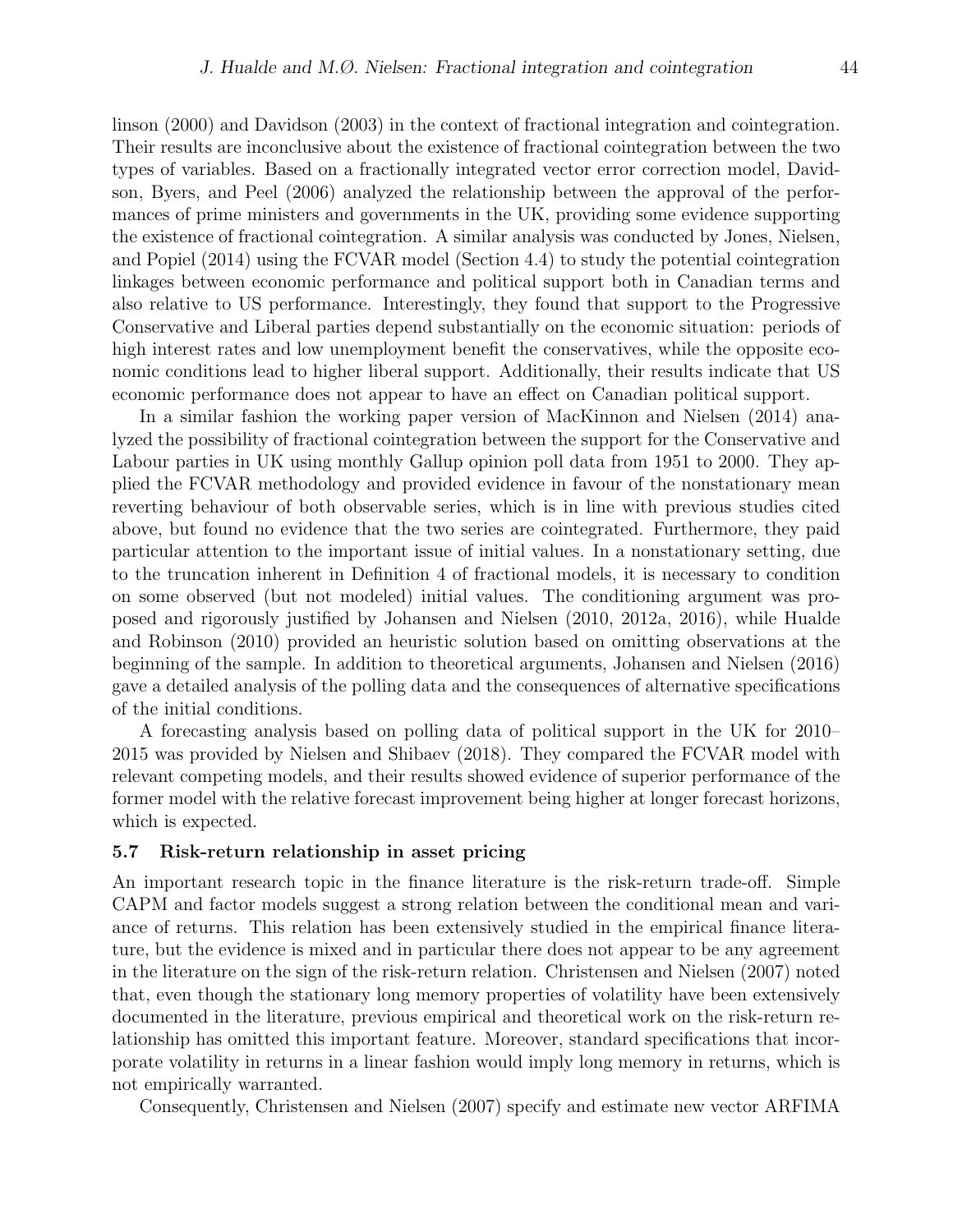models for the joint dynamics of stock returns and volatility that allow for long memory in volatility without imposing this property on returns. They also show how asset pricing theory implies testable cross-equation restrictions on the system, and these are not rejected in their preferred specifications. The latter include a strong financial leverage effect, a positive riskreturn trade-off, long memory in volatility, but a small and short lived effect of volatility shocks on stock prices.

#### 5.8 The purchasing power parity revisited

We have already mentioned several studies of the PPP in a fractional context. The PPP involves the relationship between the domestic log-price index  $(p_t)$ , foreign log-price index  $(p_t^*)$ , and log-exchange rate  $(e_t)$ . One approach would be to analyze the complete cointegration structure of the vector  $z_t = (p_t, p_t^*, e_t)'$  and check whether the condition  $p_t = p_t^* - e_t$ , which is the absolute version of the PPP, is supported the data. This approach is further complicated by the possibility that the individual integration orders of the observables in  $z_t$ might be distinct.

Hualde and Robinson (2010) used their semiparametric methodology (see Section 4.2) and the step-wise procedure described in Hualde (2008) on US/UK data and concluded that the cointegrating rank is  $r_1 = 2$  with a further cointegrating subspace of dimension  $r_2 = 1$ . That is, there exists a two-dimensional cointegration space spanned by the two linearly independent cointegrating vectors  $\gamma_1 = (\beta_{21}, 1, 0)'$  with  $\beta_{21} \neq 0$  and  $\gamma_2 = (0, 0, 1)'$ . The first vector reflects that  $p_t$  and  $p_t^*$  have the same integration order and are cointegrated; the second simply reflects that  $e_t$  has a smaller integration order than  $p_t$  and  $p_t^*$ , so there exists a trivial cointegrating relation. Additionally, the existence of a cointegrating subspace means that the order-reducing linear combination of  $p_t$  and  $p_t^*$  cointegrates with  $e_t$  to get a linear combination involving the three variables with a further reduced order. Hualde and Robinson (2010) thus described the cointegrating structure as

$$
\beta_{11}p_t + \beta_{12}p_t^* + e_t = \alpha_1 + \Delta_+^{-d_1}u_{1t},\tag{75}
$$

$$
\beta_{21}p_t + p_t^* = \alpha_2 + \Delta_+^{-d_2} u_{2t},\tag{76}
$$

$$
p_t = \alpha_3 + \Delta_+^{-d_3} u_{3t},\tag{77}
$$

where  $d_1 < d_2 < d_3$ ; see also (47)–(48). They obtained estimates of  $d_1, d_2$ , and  $d_3$  of about 1.5–1.8, around 1.3, and around 1, respectively. Based on their estimates of  $\beta_{11}$ ,  $\beta_{12}$ , and  $\beta_{21}$ , they were unable to reject the hypothesis  $\beta_{11} = 1, \beta_{12} = -1$ , which represents the absolute version of the PPP, but their results do not clarify the question of whether the deviations from equilibrium in (75) are mean reverting or not.

### 5.9 Empirical applications of the FCVAR model

Given the enormous impact of Johansen's (1995) CVAR methodology as a tool to analyze the standard  $I(1)/I(0)$  cointegration setting (as well as  $I(2)$  situations), the development of extensions to cover fractional time series is a very relevant research area. We have addressed the main theoretical achievements, and in particular the FCVAR model, in Section 4.4. There are now a large number of empirical applications of this methodology facilitated by freely available software packages in both Matlab (Nielsen and Popiel, 2018) and R (Morin, Nielsen, and Popiel, 2021). In addition to the applications involving political science and opinion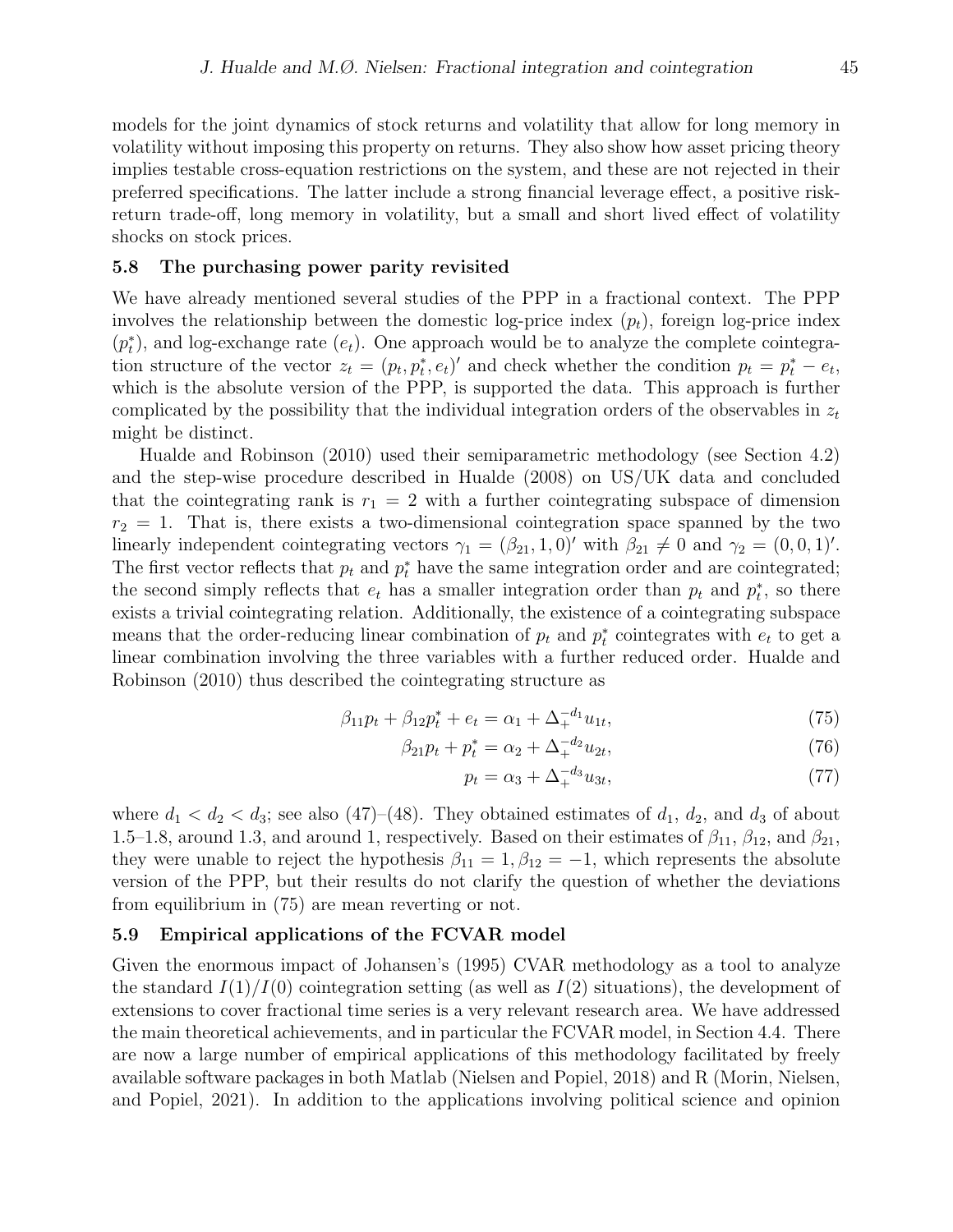polls mentioned previously, we will now mention a small selection of empirical applications of the FCVAR model in a variety of areas.

In an early application, Osterrieder and Schotman (2011) analyzed the joint behaviour of real-estate returns and the rent-to-price ratio. Using a long time series of 355 years of real-estate returns and rent-to-price ratios they estimated an FCVAR model and compared the predictive performance of this model to that of a triangular specification. Their results support the superiority of the FCVAR model. Bollerslev, Osterrieder, Sizova, and Tauchen (2013) estimated an FCVAR model using high-frequency data of futures contracts for the S&P500 and the corresponding VIX volatility index. Specifically, they proposed a trivariate model to explain the joint evolution of two log-volatility measures and the returns. Their main conclusion is that both volatilities appear to be  $I(d)$  (with estimated d about 0.4) and cointegrated with an  $I(0)$  cointegration error, while the returns appear to be  $I(0)$  as expected. Interestingly, the cointegrating relation between the volatilities is related to the variance risk premium (which is linked to aggregate economic uncertainty), and the joint modeling provides nontrivial return predictability. In another application to volatilities, Rossi and De Magistris (2013) estimated a bivariate FCVAR model for two volatility measures, the futures and spot log-daily ranges,  $\log \sigma_{t,F}$  and  $\log \sigma_{t,S}$ , respectively. The model is estimated assuming the cointegrating relation  $\log \sigma_{t,F} + \beta \log \sigma_{t,S}$ . Here, the value  $\beta = -1$  represents the non-arbitrage condition and the authors provide evidence supporting it. Moreover, while the observables appear to be stationary long memory processes (with estimated memory close to but below 0.5), the cointegration error appears to be  $I(0)$ . Furthermore, the out-ofsample forecast superiority of the proposed FCVAR model over other model specifications is illustrated. Related to the volatility applications and the risk-return applications mentioned earlier, Chen, Chiang, and Härdle (2018) analyze down-side risk, volatility spill-overs, and comovement of stock returns in an FCVAR model. Their results indicate, for example, that the downside risk for each G7 market is cointegrated with that of the world market.

Finally, Dolatabadi, Nielsen, and Xu (2015, 2016) analyze equilibrium relations between spot and futures prices of several commodities and implications for price discovery. Specifically, for each commodity they estimated a bivariate FCVAR model and in each case found evidence of cointegration. They compared their results with the standard non-fractional CVAR and showed that the cointegration errors appear to be stationary but fractionally integrated, so that the fractional model is more appropriate than the standard CVAR model. In a similar fashion, Dolatabadi, Narayan, Nielsen, and Xu (2018) analyzed the relationship between spot and futures prices for many commodities and demonstrated the superiority of the FCVAR model against the CVAR model in terms of in-sample fit and out-of-sample forecasting, and further illustrated this by means of "economic significance."

## 6 Concluding remarks and further readings

We have presented a general overview of the literature on fractional integration and cointegration, both from theoretical and empirical perspectives. Our aim has been to provide a good introduction to most of the relevant issues in these research areas, but, undoubtedly, some important topics have been omitted or not covered in detail. To conclude our review we briefly outline a few such topics.

A prominent example relates to stationary ARCH-type models that have been introduced to capture long memory features of asset return volatility. Some of the most relevant ideas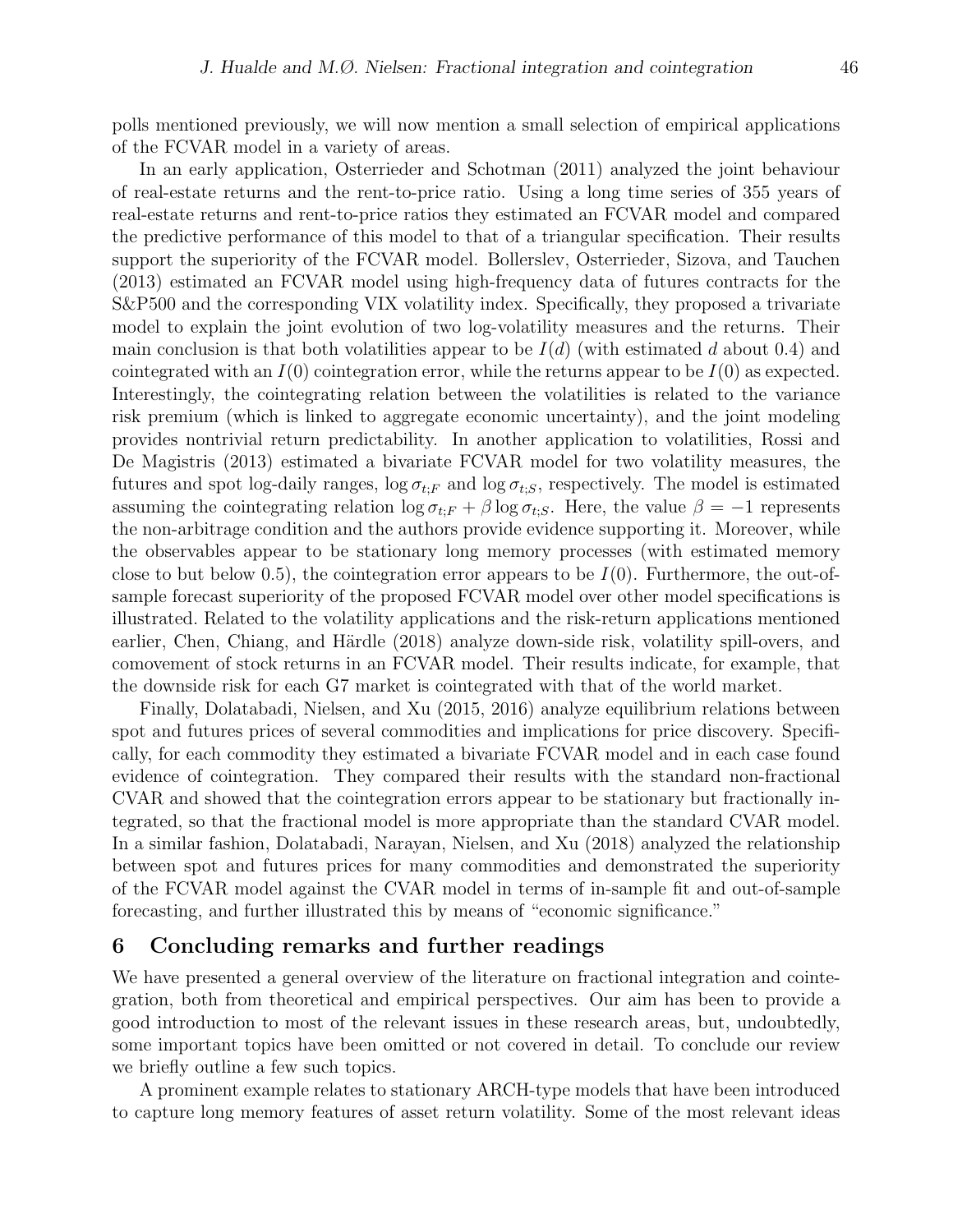regarding this general topic are covered in the survey of Giraitis, Leipus, and Surgailis (2009). The most well-known of these models appears to be the integrated FIGARCH process introduced by Baillie, Bollerslev, and Mikkelsen (1996) briefly mentioned in Section 5 in the context of empirical applications, but this is only one particular ARCH-type model with long memory. A general model that may exhibit power law decay in the autocovariances of squared returns is the ARCH( $\infty$ ) model introduced by Robinson (1991), which is a nonparametric generalization of the  $GARCH(p,q)$  model. Other process which display long memory in squares are the Linear ARCH of Giraitis, Robinson, and Surgailis (2000, 2004), the bilinear model of Giraitis and Surgailis (2002), the HYGARCH model of Davidson (2004), and the long memory stochastic volatility model introduced by Breidt, Crato, and de Lima (1998) and Harvey (1998); see also Robinson and Zaffaroni (1998) and Robinson (2001).

Another important class of models that we have not covered so far are those where the singularity of the spectral density of the process does not occur at the zero frequency as in (9), but instead at a seasonal or cyclical frequency. This type of process is relevant for the treatment of seasonally unadjusted time series when the dependence among seasonal (or cyclical) observations display the typical slow decay of standard long memory processes. Properties of these models and relevant estimation methods have been analyzed by, among others, Gray, Zhang, and Woodward (1989), Robinson (1994b), Giraitis and Leipus (1995), Arteche and Robinson (1999, 2000), Arteche (2002, 2020), Nielsen (2004a), and Arteche and Velasco (2005). Within this literature, a particularly interesting inferential problem appears when, in addition to the exponent of the spectral singularity (the memory parameter), the location of the pole is also unknown and needs to be estimated from the data. The location of the pole is known for seasonal processes, but in cases where the interest is to measure the length of a cycle (e.g., when modeling macroeconomic observables), it is realistic to assume that the location of the pole is unknown. In the latter case, inference is substantially more complicated. Estimation of both the location of the pole and the related memory parameter is analyzed by Giraitis, Hidalgo, and Robinson (2001), Hidalgo and Soulier (2004), and Hidalgo (2005).

Related to fractional cointegration and focusing on a bivariate case, Hualde (2006) considered a situation where the integration orders of the two observables are different, but their corresponding balanced versions are cointegrated in the usual sense. The balanced versions are obtained by fractionally differencing one series with the appropriate parameter, termed the imbalance parameter, such that both series have identical integration orders. Hualde (2006) termed this concept unbalanced cointegration, and it is a particular case of polynomial (fractional) cointegration. In the context of the FCVAR model, Johansen (2008) and Franchi (2010) gave conditions under which polynomial cointegration can arise. Interestingly, in this situation both the cointegration parameter and the imbalance parameter drive the long-run linkages between the observables. Hualde (2014) proposed a model of unbalanced cointegration and a semiparametric estimator of the cointegration and imbalance parameters, and described their limiting properties. Johansen and Nielsen (2021) proposed a generalization of the FCVAR model in which each observable has its own memory parameter. They showed that the regression-based unbalanced cointegration model analyzed by Hualde (2006, 2014) arises as a special case of their model, and further discussed the concept of unbalanced cointegration, model properties, as well as maximum likelihood estimators and their asymptotic properties.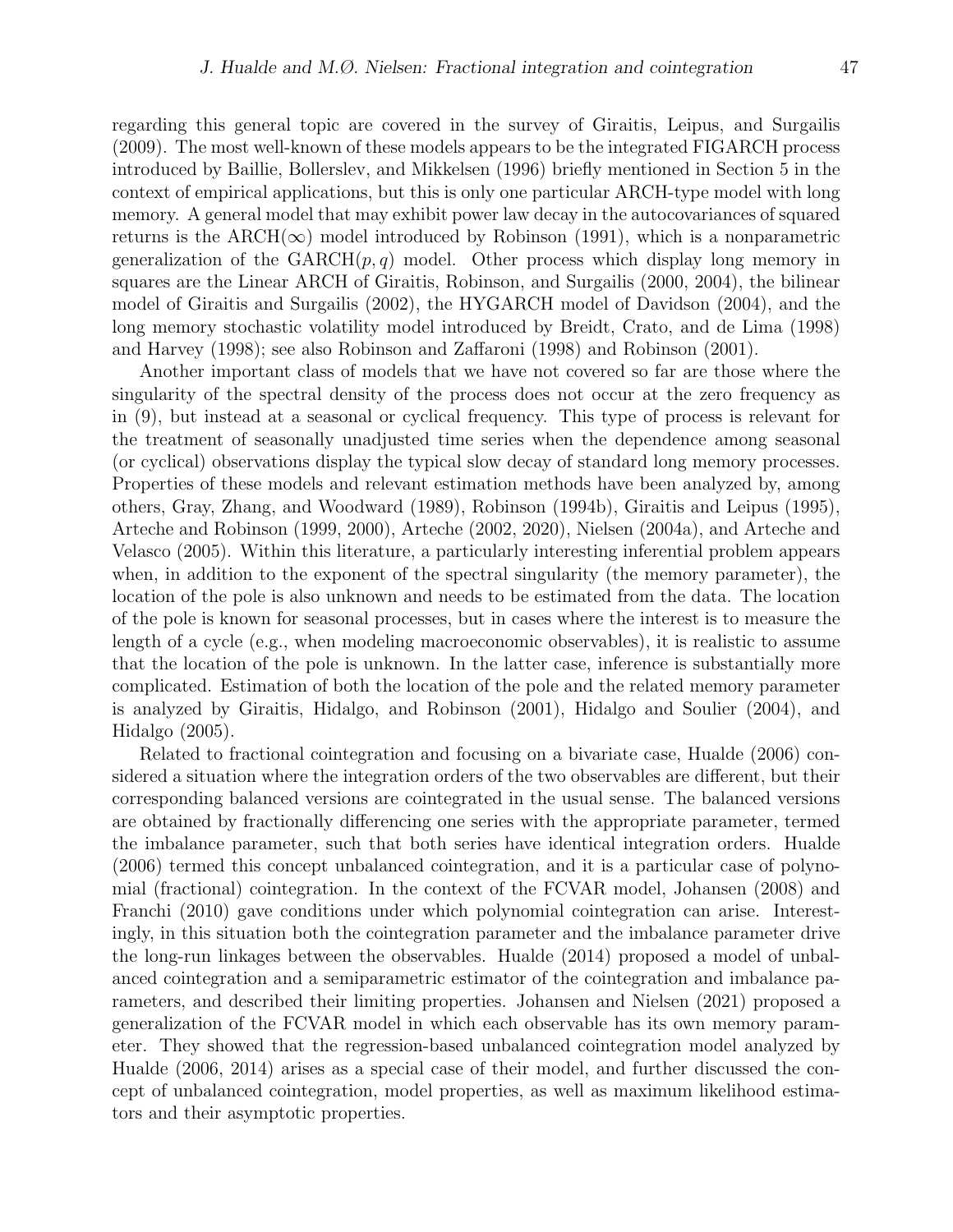# References

- Abadir, K.M., Distaso, W., & Giraitis, L. (2007). Nonstationarity-extended local Whittle estimation. Journal of Econometrics, 141, 1353–1384.
- Agiakloglou, C., & Newbold, P. (1994). Lagrange multiplier tests for fractional difference. Journal of Time Series Analysis, 15, 253–262.
- Agiakloglou, C., Newbold, P., & Wohar, M. (1993). Bias in an estimator of the fractional difference parameter. Journal of Time Series Analysis, 14, 235–246.
- Akonom, J., & Gourieroux, C. (1987). A functional central limit theorem for fractional processes. Technical report 8801, Paris: CEPREMAP.
- Andersen, T.G., Bollerslev, T., Diebold, F.X., & Ebens, H. (2001). The distribution of realized stock return volatility. Journal of Financial Economics, 61, 43–76.
- Andersen, T.G., Bollerslev, T., Diebold, F.X., & Labys, P. (2001). The distribution of realized exchange rate volatility. Journal of the American Statistical Association, 96, 42–55.
- Andrews, D.W.K., & Guggenberger, P. (2003). A bias-reduced log-periodogram regression estimator for the long-memory parameter. Econometrica, 71, 675–712.
- Andrews, D.W.K., & Sun, Y. (2004). Adaptive local polynomial Whittle estimation of longrange dependence. Econometrica, 72, 569–614.
- Arteche, J. (2002). Semiparametric robust tests on seasonal or cyclical long memory time series. Journal of Time Series Analysis, 23, 251–285.
- Arteche, J. (2004). Gaussian semiparametric estimation in long memory in stochastic volatility and signal plus noise models. Journal of Econometrics, 119, 131–154.
- Arteche, J. (2006). Semiparametric estimation in perturbed long memory series. Computational Statistics & Data Analysis, 51, 2118–2141.
- Arteche, J. (2020). Exact local Whittle estimation in long memory time series with multiple poles. Econometric Theory, 36, 1064–1098.
- Arteche, J., & Robinson, P.M. (1999). Seasonal and cyclic long memory. In Asymptotics, Nonparametrics and Time Series: A Tribute to Madan Lal Puri (Ghosh, S., ed.), 115–145, Marcel Dekker.
- Arteche, J., & Robinson, P.M. (2000). Semiparametric inference in seasonal and cyclical long memory processes. *Journal of Time Series Analysis*, 21, 1–25.
- Arteche, J., & Velasco, C. (2005). Trimming and tapering semi-parametric estimates in asymmetric long memory time series. Journal of Time Series Analysis, 26, 581–611.
- Backus, D.K., & Zin, S.E. (1993). Long-memory inflation uncertainty: evidence from the term structure of interest rates. Journal of Money, Credit, and Banking, 25, 681–700.
- Baillie, R.T. (1996). Long memory processes and fractional integration in econometrics. Journal of Econometrics, 73, 5–59.
- Baillie, R.T., & Bollerslev, T. (1994a). Cointegration, fractional cointegration and exchange rate dynamics. Journal of Finance, 49, 737–745.
- Baillie, R.T., & Bollerslev, T. (1994b). The long memory of the forward premium. Journal of International Money and Finance, 13, 565–571.
- Baillie, R.T., & Bollerslev, T. (2000). The forward premium anomaly is not as bad as you think. Journal of International Money and Finance, 19, 471–488.
- Baillie, R.T., Bollerslev, T., & Mikkelsen, H.-O. (1996). Fractionally integrated generalized autoregressive conditional heteroskedasticity. Journal of Econometrics, 74, 3–30.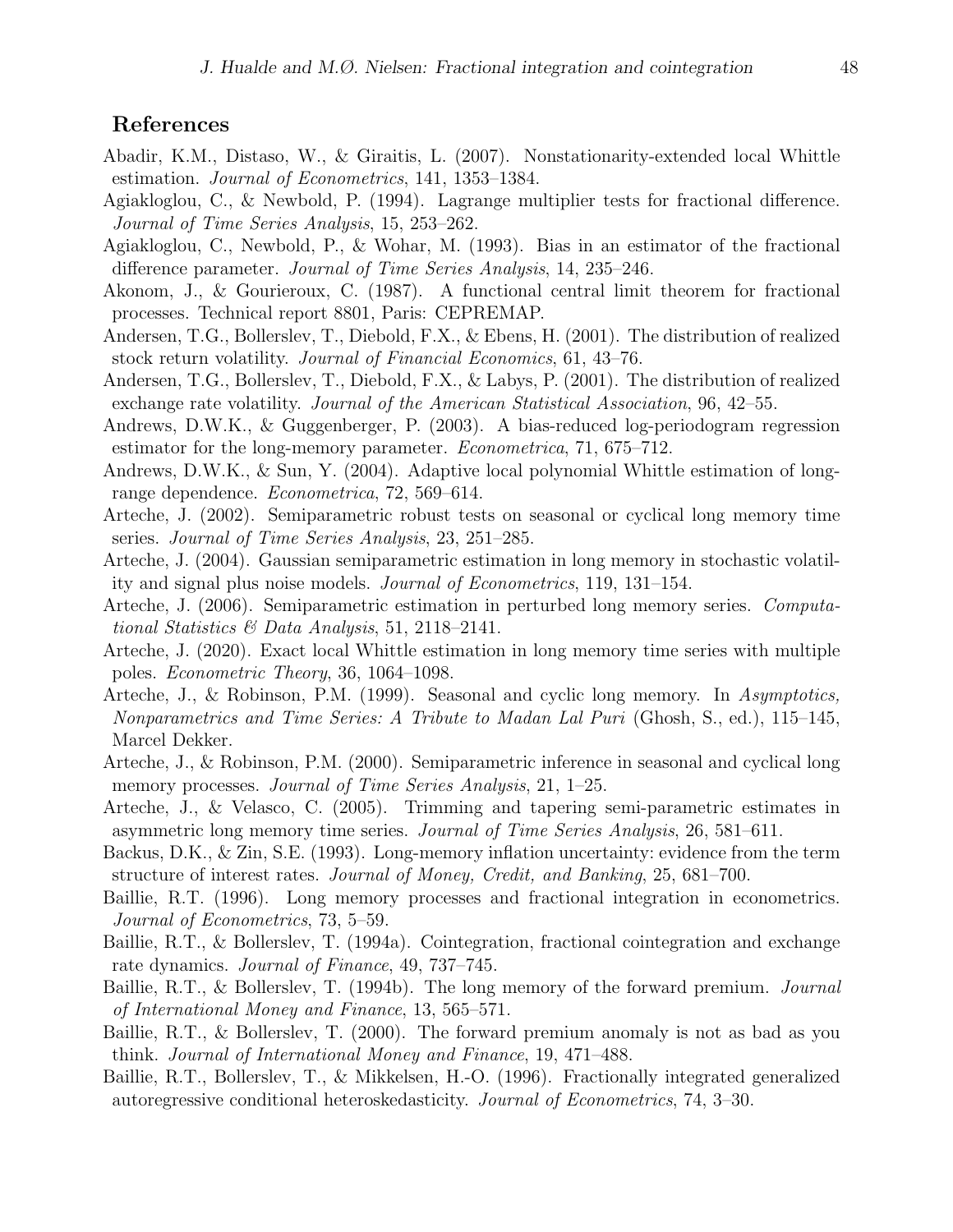- Baillie, R.T., Chung, C.-F., & Tieslau, M.A. (1996). Analysing inflation by the fractionally integrated ARFIMA-GARCH model. Journal of Applied Econometrics, 11, 23–40.
- Bandi, F.M., & Perron, B. (2006). Long memory and the relation between implied and realized volatility. Journal of Financial Econometrics, 4, 636–670.
- Beltratti, A., & Morana, C. (2006). Breaks and persistency: macroeconomic causes of stock market volatility. *Journal of Econometrics*, 131, 151–177.
- Beran, J. (1995). Maximum likelihood estimation of the differencing parameter for invertible short and long memory autoregressive integrated moving average models. Journal of the Royal Statistical Society: Series B, 57, 659–672.
- Bloomfield, P. (1973). An exponential model for the spectrum of a scalar time series. Biometrika, 60, 217–226.
- Bollerslev, T., & Mikkelsen, H.-O. (1996). Modeling and pricing long memory in stock market volatility. Journal of Econometrics, 73, 151–184.
- Bollerslev, T., Osterrieder, D., Sizova, N., & Tauchen, G. (2013). Risk and return: longrun relations, fractional cointegration, and return predictability. Journal of Financial Economics, 108, 409–424.
- Box, G.E.P., & Jenkins, G.M. (1970). *Time Series Analysis, Forecasting, and Control.* San Francisco: Holden-Day.
- Box-Steffensmeier, J.M., & Smith, R.M. (1996). The dynamics of aggregate partisanship. American Political Science Review, 90, 567–580.
- Box-Steffensmeier, J.M., & Tomlinson, A.R. (2000). Fractional integration methods in political science. Electoral Studies, 19, 63–76.
- Breidt, F.J., Crato, N., & de Lima, P. (1998). The detection and estimation of long memory in stochastic volatility. Journal of Econometrics, 83, 325–348.
- Breitung, J. (2002). Nonparametric tests for unit roots and cointegration. *Journal of Econo*metrics, 108, 343–363.
- Breitung, J., & Hassler, U. (2002). Inference on the cointegration rank in fractionally integrated processes. Journal of Econometrics, 110, 167–185.
- Brockwell, P.J., & Davis, R.A. (1991). Time Series: Theory and Methods. New York: Springer.
- Byers, D., Davidson, J., & Peel, D. (1997). Modeling political popularity: an analysis of long range dependence in opinion poll series. Journal of the Royal Statistical Society: Series A, 160, 471–490.
- Byers, D., Davidson, J., & Peel, D. (2007). The long memory model of political support: some further results. Applied Economics, 39, 2547–2552.
- Cavaliere, G., Nielsen, M.Ø., & Taylor, A.M.R. (2015). Bootstrap score tests for fractional integration in heteroskedastic ARFIMA models, with an application to price dynamics in commodity spot and futures markets. Journal of Econometrics, 187, 557–579.
- Cavaliere, G., Nielsen, M.Ø., & Taylor, A.M.R. (2017). Quasi-maximum likelihood estimation and bootstrap inference in fractional time series models with heteroskedasticity of unknown form. Journal of Econometrics, 198, 165–188.
- Cavaliere, G., Nielsen, M.Ø., & Taylor, A.M.R. (2020). Adaptive inference in heteroscedastic fractional time series models. Forthcoming in Journal of Business and Economic Statistics.
- Chan, N.H., & Terrin, N. (1995). Inference for unstable long-memory processes with applications to fractional unit root autoregressions. Annals of Statistics, 23, 1662–1683.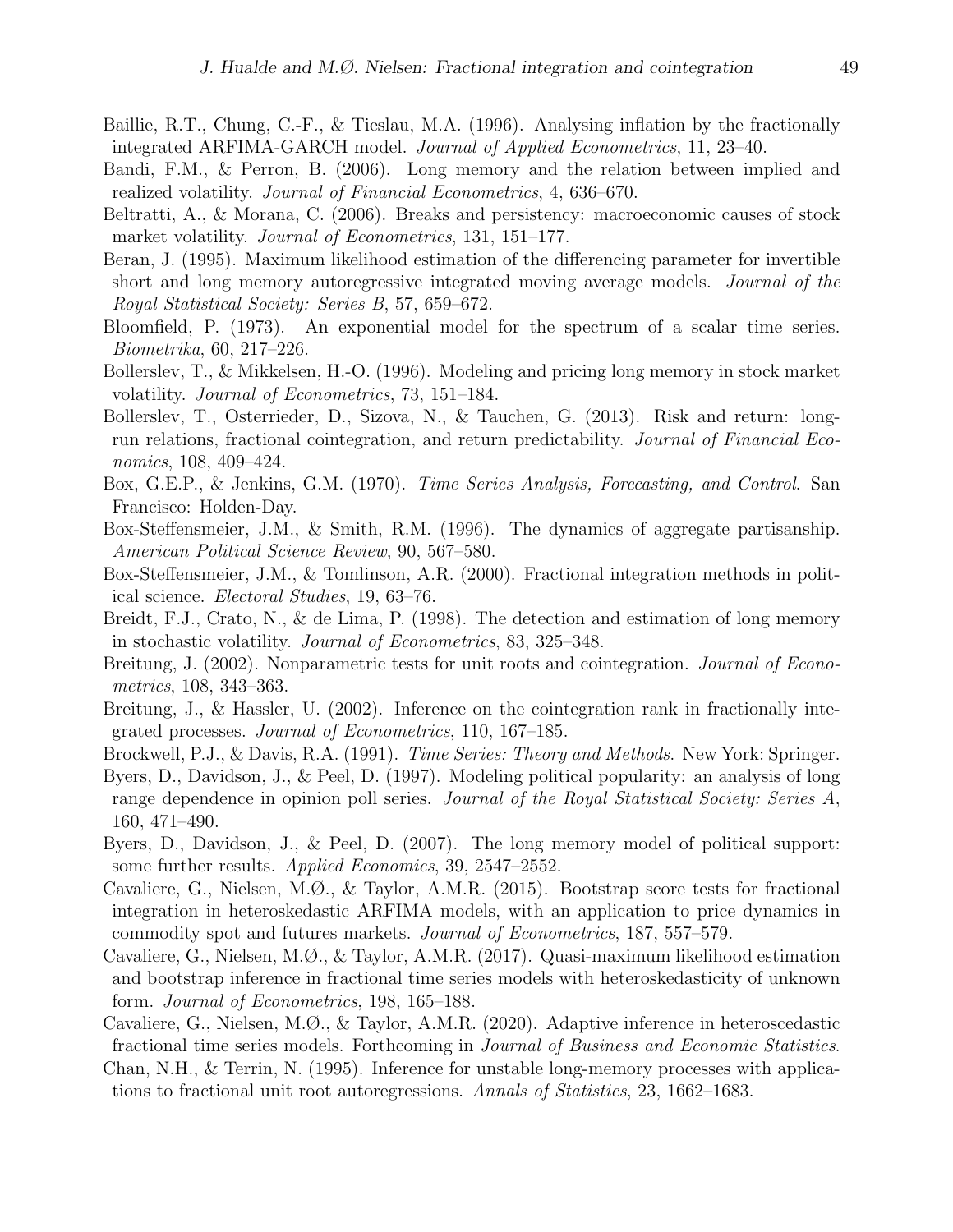- Chen, C.Y.-H., Chiang, T.C., & Härdle, W.K. (2018). Downside risk and stock returns in the G7 countries: an empirical analysis of their long-run and short-run dynamics. Journal of Banking & Finance, 93, 21–32.
- Chen, W.W., & Hurvich, C.M. (2003). Semiparametric estimation of multivariate fractional cointegration. Journal of the American Statistical Association, 98, 629–642.
- Chen, W.W., & Hurvich, C.M. (2006). Semiparametric estimation of fractional cointegrating subspaces. Annals of Statistics, 34, 2939–2979.
- Cheung, Y.-W., & Lai, K. (1993). A fractional cointegration analysis of purchasing power parity. Journal of Business and Economic Statistics, 11, 103–112.
- Chevillon, G., Hecq, A., & Laurent, S. (2018). Generating univariate fractional integration within a large VAR $(1)$ . Journal of Econometrics, 204, 54–65.
- Chevillon, G., & Mavroeidis, S. (2017). Learning can generate long memory. Journal of Econometrics, 198, 1–9.
- Christensen, B.J., & Nielsen, M.Ø. (2006). Asymptotic normality of narrow-band least squares in the stationary fractional cointegration model and volatility forecasting. Journal of Econometrics, 133, 343–371.
- Christensen, B.J., & Nielsen, M.Ø. (2007). The effect of long memory in volatility on stock market fluctuations. Review of Economics and Statistics, 89, 684–700.
- Christensen, B.J., & Prabhala, N.R. (1998). The relation between implied and realized volatility. Journal of Financial Economics, 50, 125–150.
- Crato, N., & Rothman, P. (1994a). Fractional integration analysis of long-run behavior for US macroeconomic time series. Economics Letters, 45, 287–291.
- Crato, N., & Rothman, P. (1994b). A reappraisal of parity reversal for UK real exchange rates. Applied Economics Letters, 1, 139–141.
- Dahlhaus, R. (1989). Efficient parameter estimation for self-similar processes. Annals of Statistics, 17, 1749–1766.
- Davidson, J. (2003). A model of fractional cointegration, and tests for cointegration using the bootstrap. Journal of Econometrics, 110, 187–212.
- Davidson, J. (2004). Moment and memory properties of linear conditional heteroscedasticity models, and a new model. Journal of Business and Economic Statistics, 22, 16–29.
- Davidson, J., Byers, D., & Peel, D. (2006). Support for governments and leaders: fractional cointegration analysis of poll evidence from the UK, 1960-2004. Studies in Nonlinear Dynamics and Econometrics, 10, article 1.
- Davidson, J., & Sibbertsen, P. (2005). Generating schemes for long memory processes: regimes, aggregation and linearity. Journal of Econometrics, 128, 253–282.
- Davydov, Y.A. (1970). The invariance principle for stationary processes. *Theory of Probability*  $\mathcal{B}$  Its Applications, 15, 487-498.
- Deo, R.S., & Hurvich, C.M. (2001). On the log periodogram regression estimator of the memory parameter in long memory stochastic volatility models. *Econometric Theory*, 17, 686–710.
- Diebold, F.X., Husted, S., & Rush, M. (1991). Real exchange rates under the gold standard. Journal of Political Economy, 99, 1252–1271.
- Diebold, F. X., & Inoue, A. (2001). Long memory and regime switching. *Journal of Econo*metrics, 101, 131–159.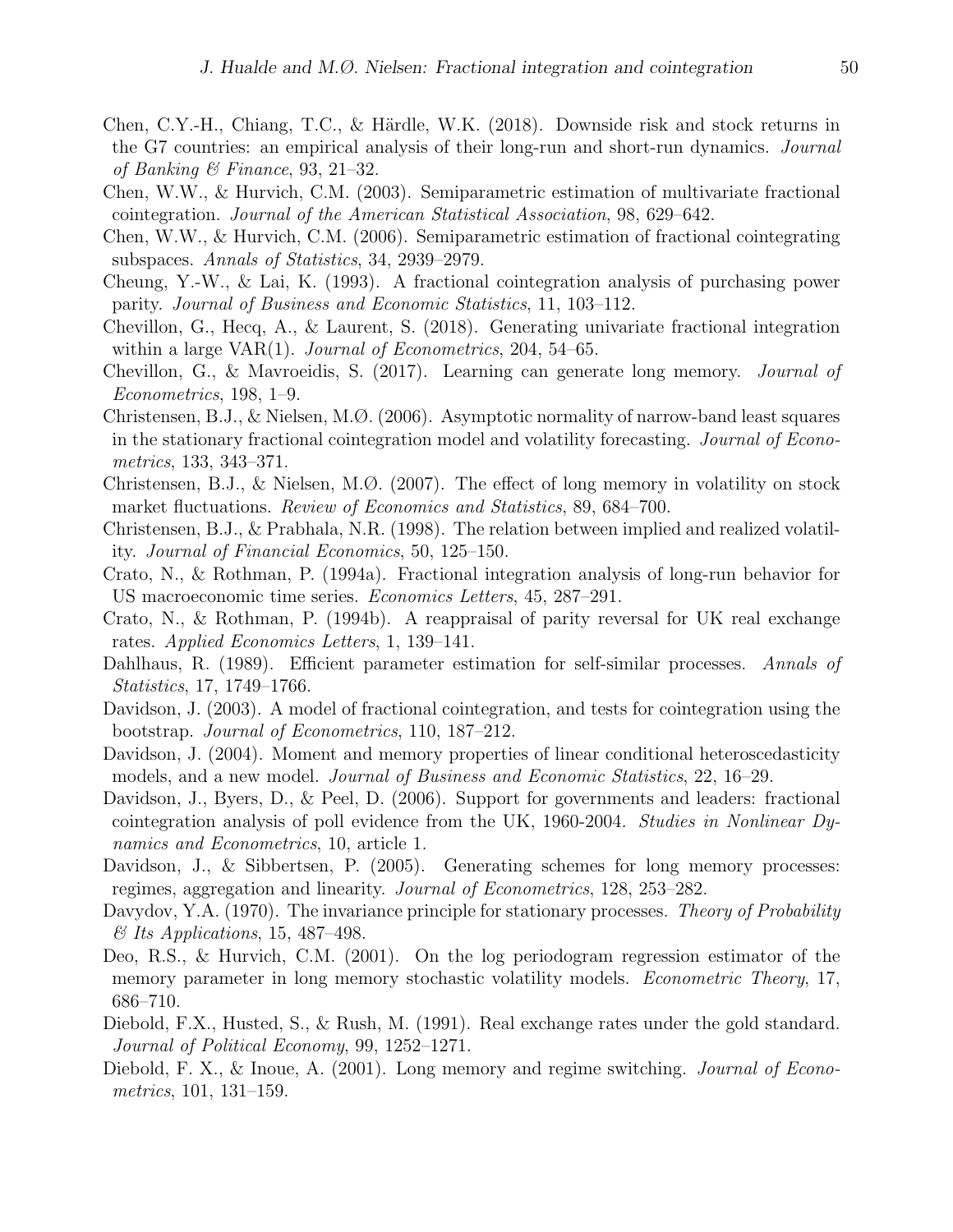- Diebold, F.X., & Rudebusch, G.D. (1989). Long memory and persistence in aggregate output. Journal of Monetary Economics, 24, 189–209.
- Diebold, F. X., & Rudebusch, G.D. (1991a). On the power of Dickey-Fuller tests against fractional alternatives. Economics Letters, 35, 155–160.
- Diebold, F.X., & Rudebusch, G.D. (1991b). Is consumption too smooth? Long memory and the Deaton paradox. Review of Economics and Statistics, 74, 1–9.
- Dolado, J.J., Gonzalo, J., Mayoral, L. (2002). A fractional Dickey-Fuller test for unit roots. Econometrica, 70, 1963–2006.
- Dolatabadi, S., Nielsen, M.Ø., & Xu, K. (2015). A fractionally cointegrated VAR analysis of price discovery in commodity futures markets. Journal of Futures Markets, 35, 339–356.
- Dolatabadi, S., Nielsen, M.Ø., & Xu, K. (2016). A fractionally cointegrated VAR model with deterministic trends and application to commodity futures markets. Journal of Empirical Finance, 38B, 623–639.
- Dolatabadi, S., Narayan, P.K., Nielsen, M.Ø., & Xu, K. (2018). Economic significance of commodity return forecasts from the fractionally cointegrated VAR model. Journal of Futures Markets, 38, 219–242.
- Dueker, M., & Startz, R. (1998). Maximum-likelihood estimation of fractional cointegration with an application to US and Canadian bond rates. Review of Economics and Statistics, 80, 420–426.
- Engle, R.F. (1974). Band spectrum regression. International Economic Review, 15, 1–11.
- Engle, R.F., & Granger, C.W.J. (1987). Co-integration and error correction: representation, estimation, and testing. Econometrica, 55, 251–276.
- Flôres, R.G., & Szafarz, A. (1996). An enlarged definition of cointegration. *Economics* Letters, 50, 193–195.
- Fox, R., & Taqqu, M.S. (1986). Large-sample properties of parameter estimates for strongly dependent stationary Gaussian time series. Annals of Statistics, 14, 517–532.
- Franchi, M. (2010). A representation theory for polynomial cofractionality in vector autoregressive models. Econometric Theory, 26, 1201–1217.
- Frederiksen, P., & Nielsen, M.Ø. (2008). Bias-reduced estimation of long-memory stochastic volatility. Journal of Financial Econometrics, 6, 496–512.
- Frederiksen, P., Nielsen, F.S., & Nielsen, M.Ø. (2012). Local polynomial Whittle estimation of perturbed fractional processes. Journal of Econometrics, 167, 426–447.
- Gadea, M.D., & Mayoral, L. (2006). The persistence of inflation in OECD countries: a fractionally integrated approach. International Journal of Central Banking, March issue.
- García-Enríquez, J., & Hualde, J. (2019). Local Whittle estimation of long memory: standard versus bias-reducing techniques. Econometrics and Statistics, 12, 66-77.
- Geweke, J., & Porter-Hudak, S. (1983). The estimation and application of long memory time series models. Journal of Time Series Analysis, 4, 221–238.
- Gil-Alana, L.A., & Hualde, J. (2009). Fractional integration and cointegration: an overview and an empirical application. In Palgrave Handbook of Econometrics, vol. 2 (Patterson, K. & Mills, T.C., eds.). Palgrave-MacMillan.
- Gil-Alana, L.A., & Robinson, P.M. (1997). Testing of unit root and other nonstationary hypotheses in macroeconomic time series. Journal of Econometrics, 80, 241–268.
- Giraitis, L., Hidalgo, J., & Robinson, P.M. (2001). Gaussian estimation of parametric spectral density with unknown pole. Annals of Statistics, 29, 987–1023.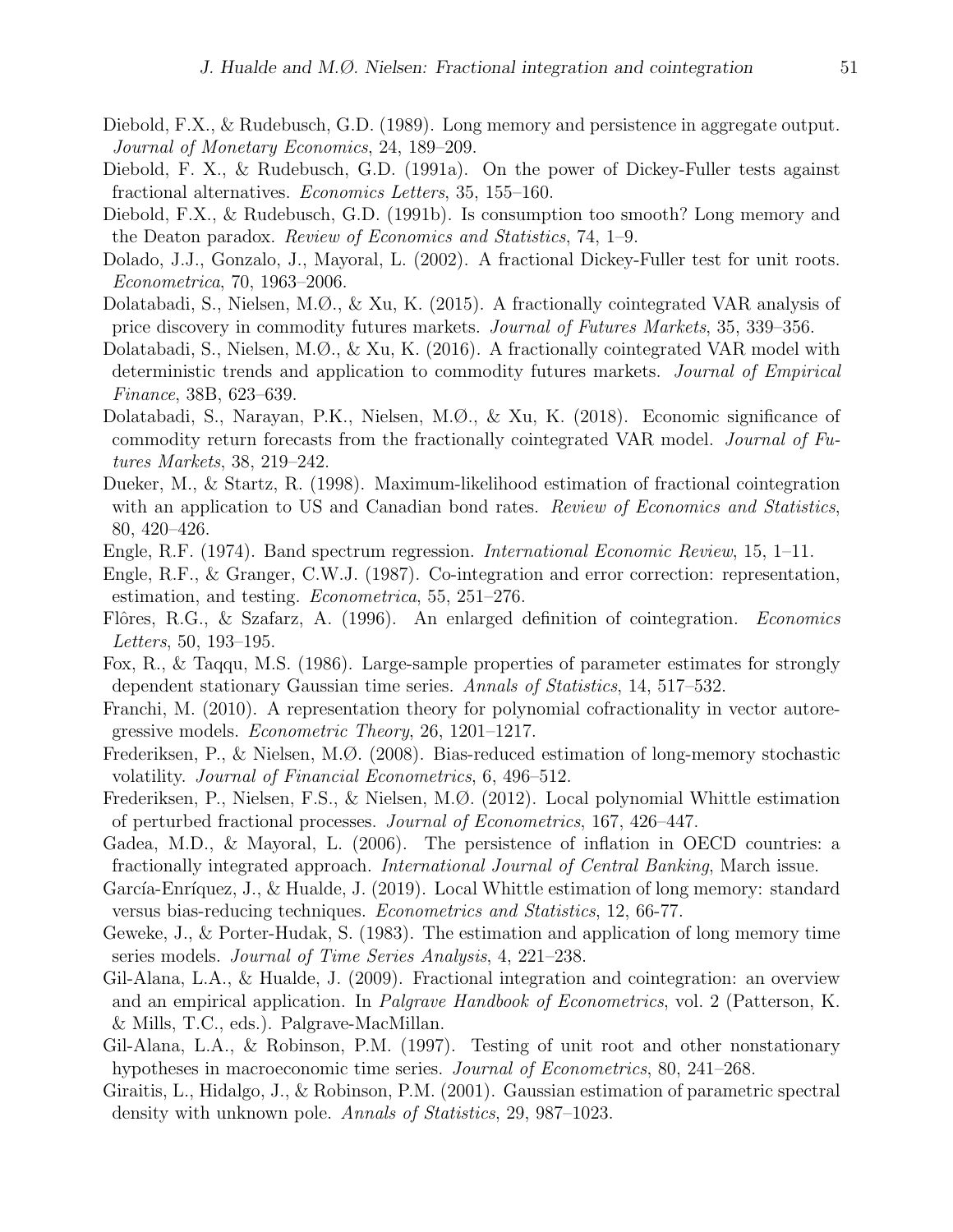- Giraitis, L., Kokoszka, P., Leipus, R., & Teyssiere, G. (2003). Rescaled variance and related tests for long memory in volatility and levels. Journal of Econometrics, 112, 265–294.
- Giraitis, L., & Leipus, R. (1995). A generalized fractionally differencing approach in longmemory modeling. *Lithuanian Mathematical Journal*, 35, 53–65.
- Giraitis, L., Leipus, R., & Surgailis, D. (2009). ARCH( $\infty$ ) models and long memory properties. In *Handbook of Financial Time Series* (Mikosch, T., Kreiss, J.P., Davis, R., & Andersen, T.G., eds.). New York: Springer.
- Giraitis, L., Robinson, P.M., & Samarov, A. (1997). Rate optimal semiparametric estimation of the memory parameter of the Gaussian time series with long-range dependence. Journal of Time Series Analysis, 18, 49–60.
- Giraitis, L., Robinson, P.M., & Surgailis, D. (2000). A model for long memory conditional heteroskedasticity. Annals of Applied Probability, 10, 1002–1024.
- Giraitis, L., Robinson, P.M., & Surgailis, D. (2004). LARCH, leverage, and long memory. Journal of Financial Econometrics, 2, 177–210.
- Giraitis, L., & Surgailis, D. (1990). A central limit theorem for quadratic forms in strongly dependent linear variables and its application to asymptotical normality of Whittle's estimate. Probability Theory and Related Fields, 86, 87–104.
- Giraitis, L., & Surgailis, D. (2002). ARCH-type bilinear models wiht double long memory. Stochastic Processes and their Applications, 100, 275–300.
- Gourieroux, C., & Jasiak, J. (2001). Memory and infrequent breaks. *Economics Letters*, 70, 29–41.
- Granger, C.W.J. (1980). Long memory relationships and the aggregation of dynamic models. Journal of Econometrics, 14, 227–238.
- Granger, C.W.J. (1981). Some properties of time series data and their use in econometric model specification. Journal of Econometrics, 16, 121–130.
- Granger, C.W.J. (1986). Developments in the study of cointegrated economic variables. Oxford Bulletin of Economics and Statistics, 48, 213–228.
- Granger, C.W.J., & Hyung, N. (2004). Occasional structural breaks and long memory withan application to the S&P 500 absolute stock returns. Journal of Empirical Finance, 11, 399– 421.
- Granger, C.W.J., & Joyeux, R. (1980). An introduction to long-memory time series models and fractional differencing. Journal of Time Series Analysis, 1, 15–29.
- Granger, C.W.J.,  $\&$  Teräsvirta, T. (1999). A simple nonlinear time series model with misleading linear properties. Economics Letters, 62, 161–165.
- Gray, H.L., Zhang, N.-F., & Woodward, W.A. (1989). On generalized fractional processes. Journal of Time Series Analysis, 10, 233–257.
- Haldrup, N., & Nielsen, M.Ø. (2007). Estimation of fractional integration in the presence of data noise. Computational Statistics & Data Analysis, 51, 3100–3114.
- Haldrup, N., & Vera Valdés, J.E.  $(2017)$ . Long memory, fractional integration, and crosssectional aggregation. *Journal of Econometrics*, 199, 1–11.
- Hamilton, J.D. (1989). A new approach to the economic analysis of nonstationary time series and the business cycle. Econometrica, 57, 357–384.
- Hannan, E.J. (1963). Regression for time series. In Proceedings of the Symposium on Time Series Analysis (Rosenblatt, M., ed.). New York: John Wiley and Sons.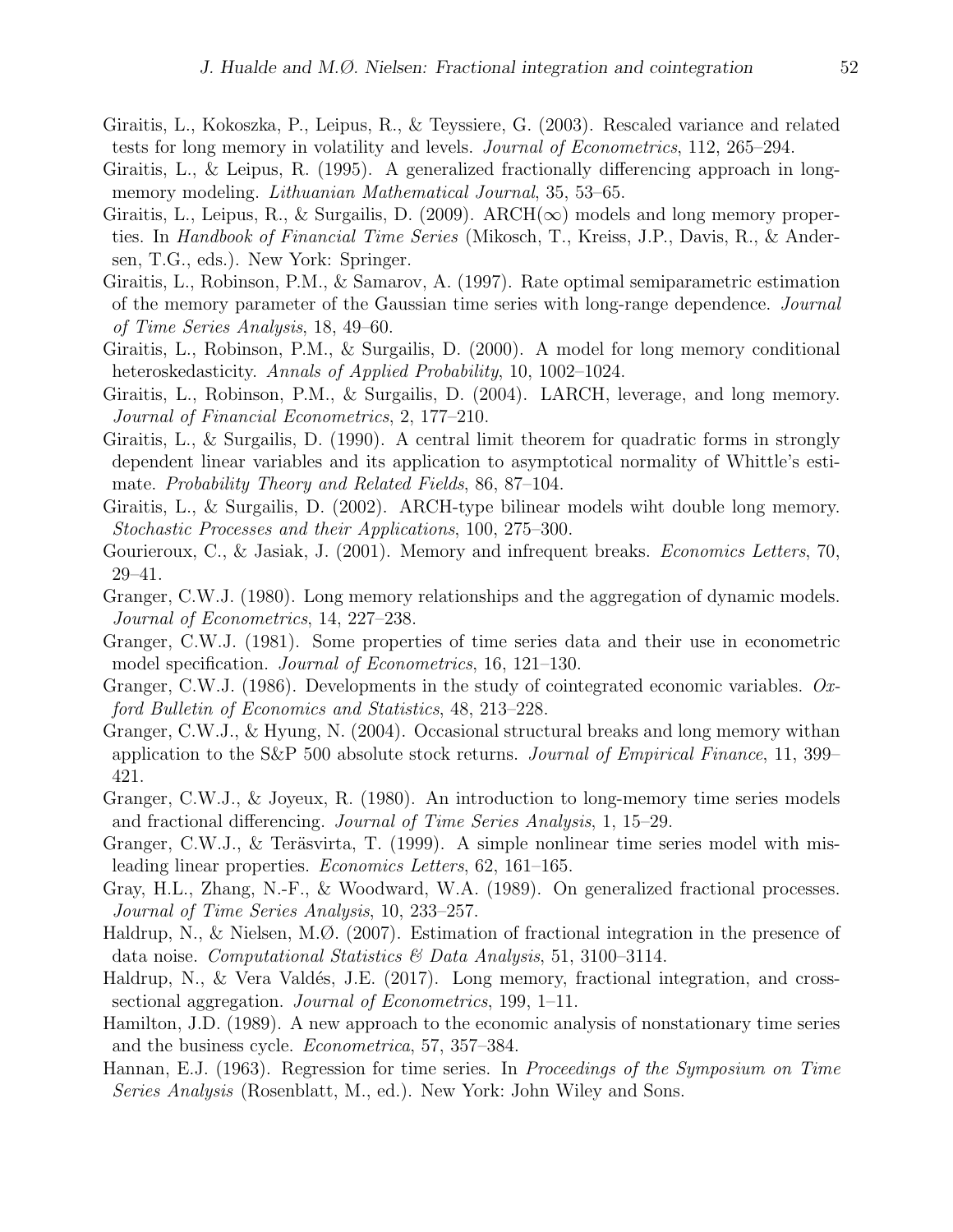- Hannan, E.J. (1973). The asymptotic theory of linear time-series models. *Journal of Applied* Probability, 10, 130–145.
- Harvey, A.C. (1998). Long memory in stochastic volatility. In Forecasting Volatility in Financial Markets (Knight, J., & Satchell, S., eds.), 307–320. Oxford: Butterworth-Heineman.
- Hassler, U. (2018). Time series analysis with long memory in view. New York: John Wiley and Sons.
- Hassler, U., & Breitung, J. (2006). A residual-based LM-type test against fractional cointegration. Econometric Theory, 22, 1091–1111.
- Hassler, U., & Wolters, J. (1995). Long memory in inflation rates: international evidence. Journal of Business and Economic Statistics, 13, 37–45.
- Henry, M., & Zaffaroni, P. (2003). The long-range dependence paradigm for macroeconomics and finance. In Theory and applications of long-range dependence (Doukhan, P., Oppenheim, G., & Taqqu, M.S., eds.), 417–438. Birkhauser.
- Hidalgo, J. (2005). Semiparametric estimation for stationary processes whose spectra have an unknown pole. Annals of Statistics, 33, 1843–1889.
- Hidalgo, J., & Soulier, P. (2004). Estimation of the location and exponent of the spectral singularity of a long memory process. Journal of Time Series Analysis, 25, 55–81.
- Hidalgo, J., & Robinson, P.M. (1996). Testing for structural change in a long-memory environment. Journal of Econometrics, 70, 159–174.
- Hosking, J.R.M. (1981). Fractional differencing. Biometrika, 68, 165–176.
- Hosoya, Y. (1996). The quasi-likelihood approach to statistical inference on multiple timeseries with long-range dependence. Journal of Econometrics, 73, 217–236.
- Hou, J., & Perron, P. (2014). Modified local Whittle estimator for long memory processes in the presence of low frequency (and other) contaminations. Journal of Econometrics, 182, 309–328.
- Hualde, J. (2006). Unbalanced cointegration. Econometric Theory, 22, 765–814.
- Hualde, J. (2008). Consistent estimation of cointegrating subspaces. Preprint, Universidad Pública de Navarra.
- Hualde, J. (2014). Estimation of long-run parameters in unbalanced cointegration. Journal of Econometrics, 178, 761–778.
- Hualde, J., & Iacone, F. (2019). Fixed bandwidth inference for fractional cointegration. Journal of Time Series Analysis, 40, 544–572.
- Hualde, J., & Nielsen, M.Ø. (2020). Truncated sum of squares estimation of fractional time series models with deterministic trends. Econometric Theory, 36, 751–772.
- Hualde, J., & Nielsen, M.Ø. (2021). Truncated sum-of-squares estimation of fractional time series models with generalized power law trend. Working paper, Aarhus University.
- Hualde, J., & Robinson, P.M. (2007). Root-n-consistent estimation of weak fractional cointegration. Journal of Econometrics, 140, 450–484.
- Hualde, J., & Robinson, P.M. (2010). Semiparametric inference in multivariate fractionally cointegrated systems. Journal of Econometrics, 157, 492–511.
- Hualde, J., & Robinson, P.M. (2011). Gaussian pseudo-maximum likelihood estimation in fractional time series models. Annals of Statistics, 39, 3152–3181.
- Hualde, J., & Velasco, C. (2008). Distribution-free tests of fractional cointegration. *Econo*metric Theory, 24, 216–255.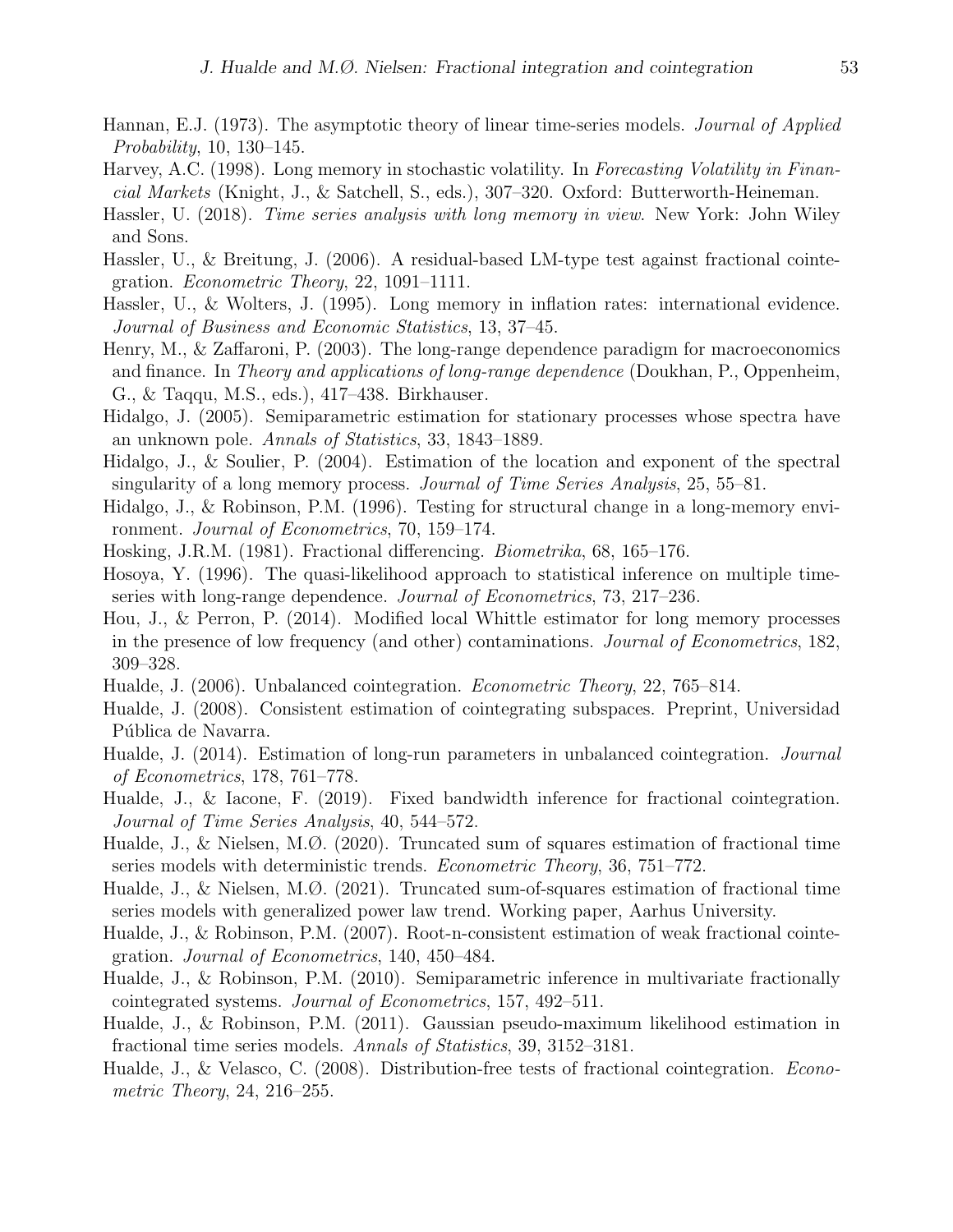- Hurvich, C.M., & Brodsky, J. (2001). Broadband semiparametric estimation of the memory parameter of a long-memory time series using fractional exponential models. Journal of Time Series Analysis, 22, 221–249.
- Hurvich, C.M., Deo, R.S., & Brodsky, J. (1998). The mean squared error of Geweke and Porter-Hudak's estimator of the memory parameter of a long-memory time series. Journal of Time Series Analysis, 19, 19–46.
- Hurvich, C.M., Moulines, E., & Soulier, P. (2005). Estimating long memory in volatility. Econometrica, 73, 1283–1328.
- Hurvich, C.M., & Ray, B.K. (1995). Estimation of the memory parameter for nonstationary or noninvertible fractionally integrated processes. Journal of Time Series Analysis, 16, 17–41.
- Hurvich, C.M., & Ray, B.K. (2003). The local Whittle estimator of long-memory stochastic volatility. Journal of Financial Econometrics, 1, 445–470.
- Iacone, F., Leybourne, S.J., & Taylor, A.M.R. (2019). Testing the order of fractional integration of a time series in the possible presence of a trend break at an unknown point. Econometric Theory, 35, 1201–1233.
- Iacone, F., Nielsen, M.Ø., & Taylor, A.M.R. (2021). Semiparametric tests for the order of integration in the possible presence of level breaks. Forthcoming in Journal of Business and Economic Statistics.
- Jeganathan, P. (1997). On asymptotic inference in linear cointegrated time series systems. Econometric Theory, 13, 692–745.
- Jeganathan, P. (1999). On asymptotic onference in cointegrated time series with fractionally integrated errors. *Econometric Theory*, 15, 583–621. (with unpublished correction, 2001).
- Jensen, A.N., & Nielsen, M.Ø. (2014). A fast fractional difference algorithm. *Journal of Time* Series Analysis, 35, 428–436.
- Johansen, S. (1995). Likelihood-Based Inference in Cointegrated Vector Autoregressive Models. Oxford: Oxford University Press.
- Johansen, S. (2008). A representation theory for a class of vector autoregressive models for fractional processes. Econometric Theory, 24, 651–676.
- Johansen, S., & Juselius, K. (1990). Maximum likelihood estimation and inference on cointegration with applications to the demand for money. Oxford Bulletin of Economics and Statistics, 52, 169–210.
- Johansen, S., & Nielsen, M.Ø. (2010). Likelihood inference for a nonstationary fractional autoregressive model. Journal of Econometrics, 158, 51–66.
- Johansen, S., & Nielsen, M.Ø. (2012a). Likelihood inference for a fractionally cointegrated vector autoregressive model. Econometrica, 80, 2667–2732.
- Johansen, S., & Nielsen, M.Ø. (2012b). A necessary moment condition for the fractional functional central limit theorem. Econometric Theory, 28, 671–679.
- Johansen, S., & Nielsen, M.Ø. (2016). The role of initial values in conditional sum-of-squares estimation of nonstationary fractional time series models. *Econometric Theory*, 32, 1095– 1139.
- Johansen, S., & Nielsen, M.Ø. (2018). Testing the CVAR in the fractional CVAR model. Journal of Time Series Analysis, 39, 836–849.
- Johansen, S., & Nielsen, M.Ø. (2019). Nonstationary cointegration in the fractionally cointegrated VAR model. Journal of Time Series Analysis, 40, 519–543.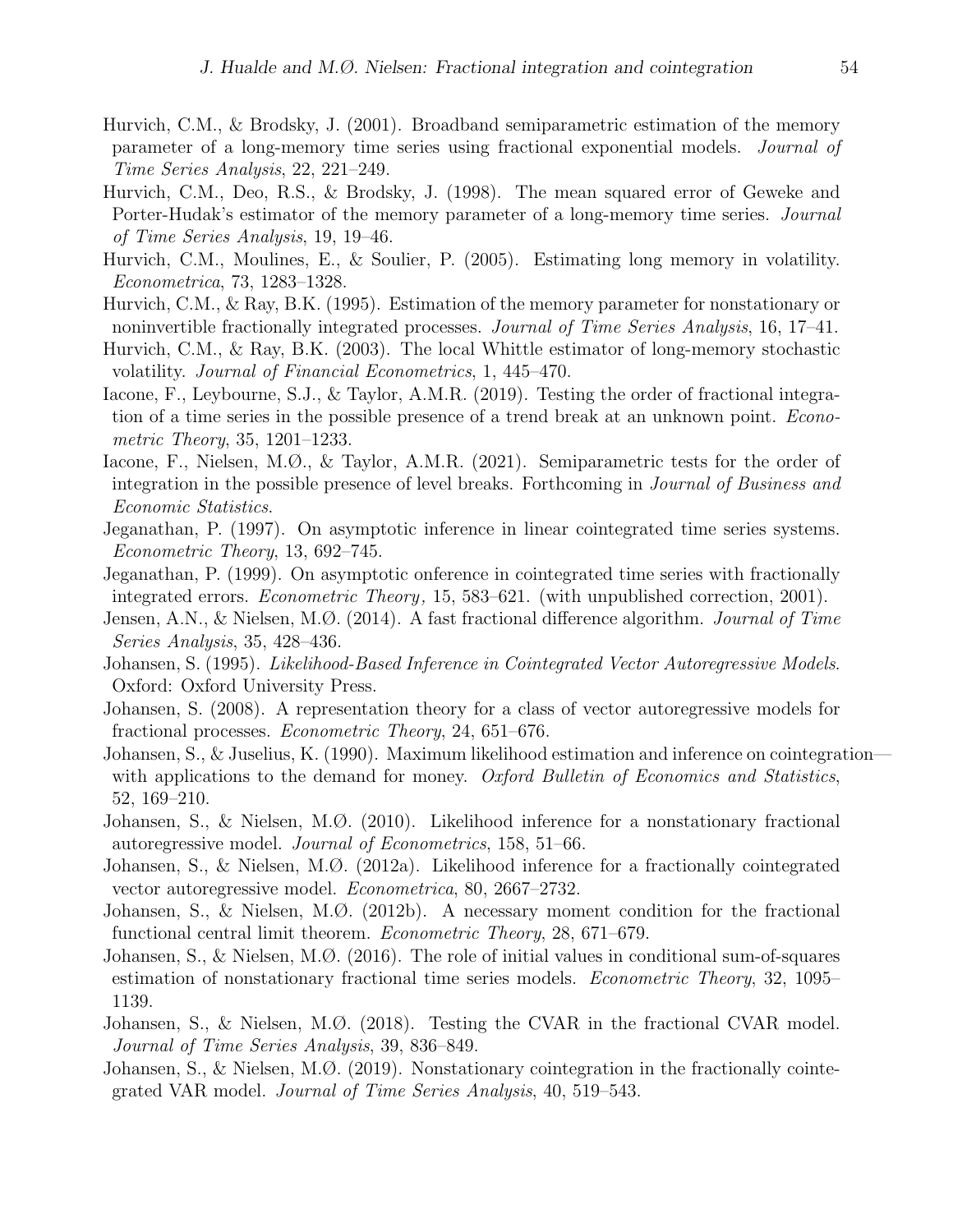- Johansen, S., & Nielsen, M.Ø. (2021). Statistical inference in the multifractional cointegrated VAR model. Working paper, Aarhus University.
- Jones, M.E.C., Nielsen, M.Ø., & Popiel, M.K. (2014). A fractionally cointegrated VAR analysis of economic voting and political support. Canadian Journal of Economics, 47, 1078–1130.
- Klemes, V. (1974). The Hurst phenomenon: a puzzle? Water Resources Research, 10, 675– 688.
- Künsch, H. (1987). Statistical aspects of self-similar processes. In Proceedings of the First World Congress of the Bernoulli Society, vol. 1 (Prokhorov, Yu., & Sazanov, V.V., eds.), 67–74. Utrecht: VNU Science Press.
- Lai, K.S. (1997). Long-term persistence in the real interest rate: some evidence of a fractional unit root. International Journal of Finance  $\mathcal C$  Economics, 2, 225–235.
- Li, W.K., & McLeod, A.I. (1986). Fractional time series modelling. Biometrika, 73, 217–221.
- Ling, S., & Li, W.K. (2001). Asymptotic inference for nonstationary fractionally integrated autoregressive moving-average models. Econometric Theory, 17, 738–764.
- Lobato, I., & Savin, N. (1997). Real and spurious long memory properties of stock market data. Journal of Business and Economic Statistics, 16, 261–283.
- Lobato, I., & Robinson, P.M. (1998). A nonparametric test for I(0). Review of Economic Studies, 65, 475–495.
- Lobato, I.N., & Velasco, C. (2006). Optimal fractional Dickey–fuller tests. Econometrics Journal, 9, 492–510.
- MacKinnon, J.G., & Nielsen, M.Ø. (2014). Numerical distribution functions of fractional unit root and cointegration tests. Journal of Applied Econometrics, 29, 161–171.
- Mandelbrot, B.B., & Van Ness, J.W. (1968). Fractional Brownian motions, fractional noises and applications. SIAM Review, 10, 422–437.
- Marinucci, D., & Robinson, P.M. (1999). Alternative forms of fractional Brownian motion. Journal of Statistical Planning and Inference, 80, 111–122.
- Marinucci, D., & Robinson, P.M. (2000). Weak convergence of multivariate fractional processes. Stochastic Processes and their Applications, 86, 103–120.
- Marinucci, D., & Robinson, P.M. (2001). Semiparametric fractional cointegration analysis. Journal of Econometrics, 105, 225–247.
- Marmol, F., & Velasco, C. (2004). Consistent testing of cointegrating relationships. *Econo*metrica, 72, 1809–1844.
- Maynard, A., & Phillips, P.C.B. (2001). Rethinking an old empirical puzzle: econometric evidence on the forward discount anomaly. *Journal of Applied Econometrics*, 16, 671–708.
- Maynard, A., Smallwood, A., & Wohar, M.E. (2013). Long memory regressors and predictive testing: a two-stage rebalancing approach. Econometric Reviews, 32, 318–360.
- McCloskey, A., & Perron, P. (2013). Memory parameter estimation in the presence of level shifts and deterministic trends. Econometric Theory, 29, 1196–1237.
- Meade, N., & Maier, M.R. (2003). Evidence of long memory in short-term interest rates. Journal of Forecasting, 22, 553–568.
- Michelacci, C., & Zaffaroni, P. (2000). (Fractional) beta convergence. Journal of Monetary Economics, 45, 129–153.
- Morin, L., Nielsen, M.Ø., Popiel, M.K. (2021). FCVAR: an R package for the fractionally cointegrated vector autoregressive model. Working paper, Aarhus University.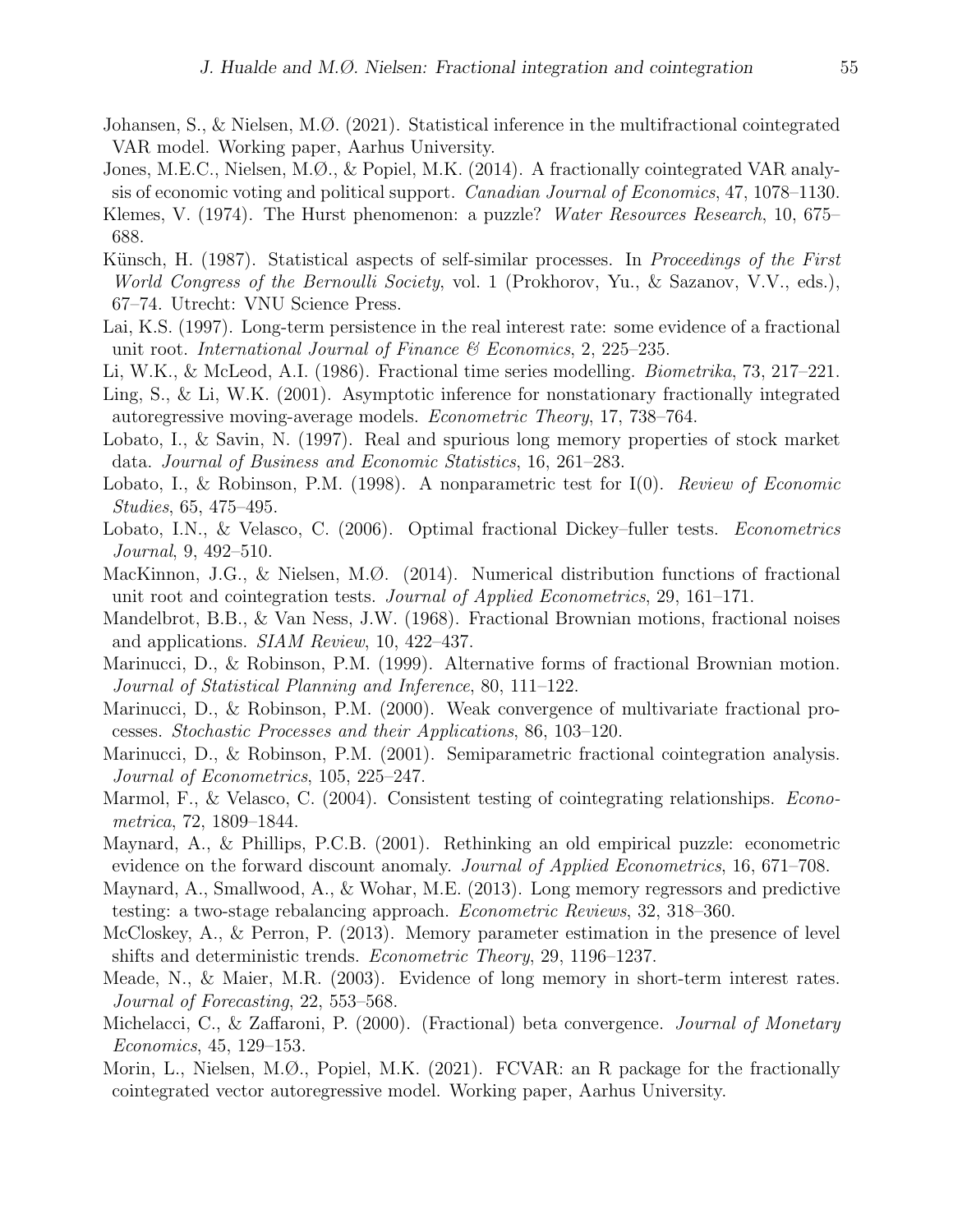- Moulines, E., & Soulier, P. (1999). Broadband log-periodogram regression of time series with long-range dependence. Annals of Statistics, 27, 1415–1439.
- Nelson, C.R., & Plosser, C.I. (1982). Trends and random walks in macroeconmic time series: some evidence and implications. Journal of Monetary Economics, 10, 139–162.
- Nielsen, M.Ø. (2004a) Efficient likelihood inference in nonstationary univariate models. Econometric Theory, 20, 116–146.
- Nielsen, M.Ø. (2004b) Spectral analysis of fractionally cointegrated systems. Economics Letters, 83, 225–231.
- Nielsen, M.Ø. (2004c) Optimal residual-based tests for fractional cointegration and exchange rate dynamics. Journal of Business and Economic Statistics, 22, 331–345.
- Nielsen, M.Ø. (2004d) Efficient inference in multivariate fractionally integrated time series models. Econometrics Journal, 7, 63–97.
- Nielsen, M.Ø. (2005a) Multivariate Lagrange multiplier tests for fractional integration. Journal of Financial Econometrics 3, 372–398.
- Nielsen, M.Ø. (2005b) Semiparametric estimation in time-series regression with long-range dependence. Journal of Time Series Analysis, 26, 279–304.
- Nielsen, M.Ø. (2007) Local Whittle analysis of stationary fractional cointegration and the implied-realized volatility relation. Journal of Business and Economic Statistics, 25, 427– 446.
- Nielsen, M.Ø. (2009) A powerful test of the autoregressive unit root hypothesis based on a tuning parameter free statistic. Econometric Theory, 25, 1515–1544.
- Nielsen, M.Ø. (2010) Nonparametric cointegration analysis of fractional systems with unknown integration orders. Journal of Econometrics, 155, 170–187.
- Nielsen, M.Ø. (2015) Asymptotics for the conditional-sum-of-squares estimator in multivariate fractional time-series models. Journal of Time Series Analysis, 36, 154–188.
- Nielsen, M.Ø., & Frederiksen, P.H. (2005) Finite sample comparison of parametric, semiparametric, and wavelet estimators of fractional integration. Econometric Reviews, 24, 405–443.
- Nielsen, M.Ø., & Frederiksen, P. (2011) Fully modified narrow-band least squares estimation of weak fractional cointegration. Econometrics Journal, 14, 77–120.
- Nielsen, M.Ø., & Hualde, J. (2019) Special issue of the Journal of Time Series Analysis in honour of the 35th anniversary of the publication of Geweke and Porter-Hudak (1983): Guest editors' introduction. Journal of Time Series Analysis, 40, 386–387.
- Nielsen, M.Ø., & Popiel, M.K. (2018). A Matlab program and user's guide for the fractionally cointegrated VAR model. QED working paper 1330, Queen's University.
- Nielsen, M.Ø., & Shibaev, S. (2018) Forecasting daily political opinion polls using the fractionally cointegrated vector auto-regressive model. Journal of the Royal Statistical Society: Series A, 181, 3–33.
- Nielsen, M.Ø., & Shimotsu, K. (2007) Determining the cointegrating rank in nonstationary fractional systems by the exact local Whittle approach. Journal of Econometrics, 141, 574– 596.
- Ohanissian, A., Russell, J.R, & Tsay, R.S. (2008). True or spurious memory? a new test. Journal of Business and Economic Statistics, 26, 161–175.
- Osterrieder, D., & Schotman, P.C. (2011). Predicting returns with a co-fractional VAR model. Working paper, Maastricht University.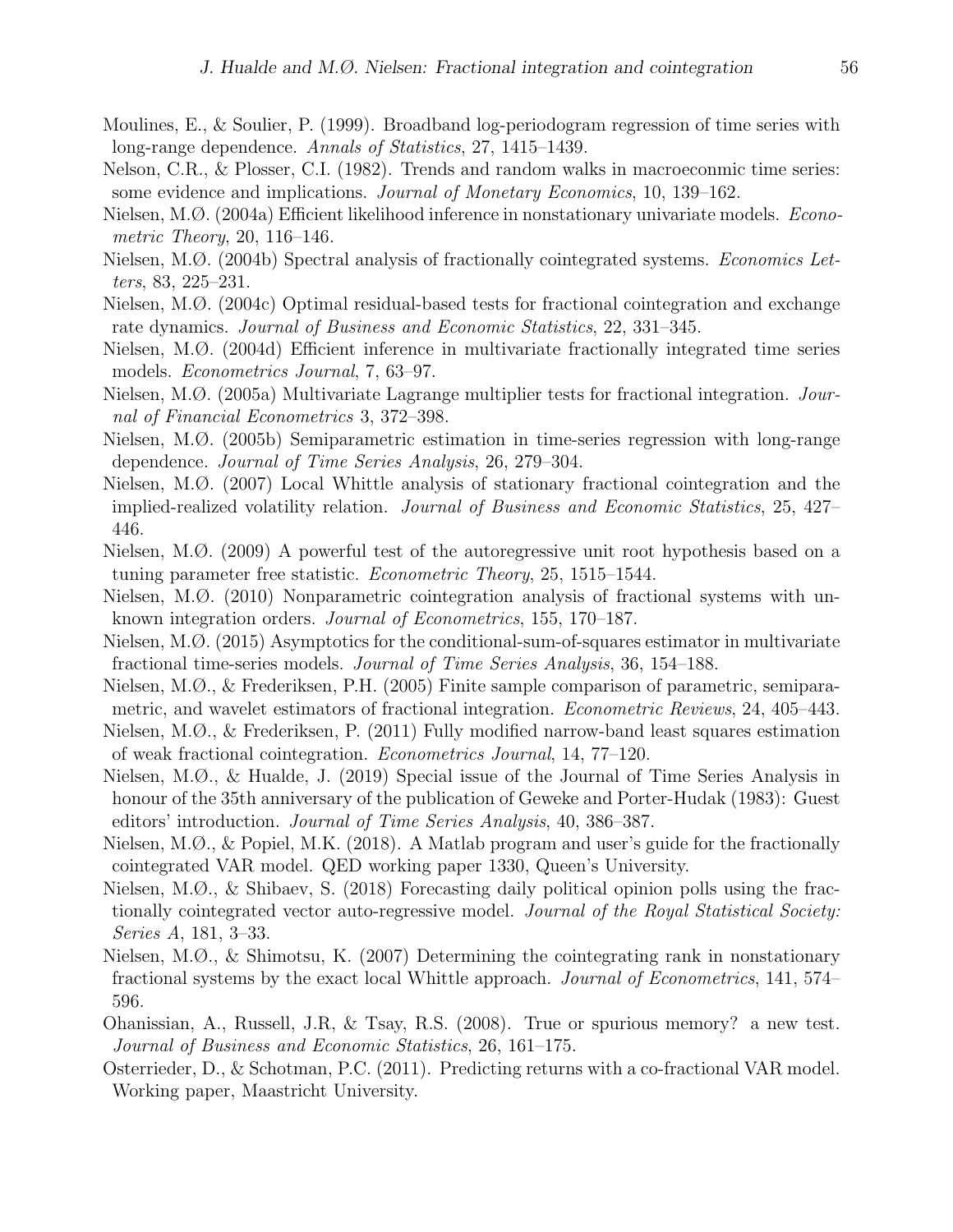- Parke, W.R. (1999). What is fractional integration?. Review of Economics and Statistics, 81, 632–638.
- Perron, P. (1989). The great crash, the oil price shock and the unit root hypothesis. Econometrica, 57, 1361–1401.
- Perron, P., & Qu, Z. (2010). Long-memory and level shifts in the volatility of stock market return indices. Journal of Business and Economic Statistics, 28, 275–290.
- Phillips, P.C.B. (1991a). Optimal inference in cointegrated systems. Econometrica, 59, 283– 306.
- Phillips, P.C.B. (1991b). Spectral regression for cointegrated time series. In Nonparametric and Semiparametric Methods in Economics and Statistics (Barnett, W. ed.). Cambridge: Cambridge University Press.
- Phillips, P.C.B., & Durlauf, S.N. (1986). Multiple time series regression with integrated processes. Review of Economic Studies, 53, 473–495.
- Phillips, P.C.B., & Loretan, M. (1991). Estimating long-run economic equilibria. Review of Economic Studies, 58, 407–436.
- Qu, Z. (2011). A test against spurious long memory. Journal of Business and Economic Statistics, 29, 423–438.
- Robinson, P.M. (1978). Statistical inference for a random coefficient autoregressive model. Scandinavian Journal of Statistics, 5, 163–168.
- Robinson, P.M. (1991). Testing for strong serial correlation and dynamic conditional heteroskedasticity in multiple regression. Journal of Econometrics, 47, 67–84.
- Robinson, P.M. (1993). Highly insignificant F-ratios. Econometrica, 61, 687–696.
- Robinson, P.M. (1994a). Time series with strong dependence. In Advances in Econometrics: Sixth World Congress, vol. 1 (Sims, C.A., ed.), 47–96. Cambridge: Cambridge University Press.
- Robinson, P.M. (1994b). Efficient tests of nonstationary hypotheses. *Journal of the American* Statistical Association, 89, 1420–1437.
- Robinson, P.M. (1994c). Semiparametric analysis of long memory time series. Annals of Statistics, 22, 515–539.
- Robinson, P.M. (1995a). Log-periodogram regression of time series with long range dependence. Annals of Statistics, 23, 1048–1072.
- Robinson, P.M. (1995b). Gaussian semiparametric estimation of long range dependence. Annals of Statistics, 23, 1630–1661.
- Robinson, P.M. (2001). The memory of stochastic volatility models. Journal of Econometrics, 101, 195–218.
- Robinson, P.M. (2003). Long memory time series. In *Time Series With Long Memory* (Robinson, P.M., ed.), 1–48. Oxford: Oxford University Press.
- Robinson, P.M. (2005a) The distance between rival nonstationary fractional processes. Journal of Econometrics, 128, 283–300.
- Robinson, P.M. (2005b). Efficiency improvements in inference on stationary and nonstationary fractional time series. Annals of Statistics, 33, 1800–1842.
- Robinson, P.M. (2006). Conditional-sum-of-squares estimation of models for stationary time series with long memory. In Time Series and Related Topics: In Memory of Ching-Zong Wei (Ho, H.-C., Ing, C.-K., & Lai, T.L., eds.), 130–137. IMS Lecture Notes Monograph Series, vol. 52.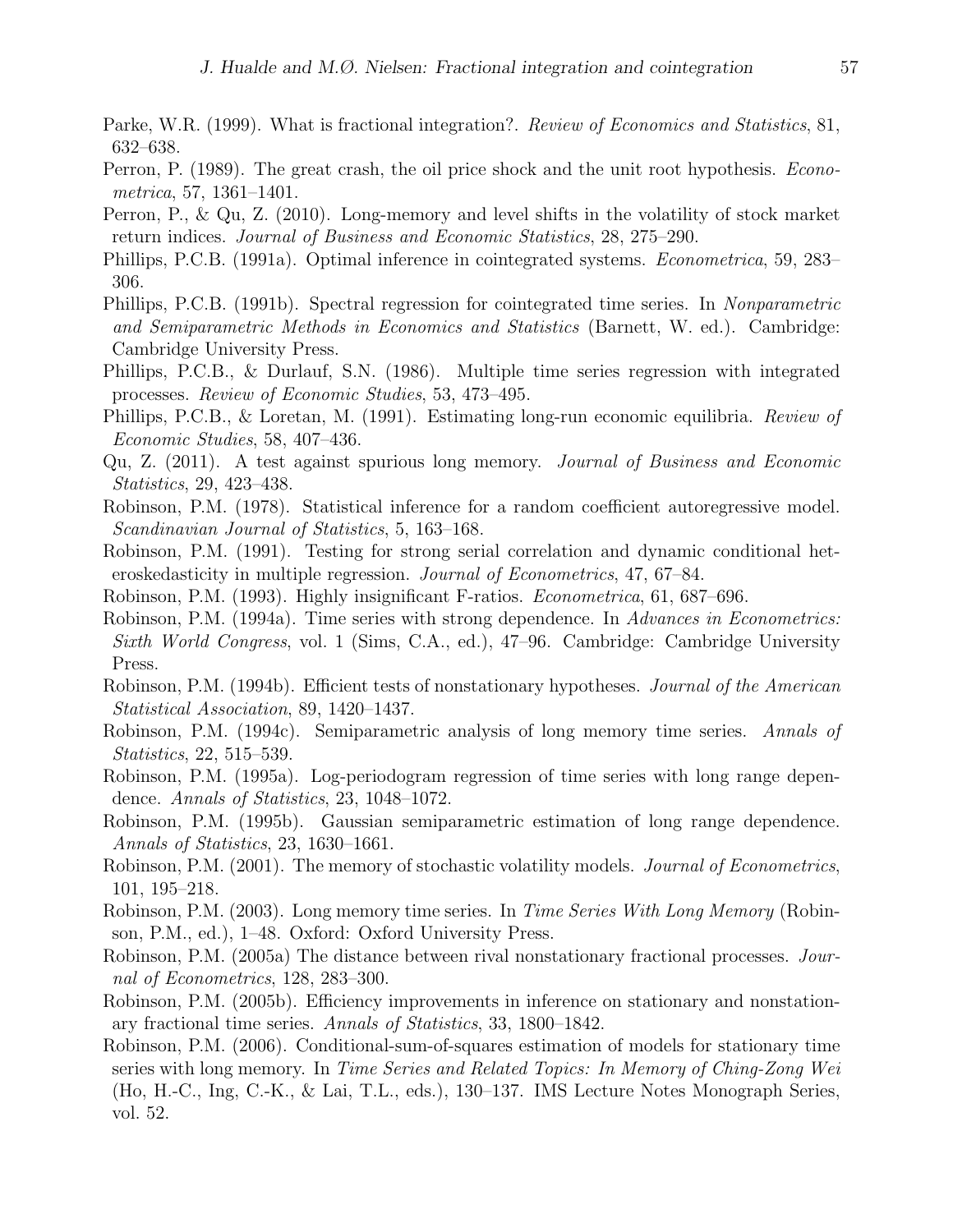- Robinson, P.M. (2008a) Diagnostic testing for cointegration. Journal of Econometrics, 143, 206–225.
- Robinson, P.M. (2008b). Multiple local Whittle estimation in stationary systems. Annals of Statistics, 36, 2508–2530.
- Robinson, P.M., & Henry, M. (2003). Higher-order kernel semiparametric M-estimation of long memory. Journal of Econometrics, 114, 1–27.
- Robinson, P.M., & Hidalgo, F.J. (1997). Time series regression with long range dependence. Annals of Statistics, 25, 77–104.
- Robinson, P.M., & Hualde, J. (2003). Cointegration in fractional systems with unknown integration orders. Econometrica, 71, 1727–1766.
- Robinson, P.M., & Iacone, F. (2005). Cointegration in fractional systems with deterministic trends. Journal of Econometrics, 129, 263–298.
- Robinson, P.M., & Marinucci, D. (2001). Narrow-band analysis of nonstationary processes. Annals of Statistics, 29, 947–986.
- Robinson, P.M., & Marinucci, D. (2003). Semiparametric frequency domain analysis of fractional cointegration. In Time Series With Long Memory (Robinson, P.M., ed.), 334–373. Oxford: Oxford University Press.
- Robinson, P.M., & Yajima, Y. (2002). Determination of cointegrating rank in fractional systems. Journal of Econometrics, 106, 217–241.
- Robinson, P. M., & Zaffaroni, P. (1998). Nonlinear time series with long memory: a model for stochastic volatility. Journal of Statistical Planning and Inference, 68, 359–371.
- Rossi, E., & De Magistris, P.S. (2013). Long memory and tail dependence in trading volume and volatility. Journal of Empirical Finance, 22, 94–112.
- Saikkonen, P. (1991). Asymptotically efficient estimation of cointegration regressions. Econometric Theory, 7, 1–21.
- Shea, G.S. (1991). Uncertainty and implied variance bounds in long-memory models of the interest rate term structure. Empirical Economics, 16, 287–312.
- Shimotsu, K. (2010). Exact local Whittle estimation of fractional integration with unknown mean and time trend. Econometric Theory, 26, 501–540.
- Shimotsu, K. (2012). Exact local Whittle estimation of fractionally cointegrated systems. Journal of Econometrics, 169, 266–278.
- Shimotsu, K., & Phillips, P.C.B. (2005). Exact local Whittle estimation of fractional integration. Annals of Statistics, 33, 1890–1933.
- Smith, A. (2005). Level shifts and the illusion of long memory in economic time series. *Journal* of Business and Economic Statistics, 23, 321–335.
- Sowell, F. (1986). Fractionally Integrated Vector Time Series (PhD dissertation), Duke University.
- Sowell, F. (1990). The fractional unit root distribution. *Econometrica*, 58, 495–505.
- Sowell, F. (1992). Maximum likelihood estimation of stationary univariate fractionally integrated time series models. Journal of Econometrics, 53, 165–188.
- Stock, J.H. (1994). Unit roots and trend breaks. In Handbook of Econometrics, vol. IV (Engle, R.F., & McFadden, D., eds.). Amsterdam: North-Holland.
- Stock, J.H., & Watson, M.W. (1988). Testing for common trends. Journal of the American Statistical Association, 83, 1097–1107.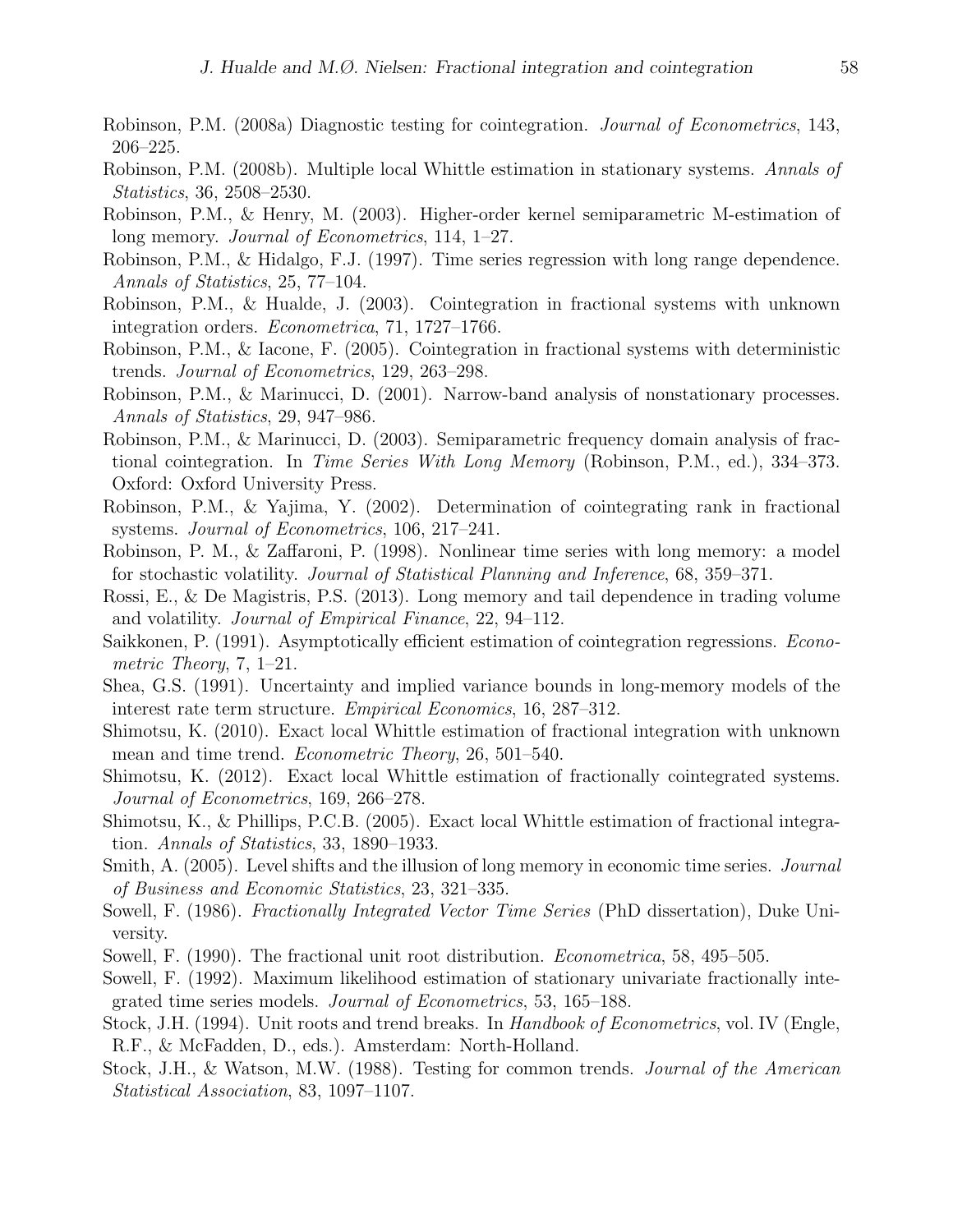- Sun, Y., & Phillips, P.C.B. (2003). Nonlinear log-periodogram regression for perturbed fractional processes. Journal of Econometrics, 115, 355–389.
- Tanaka, K. (1999). The nonstationary fractional unit root. Econometric Theory, 15, 549–582.
- Taqqu, M.S. (1975). Weak convergence to fractional Brownian motion and to the Rosenblatt process. Advances in Applied Probability, 7, 249–249.
- Tsay, W.J. (2000). Long memory story of the real interest rate. Economics Letters, 67, 325– 330.
- Velasco, C. (1999a). Gaussian semiparametric estimation of non-stationary time series. Journal of Time Series Analysis, 20, 87–127.
- Velasco, C. (1999b). Non-stationary log-periodogram regression. Journal of Econometrics, 91, 325–371.
- Velasco, C. (2000). Non-Gaussian log-periodogram regression. Econometric Theory, 16, 44– 79.
- Velasco, C. (2003a). Nonparametric frequency domain analysis of nonstationary multivariate time series. Journal of Statistical Planning and Inference, 116, 209–247.
- Velasco, C. (2003b). Gaussian semi-parametric estimation of fractional cointegration. Journal of Time Series Analysis, 24, 345–378.
- Velasco, C. (2006). Semiparametric estimation of long-memory models. In Palgrave Handbook of Econometrics, vol. 1 (Patterson, K., & Mills, T.C., eds.), 353–395. Palgrave-MacMillan.
- Velasco, C., & Robinson, P.M. (2000). Whittle pseudo-maximum likelihood estimation for nonstationary time series. Journal of the American Statistical Association, 95, 1229–1243.
- Whittle, P.  $(1953)$ . Estimation and information in stationary time series. Arkiv för Matematik, 2, 423–434.
- Zaffaroni, P. (2004). Contemporaneous aggregation of linear dynamic models in large economies. Journal of Econometrics, 120, 75–102.